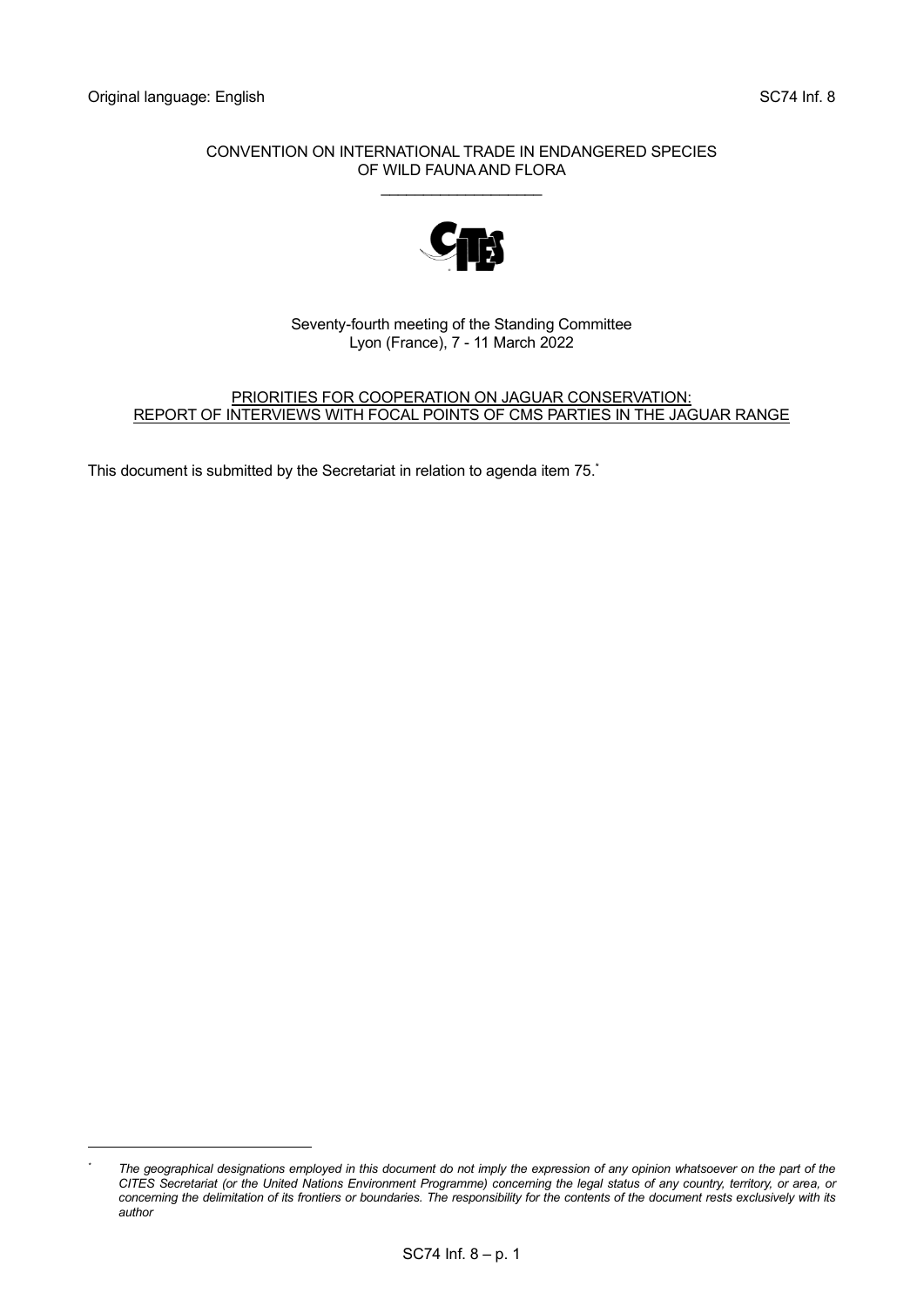

# **CONVENTION ON THE CONSERVATION OF MIGRATORY SPECIES OF WILD ANIMALS**

Priorities for Cooperation on Jaguar Conservation: Report of Interviews with Focal Points of CMS Parties in the Jaguar Range

November 2021

Report prepared by: Dr. Melissa Arias (Consultant)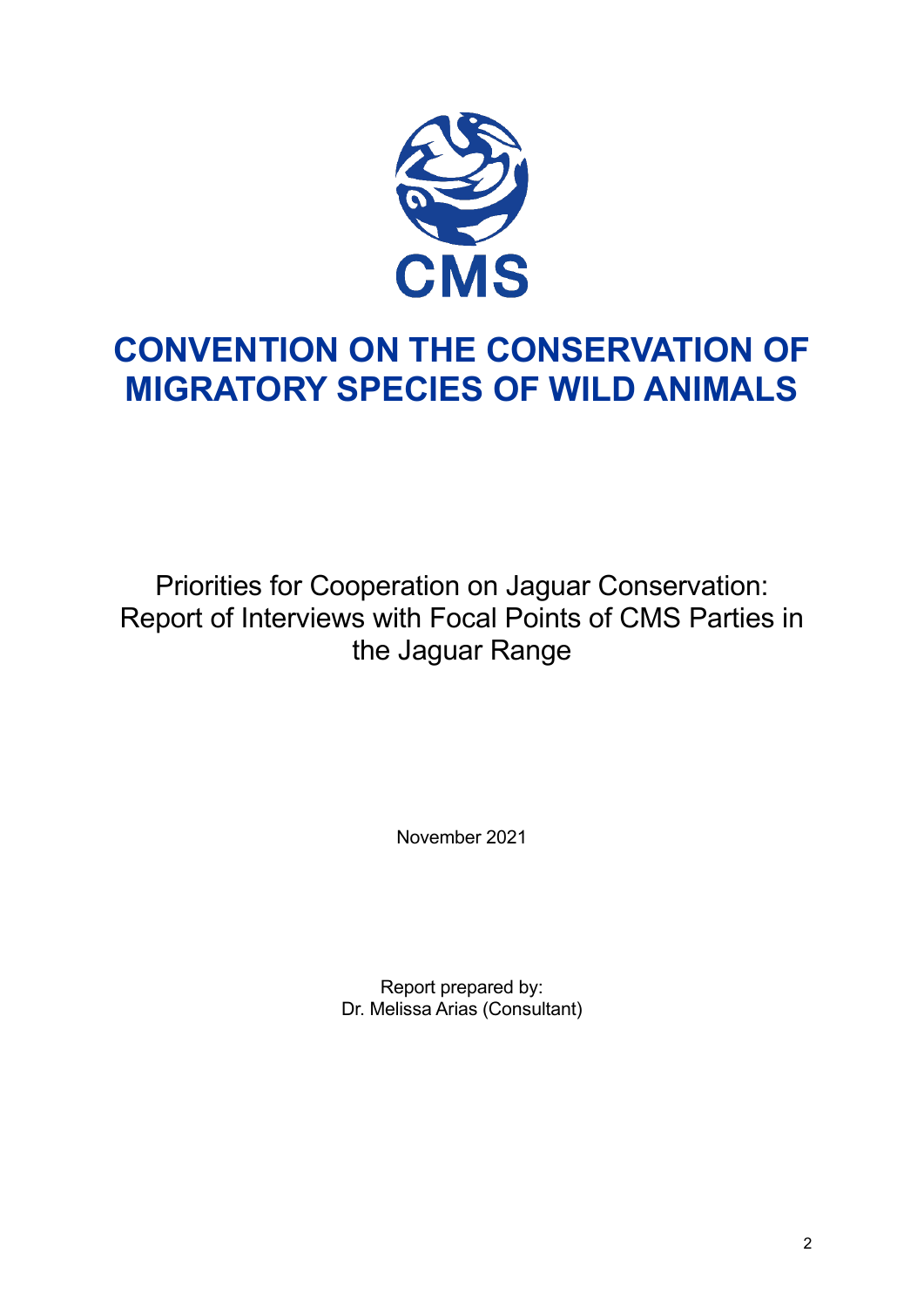# <span id="page-2-0"></span>**Acknowledgements**

We thank the Focal Points and Technical Staff of CMS Parties in the Jaguar Range for their time, knowledge and participation in the interviews on which this study is based:

**Argentina:** Daniel Ramadori and Maricel Canosa (Ministerio de Ambiente y Desarrollo Sostenible de Argentina)

**Bolivia:** Enzo Aliaga-Rossel (Ministerio de Medio Ambiente y Agua del Estado Plurinacional de Bolivia)

**Brasil:** Ronaldo Gonçalves Morato (Instituto Chico Mendes de Conservação da Biodiversidade and Centro de Pesquisa e Conservação de Mamíferos Carnívoros - CENAP)

**Costa Rica:** Carlos Mario Orrego Vásquez and Gina Cuza (Ministerio de Ambiente y Energía de Costa Rica and Sistema Nacional de Áreas de Conservación - SINAC)

**Ecuador:** Danny Guarderas and Darwin Paul Aulestia (Ministerio del Ambiente, Agua y Transición Ecológica de la Republica del Ecuador)

**France:** Charles Henri De-Barsac (Ministère de la Transition écologique France) and Stéphanie Barthe (Unité Technique Connaissance en Guyane)

**Honduras:** Ana Velásquez (Instituto de Conservación Forestal de Honduras)

**Panamá:** Shirley Binder and Erick Didier Núñez (Ministerio de Ambiente de Panamá)

**Paraguay:** Estela Gómez, Darío Mandelburguer, Héctor Vera-Alcaraz, Frederick Bauer, Mariel Moreno and Gabriela Hutteman (Ministerio del Ambiente y Desarrollo Sostenible de Paraguay)

**Perú:** Doris Rodríguez Guzmán (Ministerio de Desarrollo Agrario y Riego de Perú and Servicio Nacional Forestal y de Fauna Silvestre)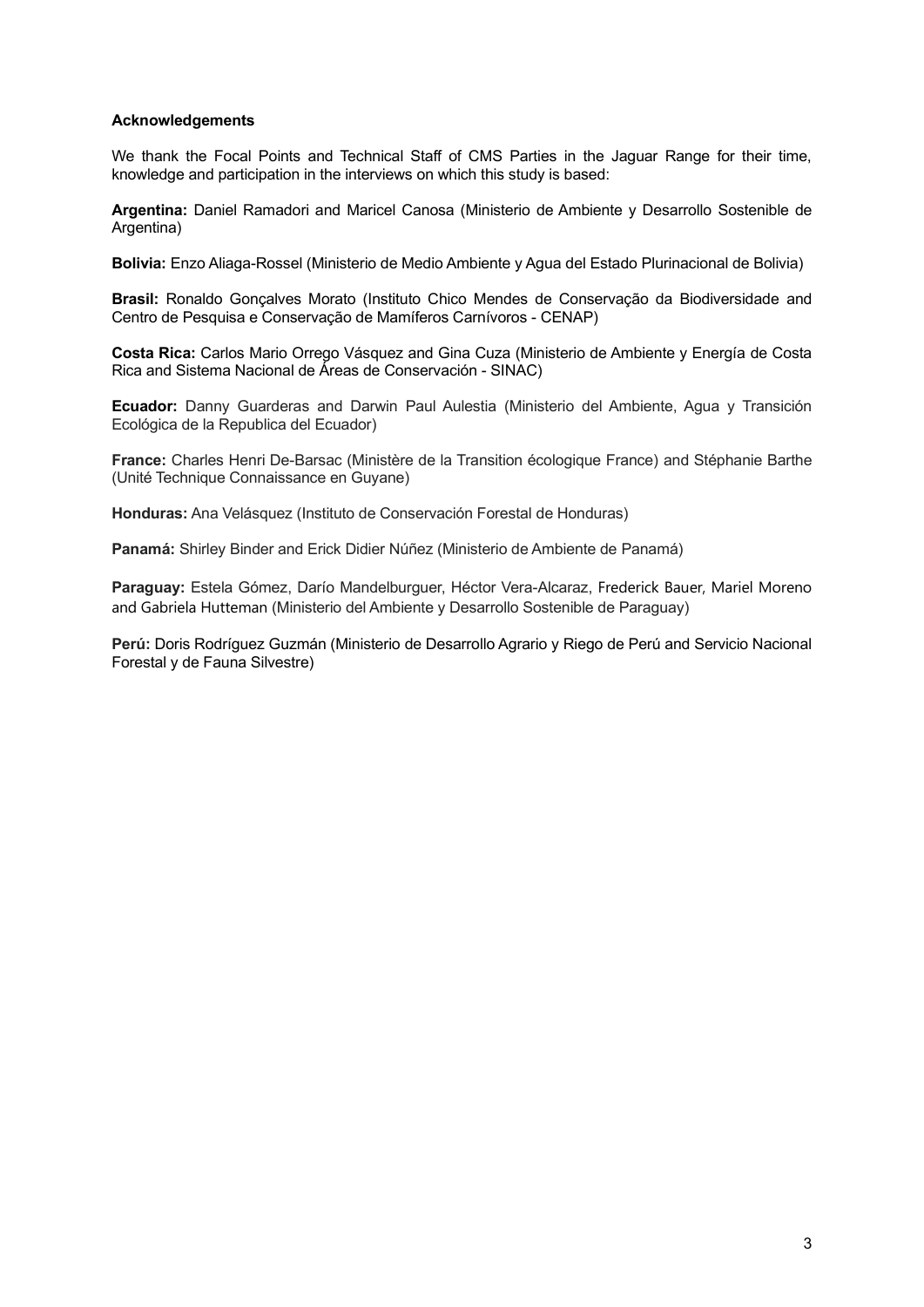# **Table of Contents**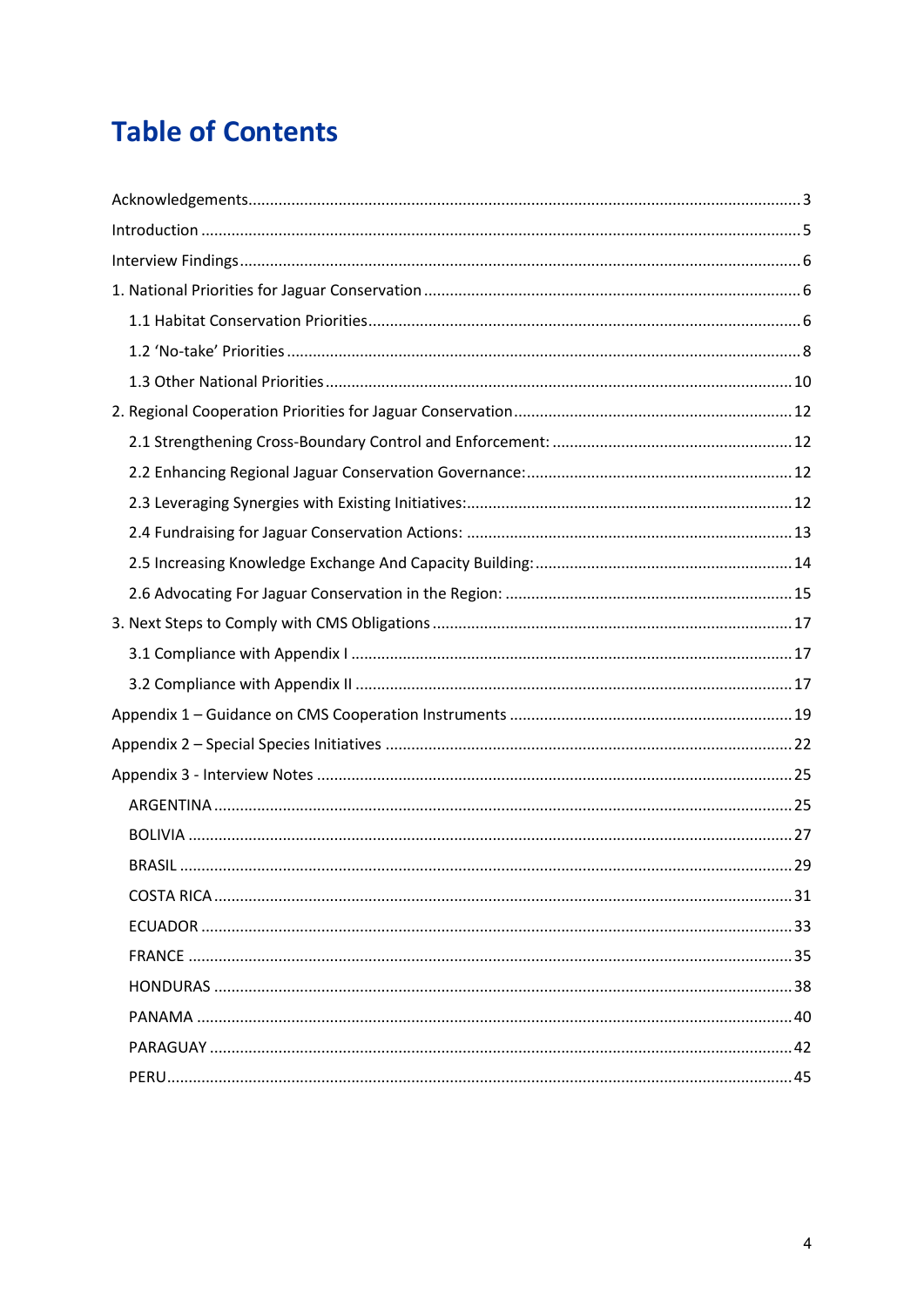# <span id="page-4-0"></span>**Introduction**

In February 2020, at the CMS COP 13 held in Gandhinagar, India, the jaguar (*Panthera onca*) was included in Appendices I and II of the CMS, following the proposal for inclusion presented by Costa Rica, Argentina, Bolivia, Paraguay, Peru and Uruguay. The aim of the proposal was to "facilitate large-scale transboundary conservation of the species at the landscape level" across jaguar Range States.

As a result of the jaguar listing in CMS, all jaguar Range States that are Parties to CMS must implement their obligations with regards to Appendices I and II.

- Appendix I includes the obligation to legally prohibit jaguar 'taking' (capture, killing, trade, persecution) in their territories and to endeavour to take measures to conserve jaguar habitats, enable their movement, and prevent any risk factors.
- Appendix II is about international cooperation, and jaguar Range States should endeavour to conclude international agreements to conserve jaguars and their habitats across boundaries.

For compliance with Appendix II on international cooperation, CMS offers the possibility of initiating several types of agreements, depending on jaguar Range States' needs and priorities. These different types of agreements include legally binding AGREEMENTS, Memoranda of Understanding, Initiatives, Concerted Actions, and Action Plans, each with different characteristics and requirements (refer to Appendix 1 in this report).

Since February 2020, the jaguar Range States that successfully proposed the inclusion of the jaguar in CMS (Costa Rica, Argentina, Bolivia, Paraguay, Peru and Uruguay) established a working group named "CMS Jaguar Sub-Group", tasked with advancing actions towards the implementation of the jaguar listing obligations under CMS Appendices I and II. Representatives of the CMS Jaguar Sub-Group held several virtual meetings and drafted a Work Plan, including key actions such as:

- **1)** identifying relevant stakeholders involved in jaguar conservation in their territories,
- **2)** identifying key needs and measures to achieving jaguar conservation (including habitat conservation and 'no-take' measures) under CMS at the national and regional level,
- **3)** searching for viable actions to comply with Appendices I and II.

In July 2021, the CMS Secretariat hired a consultant (Dr. Melissa Arias) to support the CMS Jaguar Sub-Group States to achieve the activities in their Work Plan, including engagement with other jaguar Range States.

From August to September 2021, the consultant conducted individual semi-structured interviews with Focal Points of all jaguar Range States that are Parties to CMS. The interviews, which were carried out virtually and lasted 40-60 minutes, had the objective of uncovering the national and regional priorities for jaguar conservation from the perspective of CMS Focal Points in the jaguar Range. The interview questions focused on identifying habitat conservation needs, strategies to reduce the 'taking' of jaguars and other risk factors, as well as opportunities for regional cooperation. The interviews were analysed using thematic analysis, a systematic process for searching patterns and meanings in qualitative surveys and interviews. The findings from the interviews will inform ongoing actions under the CMS Jaguar Sub-Group Work Plan, and guide future efforts to establish jaguar conservation agreements between jaguar Range States.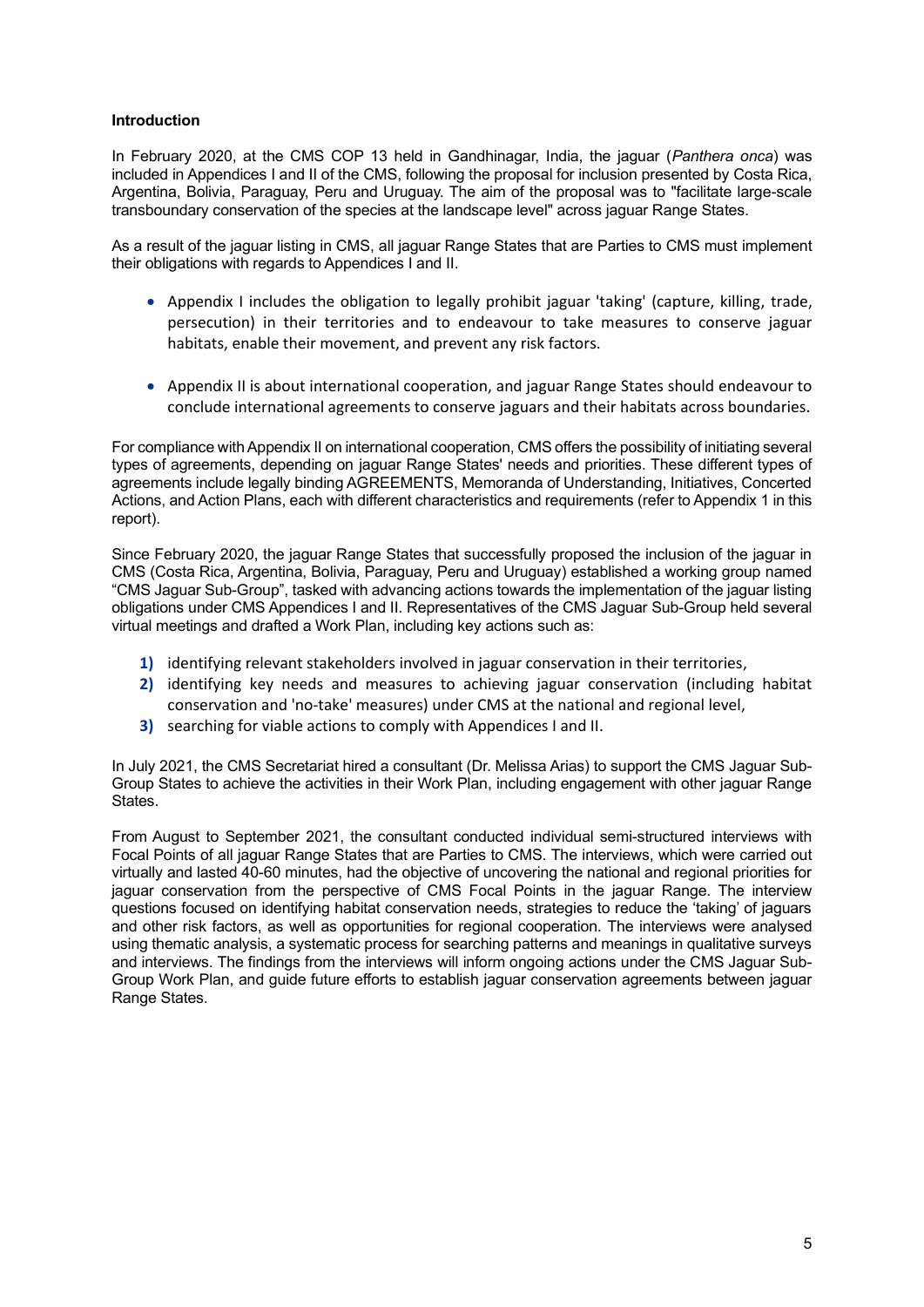#### <span id="page-5-0"></span>**Interview Findings**

## <span id="page-5-2"></span><span id="page-5-1"></span>**1. National Priorities for Jaguar Conservation**

#### **1.1 Habitat Conservation Priorities**

The Focal Points of CMS Parties in the jaguar Range identified several jaguar habitat conservation priorities within their countries' territories. These priorities can be classified as actions to: 1) control habitat threats and enforce the law; 2) increase habitat protections; 3) establish and manage protected-productive landscapes; and 4) research and monitoring (Table 1).

#### Controlling habitat threats and enforcing the law:

The expansion of both small-scale and industrial-scale agriculture and livestock ranching was described as major threat to jaguar habitats in countries like Bolivia, Brazil, Honduras and Paraguay. The production of agricultural commodities like soy and palm oil, along with cattle ranching, were highlighted as leading drivers of deforestation in core jaguar habitats, including protected areas, indigenous territories, and unprotected forests. While much of this agricultural encroachment of jaguar habitats is illegal, a large portion of it is legal. For example, in Bolivia, large-scale agriculture-related deforestation is endorsed by the government through policies supporting the occupation of 'unproductive' lands. Similarly, recent proposals to modify the laws on the governance of indigenous territories in Brazil are threatening to legally open up these lands, which are vital to jaguars, to business and agroindustry. Therefore, beyond controlling the expansion of these threats through increased technical and operational capacity for law enforcement, it is also necessary to advocate for the conservation of jaguar habitats against economic interests at the highest levels of government, as suggested by the representatives from Bolivia and Brazil.

Enforcing the law against habitat loss in remote areas that are hard to reach was also described as a priority by representatives from Peru and France, where jaguars are also increasingly threatened by illegal mining. Interviewees from France raised the issue of illegal gold mining as a threat to jaguars across scattered sections of the Department of French Guiana, as miners degrade and contaminate jaguar habitats. The latter country is also experiencing significant threats from urban expansion into jaguar habitats, which leads to increasing human-jaguar conflict and retaliatory killing.

#### Increasing habitat protections:

In alignment with the need to reduce habitat threats and enforce laws on deforestation, interviewees highlighted the need to increase and strengthen the legal protection of jaguar habitats. Representatives from Paraguay described how several protected areas in the country are still lacking official designation as protected territories, causing difficulties when it comes to enforcing the law on deforestation. A similar legal and administrative challenge may affect indigenous territories in Brazil if they lose their official designation. In these cases, ensuring the adequate legal standing and land titling of protected areas and indigenous territories becomes a prerequisite for the protection of jaguar habitats. For interviewees in Bolivia, a key concern was that the current protected area system does not cover the current distribution and habitat needs of jaguars, such that conserving jaguar populations in the country would require efforts to expand the protected area system. Representatives from Argentina, Ecuador and Paraguay believed that in addition to protecting core jaguar conservation areas, more work is needed to design, officially designate and implement ecologically functional corridors between them. Corridors would expand the coverage of jaguar habitat protections and their connectivity, as well as encouraging reforestation and human-jaguar coexistence.

#### Establishing and Managing Protected-Productive Landscapes:

Most country representatives mentioned the need to establish and manage protected-productive landscapes. These are landscapes that include interconnected protected areas, multi-use zones that allow some degree of natural resource extraction, as well as productive areas that are amenable towards jaguars and other wildlife. For interviewees from Costa Rica and Paraguay, these protected-productive landscapes could be achieved through improved land-use tenure and zoning plans, which explicitly consider updated jaguar distribution and habitat demands. Panamanian representatives added that these landscapes would require a stronger jaguar conservation governance, bringing together all relevant stakeholders in the landscape in a common mission to protect the species, and making sure that this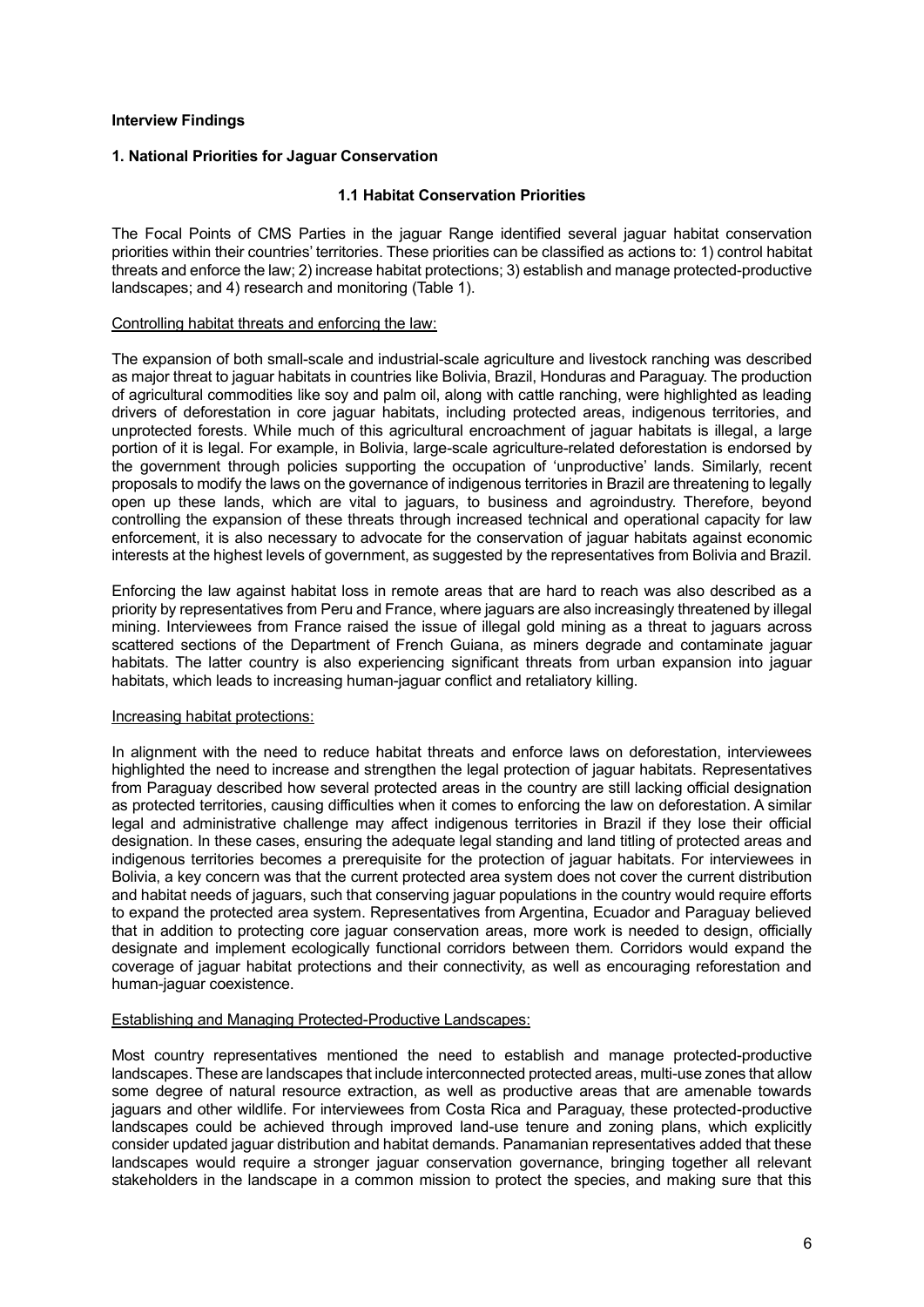conservation awareness reaches remote areas. All these interviewees, as well as those from Argentina, Brazil and Ecuador mentioned the need to implement incentives for jaguar conservation in these landscapes. These could vary from payment for ecosystem services (PES) provided by jaguar habitats (e.g. carbon or water), or other types of financial incentives like "jaguar friendly" labels or certification systems for products originating from lands that support a peaceful coexistence with the species. Interviewees from Paraguay suggested the design of a CMS label for products that enhance and connect jaguar habitats and which guarantee the protection of the species. For Ecuadorian interviewees, in some areas where jaguar habitats have been severely degraded, it would be necessary to adopt livelihood alternative projects that completely change the productive matrix and current reliance on economic activities that directly affect jaguars and their habitats.

#### Research and Monitoring Jaguar Populations and Habitats:

Representatives from Ecuador, France, Paraguay and Peru emphasized that there is still a limited basic understanding about jaguar populations in their countries, with only a few studies documenting jaguar distribution, density, and habitat use within their territories. Importantly, jaguar presence remains unknown in large tracts of potentially suitable habitat that have not been previously monitored, making it difficult to assess jaguar population sizes in the country and priority conservation areas. Interviewees from France mentioned that given the challenges and high costs of studying jaguar populations in the vast and remote forests of the French Guiana Department, it has so far been difficult to assess the conservation status of jaguars. Future research efforts in the country will aim to address this knowledge gap by exploring the genetic diversity of jaguars and their genetic connectivity with populations in neighbouring countries. This information will be crucial to assess the attention and priority that should be given to the species, and the need for increased conservation efforts and regional agreements.

Other necessary lines of research identified include prey availability, competition with other predators, threat intensity and distribution, connectivity and corridor functionality. While Argentina has a strong scientific foundation on jaguar population monitoring relative to other countries in the region, its representatives highlighted that it is still necessary to evaluate the performance of jaguar conservation measures implemented in the country, such as corridors.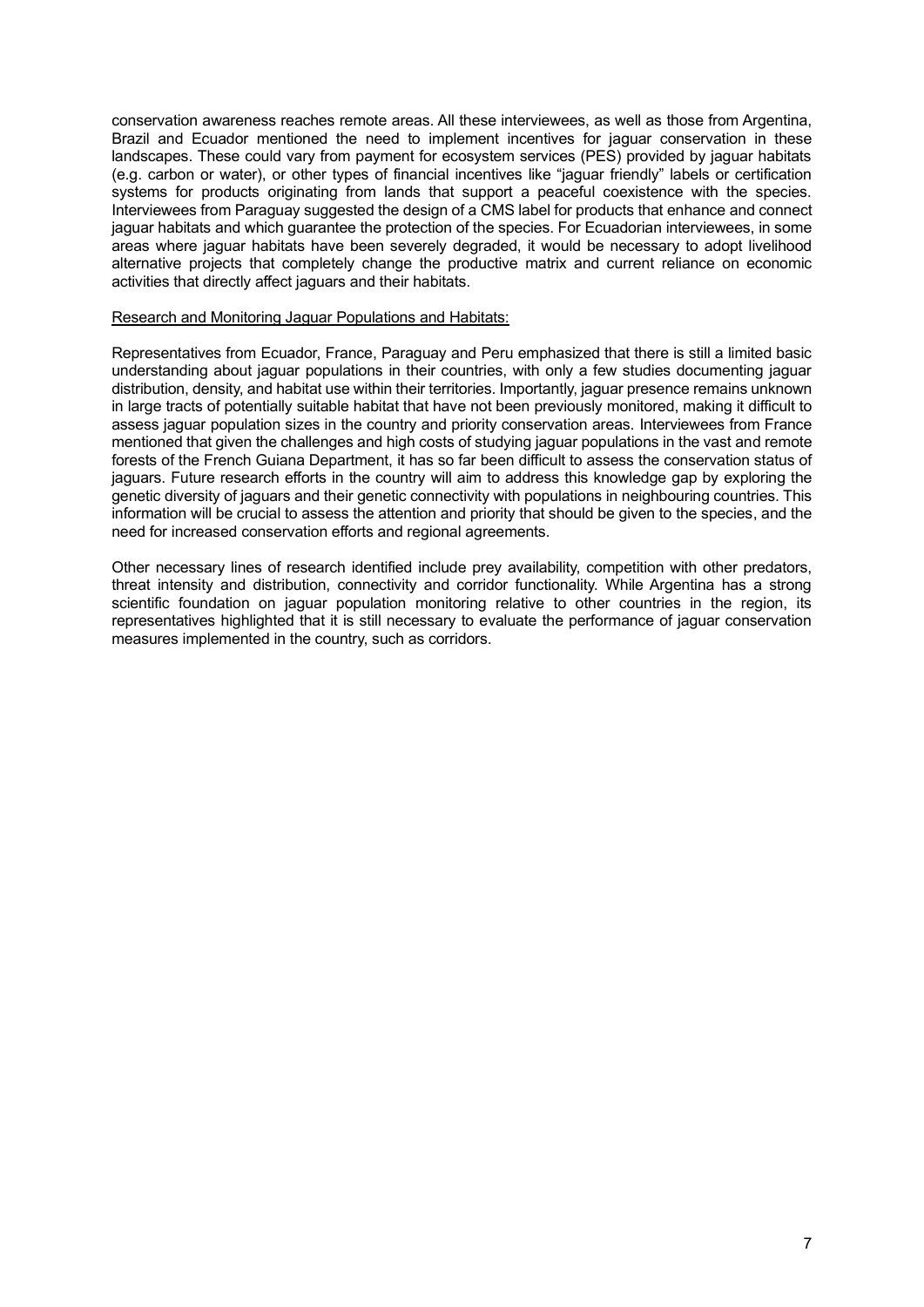| <b>Habitat</b><br><b>Conservation</b><br>Priority | <b>Habitat Conservation Strategy</b>                                                            |  |  |  |  |  | <b>Ecuador</b><br>France | <b>Honduras</b> | Panama | Aensteue | Peru |
|---------------------------------------------------|-------------------------------------------------------------------------------------------------|--|--|--|--|--|--------------------------|-----------------|--------|----------|------|
|                                                   | Control legal and illegal agricultural and cattle ranching, and urban                           |  |  |  |  |  |                          |                 |        |          |      |
| Controlling                                       | expansion                                                                                       |  |  |  |  |  |                          |                 |        |          |      |
| habitat threats                                   | Protected area enforcement against deforestation                                                |  |  |  |  |  |                          |                 |        |          |      |
| and enforcing                                     | Control illegal usurpation of indigenous territories                                            |  |  |  |  |  |                          |                 |        |          |      |
| the law                                           | Monitor and control threats to jaguar habitats in remote areas                                  |  |  |  |  |  |                          |                 |        |          |      |
|                                                   | Encourage governments to protect jaguars habitats against economic<br>interests                 |  |  |  |  |  |                          |                 |        |          |      |
|                                                   | Legally protect indigenous territories                                                          |  |  |  |  |  |                          |                 |        |          |      |
| Increasing                                        | Protected area titling                                                                          |  |  |  |  |  |                          |                 |        |          |      |
| Habitat<br>Protections                            | Expansion of protected area systems                                                             |  |  |  |  |  |                          |                 |        |          |      |
|                                                   | Design and implement ecologically functional corridors                                          |  |  |  |  |  |                          |                 |        |          |      |
|                                                   | Introduce jaguar conservation into land use planning measures                                   |  |  |  |  |  |                          |                 |        |          |      |
| Establishing and<br>Managing                      | Integrate productive and protected landscapes through strengthened<br>jaguar governance         |  |  |  |  |  |                          |                 |        |          |      |
| Protected                                         | Establish and scale-up payments for ecosystem services                                          |  |  |  |  |  |                          |                 |        |          |      |
| Productive<br>Landscapes                          | Establish and scale-up incentives for 'jaguar friendly' productive<br>practices and livelihoods |  |  |  |  |  |                          |                 |        |          |      |
|                                                   | Research on habitat and prey availability                                                       |  |  |  |  |  |                          |                 |        |          |      |
| Research and                                      | Research on jaguar population status and habitat use                                            |  |  |  |  |  |                          |                 |        |          |      |
| Monitoring                                        | Research on corridor design and functionality                                                   |  |  |  |  |  |                          |                 |        |          |      |
|                                                   | Evaluate progress of habitat conservation measures                                              |  |  |  |  |  |                          |                 |        |          |      |

# **Table 1:** Jaguar Habitat Conservation Priorities

## **1.2 'No-take' Priorities**

<span id="page-7-0"></span>The Focal Points of CMS Parties in the jaguar Range identified several priorities to comply with the 'notaking' requirements of CMS within their countries. These priorities can be classified as actions to: 1) control and enforce the law with regards to jaguar poaching and illegal trade; 2) mitigate and manage human-jaguar conflict; 3) enhance education and awareness about jaguar conservation; and 4) research and monitor poaching and illegal trade (Table 2).

#### Controlling jaguar 'taking' and enforcing the law:

The illegal trade in jaguars was recognized as a key challenge to achieving jaguar conservation by most country representatives. Interviewees expressed concern for both the domestic and international illegal trade in jaguar body parts, emphasizing the need for enhanced technical and operational capacities to investigate and prosecute wildlife crimes to the greatest extent of the law. This included identifying poaching hotspots within their territories, as well as understanding local and international trafficking networks and demand actors. For representatives from Ecuador, these controls should also apply to the hunting of jaguar prey species, understanding that bushmeat hunting affects jaguars by increasing the odds of opportunistic jaguar poaching, and by diminishing their natural prey and accentuating humanjaguar interactions and conflict. Honduran representatives highlighted the trade in live jaguars as a growing issue in the country, and the need to improve the number and capacity of wildlife rescuing facilities. In order to re-introduce trafficked jaguar individuals into the wild when possible, Honduran wildlife rehabilitation facilities also require technological capacity to genetically test individuals to determine their health and origins. For the case of France, jaguar poaching was referred to as a lesser concern when compared to habitat loss in the Department of French Guiana. Nevertheless, there have been few occasions of jaguar poaching and seizures of body parts by the environmental police that are worth monitoring over time. In the latter country, jaguar hunting by indigenous communities is legally authorized, although its levels and impacts are not well understood.

#### Human-jaguar conflict mitigation and management:

Recognizing the large threat of retaliatory jaguar killing as a result of real or perceived livestock depredation by jaguars, interviewees from Ecuador and Paraguay argued for the design and implementation of effective conflict mitigation measures in their countries, based on successful measures applied elsewhere in the Range. Representatives from Costa Rica, France and Panama expressed that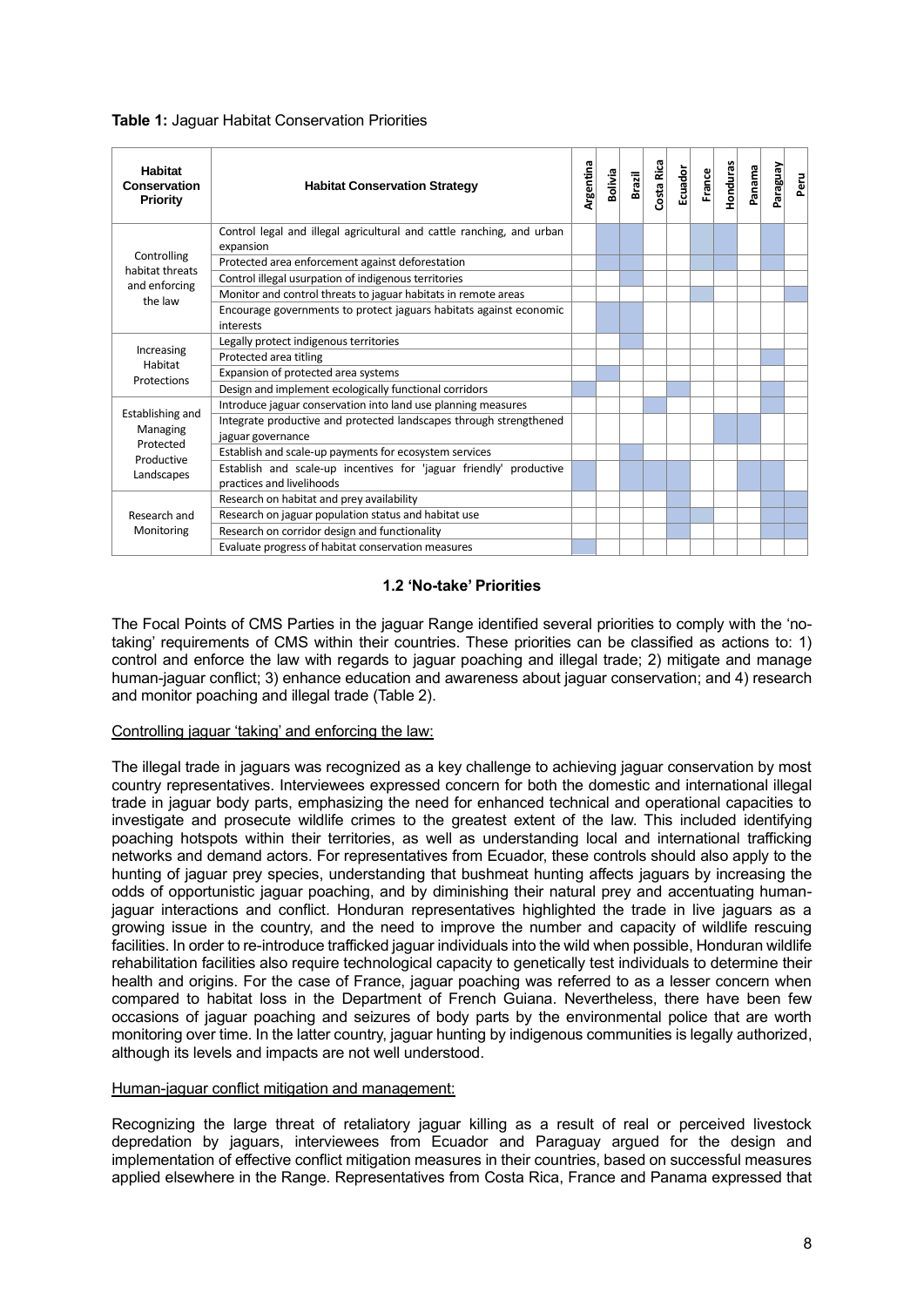they have already achieved substantial progress in the implementation of such measures as part of pilot projects in some areas, whereas more efforts and funds are required to scale-up those pilot projects into large-scale livestock management policies. Costa Rican interviewees provided the example of the UAFel unit, a rapid conflict response team built in partnership between NGOs and the government. This unit has been successful in supporting farmers that experience livestock depredation by jaguars and other carnivores, but more resources (funds, vehicles, staff) are needed to reach the entire country with enough time in anticipation to prevent retaliatory killing. Similarly, representatives from France provided examples of the introduction of livestock-guarding donkeys and dogs, and (negative) experiences with jaguar translocation in the Department of French Guiana, ultimately highlighting the need to further engage with local communities to implement these and other measures and to learn how to coexist with jaguars.

#### Enhancing jaguar conservation education and awareness:

Most country representatives saw environmental education as a key strategy to reduce the 'taking' of jaguars within their territories. Educational programmes tailored to diverse age groups in rural communities that coexist with jaguars were described as a tool that could transform negative perceptions towards jaguars and reduce retaliatory killing or involvement in illegal trade. In particular, spreading information about existing financial and technical support from the government and NGOs for the implementation of conflict mitigation measures was a leading priority for representatives from Panama and Paraguay, who expressed concern for the fact that many jaguar killings could be avoided if ranchers knew that those resources are available. Beyond local communities, representatives from countries like Brazil, Ecuador, France, Honduras, Panama and Paraguay also mentioned the need to conduct largescale and far-reaching communication campaigns targeted to the general public, to increase awareness about the importance of jaguar conservation and the illegality of poaching jaguars and trade in their body parts.

## Researching jaguar poaching and illegal trade:

Interviewees from Bolivia, Costa Rica, Ecuador and Peru explained that the characteristics and scale of jaguar poaching and illegal jaguar trade in their countries are not yet well understood from a scientific or intelligence/enforcement perspective. In particular, interviewees wanted to learn more about how the illegal trade in jaguars may be linked to the cultural practices of indigenous and other rural communities in their countries, and to human-jaguar conflict. Similarly, these countries had yet to confirm cases of cross-boundary international trade in jaguars beyond anecdotal accounts. Therefore, these remain critical areas of investigation. In countries like Ecuador and Peru, there is also limited information about the incidence of human-jaguar conflict and only a few reports have reached the authorities. This lack of information does not necessarily imply the absence of the problem, making human-jaguar conflict another key research area.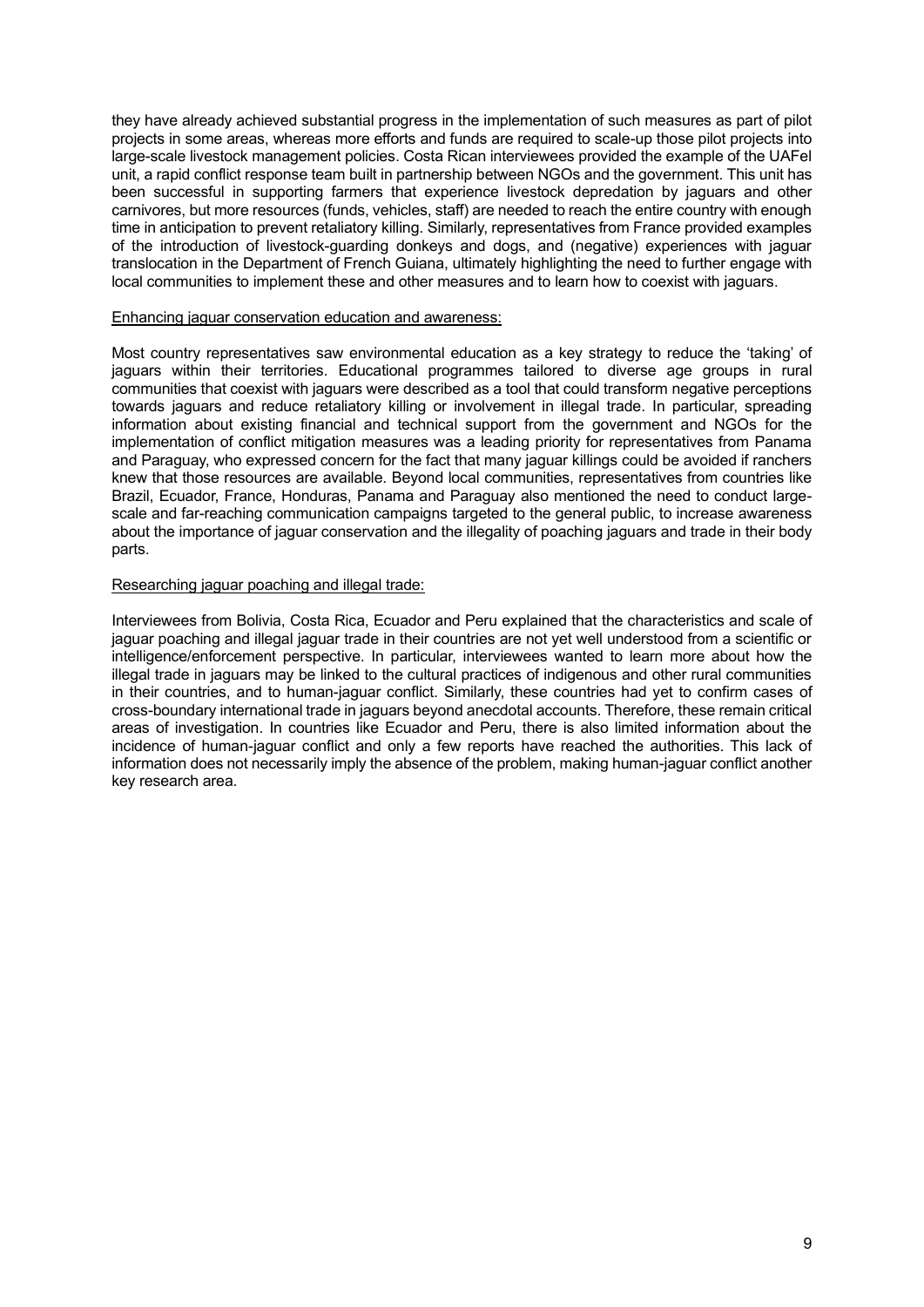# **Table 2:** 'No-take' Priorities

| 'No-Take'<br>Priority                | 'No-Take' Strategy                                                                                                                               | Argentina | <b>Bolivia</b> | Brazil | Costa Rica | Ecuador | France | Honduras | Panama | <b>Paraguay</b> | Peru |
|--------------------------------------|--------------------------------------------------------------------------------------------------------------------------------------------------|-----------|----------------|--------|------------|---------|--------|----------|--------|-----------------|------|
| Controlling<br>jaguar 'taking'       | Address domestic and international illegal trade through improved<br>technical and operational capacities for law enforcement and<br>prosecution |           |                |        |            |         |        |          |        |                 |      |
| and enforcing                        | Control jaguar poaching and hunting of prey species                                                                                              |           |                |        |            |         |        |          |        |                 |      |
| the law                              | Strengthen technology (e.g. genetic testing), facilities and capacity for<br>rescuing, rehabilitating and reintroducing trafficked animals       |           |                |        |            |         |        |          |        |                 |      |
| Human-jaguar                         | Design and implement human-jaguar conflict mitigation strategies                                                                                 |           |                |        |            |         |        |          |        |                 |      |
| conflict<br>mitigation and           | Scale-up pilot projects for conflict mitigation and farmer compensation                                                                          |           |                |        |            |         |        |          |        |                 |      |
| management                           | Strengthen emergency conflict response units                                                                                                     |           |                |        |            |         |        |          |        |                 |      |
| Enhancing                            | Promote jaguar conservation education in local communities                                                                                       |           |                |        |            |         |        |          |        |                 |      |
| education and<br>awareness           | Increase jaguar conservation awareness in the public though<br>communication campaigns                                                           |           |                |        |            |         |        |          |        |                 |      |
|                                      | Understand the links between indigenous cultural practices and illegal<br>jaguar trade                                                           |           |                |        |            |         |        |          |        |                 |      |
| Researching                          | Understand the links between conflict and illegal trade                                                                                          |           |                |        |            |         |        |          |        |                 |      |
| jaguar poaching<br>and illegal trade | Fill information gaps about jaguar trade (actors, routes, impacts)                                                                               |           |                |        |            |         |        |          |        |                 |      |
|                                      | Fill information gaps about human-jaguar conflict (e.g. trends, hotspots<br>and impacts)                                                         |           |                |        |            |         |        |          |        |                 |      |

# **1.3 Other National Priorities**

<span id="page-9-0"></span>In addition to the habitat conservation and 'no-take' priorities identified above, the Focal Points of CMS Parties in the jaguar Range identified other priorities pertaining to: 1) the implementation of their National Jaguar Conservation Action Plans; 2) strengthening national jaguar conservation governance; and 3) incentivizing knowledge exchange amongst relevant stakeholders (Table 3).

#### National Jaguar Conservation Action Plans:

CMS jaguar Range countries that have already designed a National Jaguar Conservation Action Plan include Argentina, Bolivia, Brazil, Ecuador, Honduras, Paraguay and Peru. For interviewees from these countries, a key priority is to continue with the implementation of these Action Plans, which already contain strategic actions to protect jaguar habitats and reduce human-induced mortalities. Many of these Action Plans have already identified their necessary budget and assigned the responsibilities to relevant stakeholders like NGOs, academia or local communities, but they lack actual funds to support the implementation of their activities, relying on the external funds of partnering institutions. For most of these countries, it is still necessary to track the progress of current Action Plans, evaluate their performance and results, and update the Action Plans with new information and objectives. Meanwhile, Costa Rica, France and Panama still need to undertake the process of creating their own Action Plan. For Costa Rican representatives, ensuring that all jaguar Range States have an updated and functional Action Plan within this decade should be a national and regional priority.

#### Strengthening Jaguar Conservation Governance:

Interviewees emphasized the need to bring together all actors working on jaguar conservation in their countries, as well as other relevant stakeholders whose opinions and actions matter for jaguar conservation. A key aspect of strengthening jaguar conservation governance for representatives from Argentina, Bolivia, Ecuador, Honduras, Paraguay and Peru is to engage with sub-national governments, such as provincial or departmental governments and municipalities on matters related to jaguars. Bringing these actors to the table is necessary, because as decentralised countries, subnational governments have high stakes on matters occurring within their territories, and they are also the first line of response to incidents of jaguar poaching or trade. For these and other countries like Brazil, Costa Rica, France, and Panama, in addition to sub-national governments, many other stakeholders should also be approached such as multi-level national authorities (judicial authorities, customs, armed forces, police), NGOs, businesses, academia and local communities, and partnerships should be established whenever possible.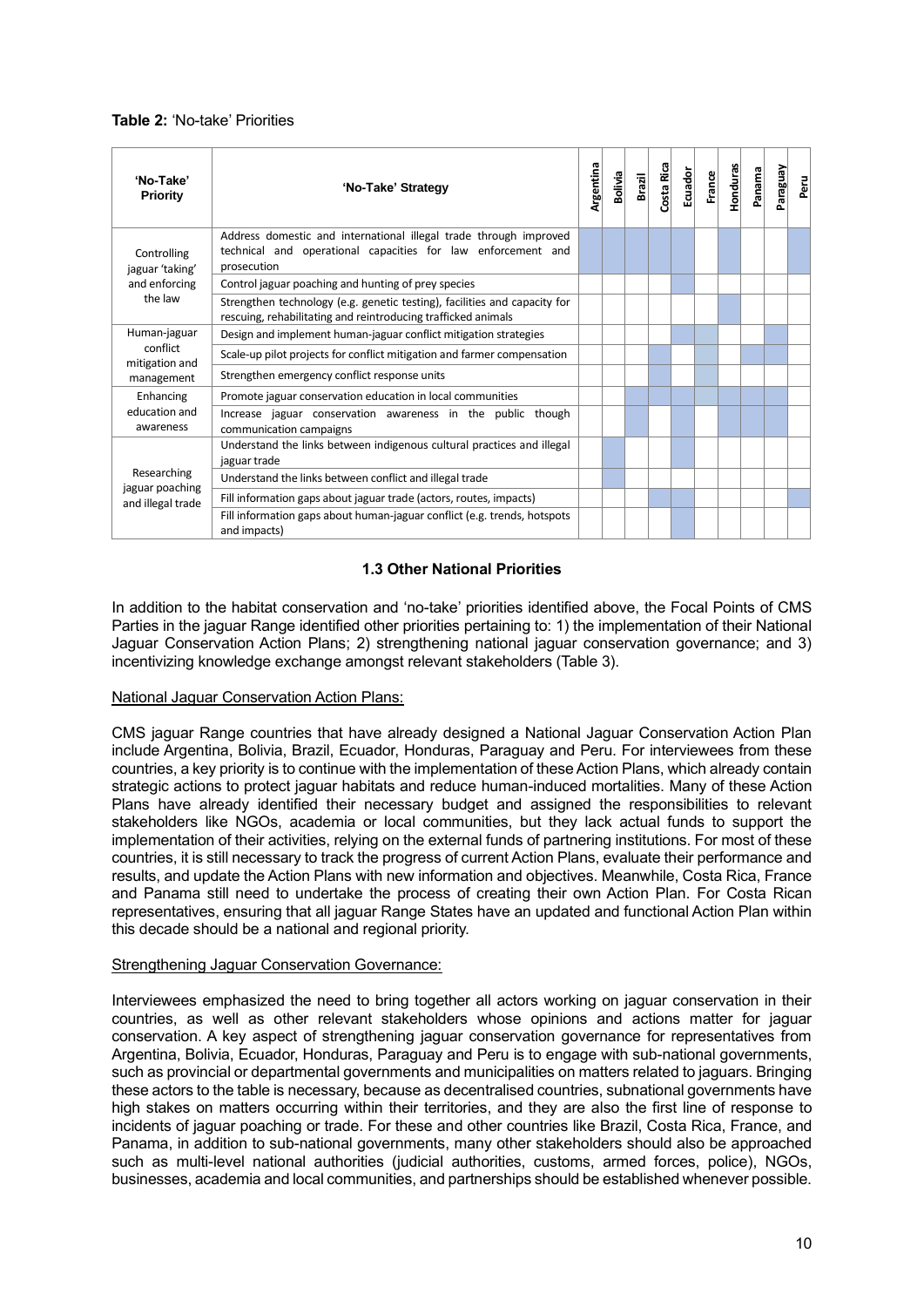For representatives from France, park managers and rangers are key actors, as they are responsible for around half of the territory in the Department of French Guiana, as are indigenous communities, who occupy significant portions of land and who interact with jaguars. Countries that already possess a National Jaguar Conservation Action Plan have already identified key stakeholders of importance to jaguar conservation at the national level, and recommended maintaining relationships with them. Representatives from Bolivia and Paraguay highlighted that some of the actors engaged in jaguar conservation in the present do not engage with authorities or only do so at a minimal level, such that new partnerships should emphasize a balanced and inclusive relationship.

#### Incentivizing information exchange amongst relevant stakeholders:

Building on from the need to strengthen jaguar conservation governance at the national level, interviewees from Bolivia, Costa Rica and Paraguay described how emerging stakeholder partnerships should be based on the exchange of knowledge and information between non-governmental actors and national wildlife authorities. According to these interviewees, information on jaguar populations and their threats should be shared with the authorities to inform conservation actions, and to track progress towards the achievement of the goals set forth in the National Jaguar Conservation Action Plans and broader international biodiversity and environment commitments. These interviewees explained how currently, there is a research wastage due to the lack of protocols and incentives for information sharing between institutions. To address this issue, representatives from Bolivia and Paraguay suggested establishing a national jaguar information management system, which systematically receives the inputs from actors involved in jaguar research and conservation, including data on jaguar populations and mortalities caused by poaching or other unnatural causes. The timeliness of information sharing is crucial, as it would allow authorities to swiftly react to cases of poaching or illegal trade to achieve successful enforcement. A challenge to creating such a system is that actors are sometimes reticent about sharing their data, or lack the incentives to do so.

| <b>Other National</b><br>Priority                     | <b>Other National Strategy</b>                                                                                                                                    | Argentina | <b>Bolivia</b> | <b>Brazil</b> | Costa Rica | <b>Ecuador</b> | France | <b>Honduras</b> | Panama | VenBeJe | Peru |
|-------------------------------------------------------|-------------------------------------------------------------------------------------------------------------------------------------------------------------------|-----------|----------------|---------------|------------|----------------|--------|-----------------|--------|---------|------|
| Jaguar Action<br>Plans                                | Action Plan implementation, evaluation, and updating                                                                                                              |           |                |               |            |                |        |                 |        |         |      |
| Strengthening<br>Jaguar<br>Conservation<br>Governance | Engagement and coordination with provincial/municipal governments<br>in jaguar conservation and enforcement                                                       |           |                |               |            |                |        |                 |        |         |      |
|                                                       | Communication and coordination between conservation stakeholders<br>(e.g. authorities, park managers and rangers, NGOs, private sector,<br>academia, communities) |           |                |               |            |                |        |                 |        |         |      |
|                                                       | Establish partnerships and collaborations involving government<br>institutions                                                                                    |           |                |               |            |                |        |                 |        |         |      |
| Incentivizing                                         | Timely information sharing between jaguar conservation stakeholders                                                                                               |           |                |               |            |                |        |                 |        |         |      |
| information<br>exchange                               | Establish efficient jaguar information management systems                                                                                                         |           |                |               |            |                |        |                 |        |         |      |

#### **Table 3:** Other National Priorities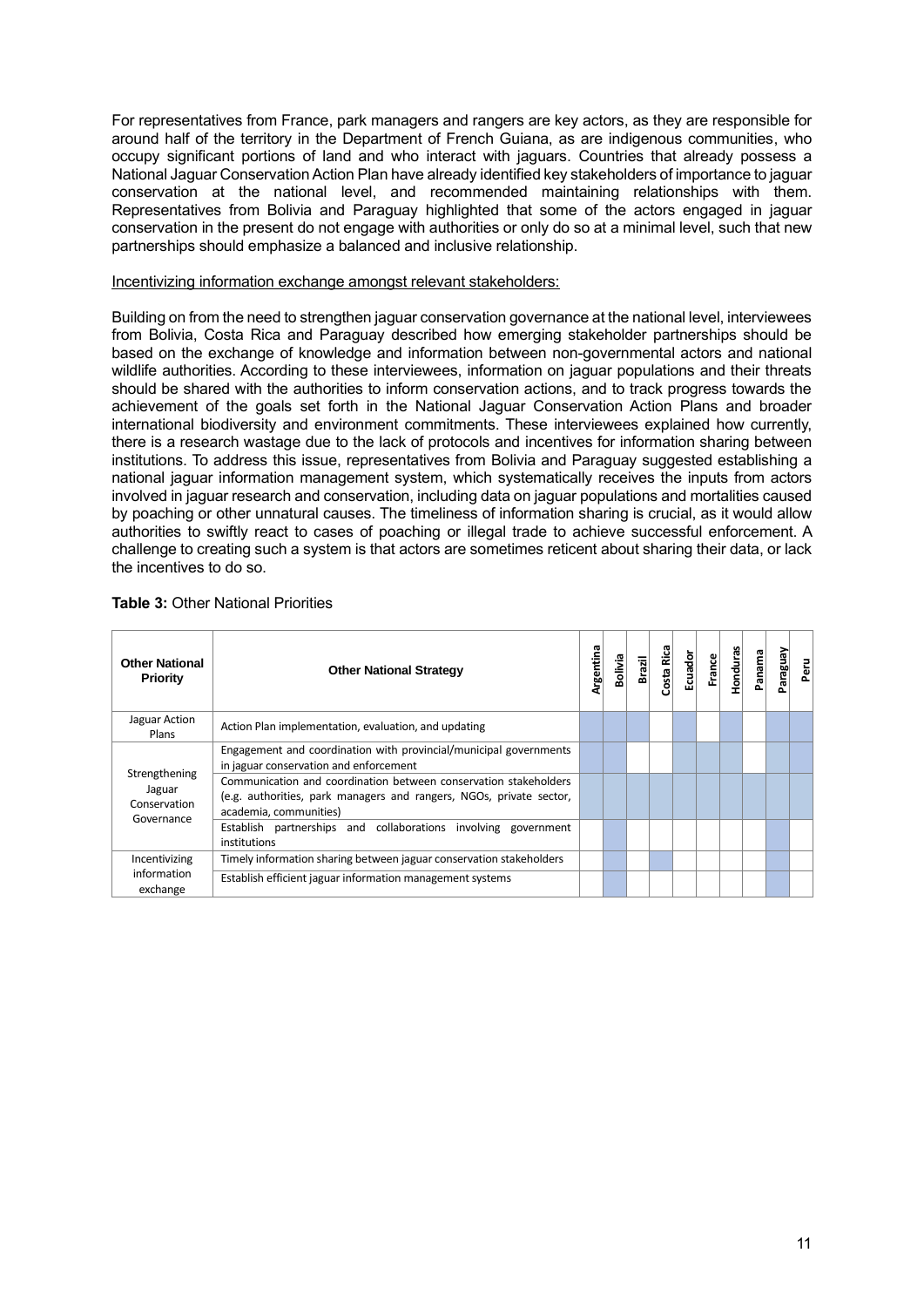# <span id="page-11-0"></span>**2. Regional Cooperation Priorities for Jaguar Conservation**

The priorities for regional cooperation mentioned by CMS Parties' Focal Points in the jaguar Range were similar to those identified at the national level, and they pertained to: 1) strengthening cross-boundary control and enforcement; 2) enhancing regional jaguar conservation governance; 3) leveraging synergies with existing initiatives; 4) fundraising for jaguar conservation actions; 5) increasing knowledge exchange and capacity building; and 6) advocating for jaguar conservation in the region (Table 4).

# **2.1 Strengthening Cross-Boundary Control and Enforcement:**

<span id="page-11-1"></span>For most CMS jaguar Range State representatives, a key regional cooperation priority to conserve jaguars involved strengthening the borders between neighbouring countries against illegal jaguar trafficking. This involves not only increasing the presence of law enforcement authorities in bordering areas, particularly remote and porous borders, but also enhancing their equipment, mandate and capacity to arrest and prosecute those breaking the law across borders. Importantly, bilateral or multilateral intelligence sharing on the whereabouts and modus operandi of criminal networks should be facilitated, along with the capacity to conduct joint operations between countries. Therefore, interviewees mentioned the need for continuous joint training of border customs agents, police officers, park rangers, and justice workers on how to recognize illegal wildlife trade and apply the law between bordering countries. In addition to increasing enforcement capacity, interviewees from Brazil, Ecuador, Honduras, and Panama mentioned that some of their protected areas of importance to jaguars lie at country borders, and would benefit from agreements that enable integrated protected area management, including sharing resources and patrols.

# **2.2 Enhancing Regional Jaguar Conservation Governance:**

<span id="page-11-2"></span>In addition to all the national-level actors identified above (section 1.3), interviewees mentioned that greater efforts should be made to build stronger relationships with jaguar conservation stakeholders at a regional level. All country representatives agreed that it is necessary for these relationships to start with wildlife authorities in neighbouring countries. Even though interviewees claimed that wildlife authorities in the region generally know each other and have good relationships through numerous events and joint country initiatives, it is often hard to keep track of changes in personnel owing to staff rotations. This causes a loss in the continuity of projects and collaborations, which means that the success of international cooperation relies on stronger communication between countries beyond reliance on single governmental staff. Representatives from Costa Rica, Ecuador, France, Honduras and Panama stated that given that some of their neighbouring countries are not Parties to CMS, additional efforts are needed to engage with these countries and make them part of joint jaguar conservation initiatives. A potential way to achieve this is by organizing events that include all jaguar Range States, as suggested by representatives from Argentina and Costa Rica. Peruvian representatives also highlighted that beyond engaging with jaguar Range States, it is also necessary to strengthen relationships and information exchange with countries that have been identified as destinations of illegally traded jaguar body parts, such as China and the United States.

# **2.3 Leveraging Synergies with Existing Initiatives:**

<span id="page-11-3"></span>The Focal Points of CMS Parties in the jaguar Range explained how this decade is witnessing a bonanza of conservation efforts focused on the jaguar. Taking advantage of, and coordinating actions with, existing initiatives can help to increase the impact of jaguar conservation efforts under CMS, while also reducing overlaps and costs. Several interviewees suggested forming an alliance between CMS and the Convention on International Trade in Endangered Species of Fauna and Flora (CITES). Over the past few years, CITES has been collaborating with jaguar Range States to investigate and address the illegal trade in jaguars for international markets. This means that CITES could become a powerful ally on matters related to jaguar poaching under the CMS. According to interviewees, there are multiple benefits from working together with CITES, including the fact that all jaguar Range States are Parties to CITES, and would therefore be accountable for adopting any jaguar conservation measures indicated by CITES, extending the reach of agreements under the CMS. Additionally, country representatives from Honduras and Panama described that CITES has a strong presence and good standing in Latin America, and is perceived as a serious regulatory convention, which would increase the commitment of countries towards jaguar conservation.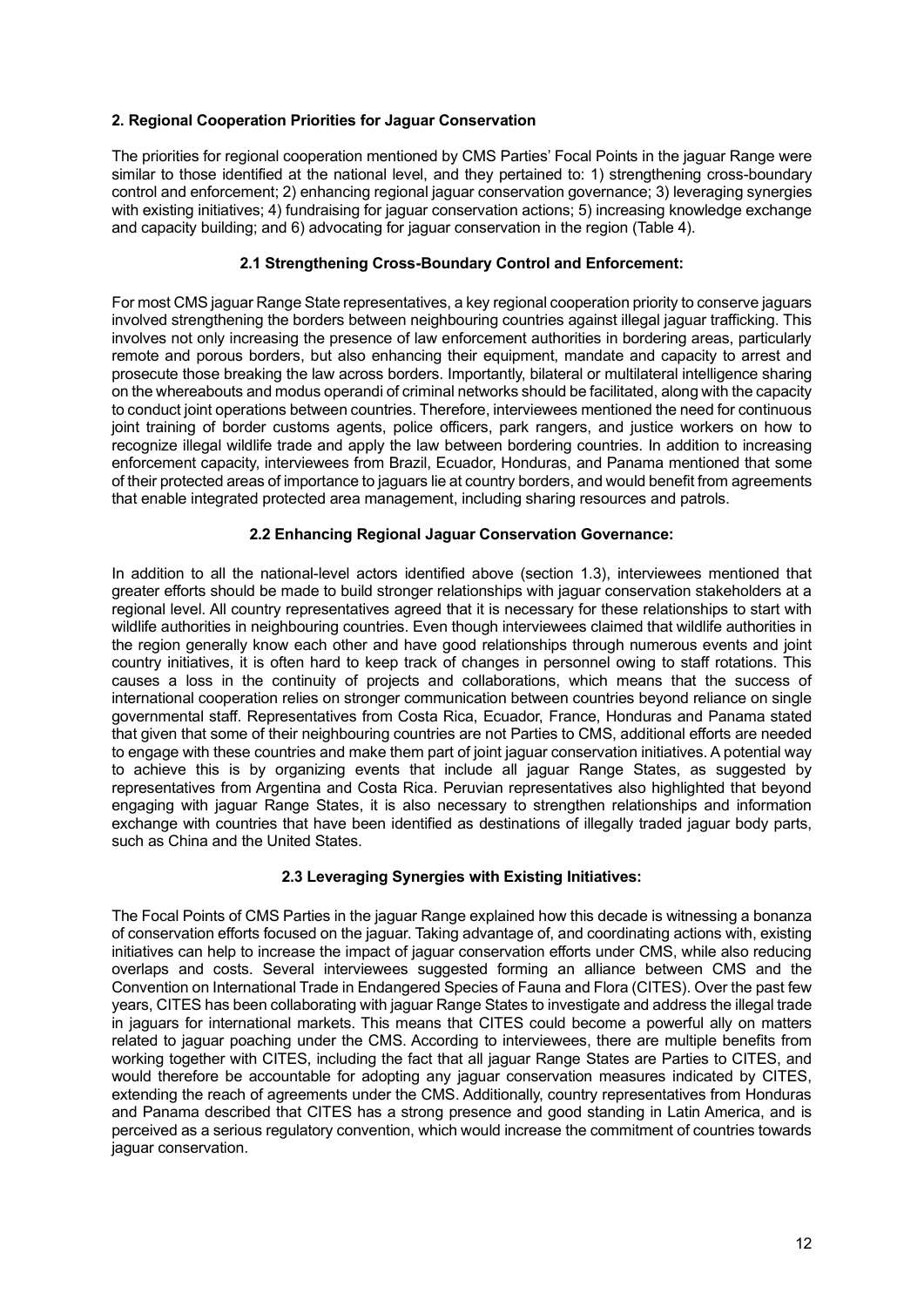Interviewees also mentioned the need to coordinate efforts with the Jaguar Roadmap 2030, an initiative led by the UNDP, Panthera, WCS, and WWF, to secure and connect priority jaguar landscapes and stimulate sustainable development and human-jaguar coexistence across the jaguar Range by 2030. This initiative has so far achieved the endorsement of most CMS Parties in the jaguar Range. While country representatives were generally supportive of the Jaguar Roadmap 2030 and of building synergies with it, many expressed a few concerns regarding the Roadmap's implementation to date. For example, representatives from countries like Bolivia, Brazil, Honduras and Panama cautioned that the Roadmap has not yet been discussed, negotiated or endorsed at different levels of government in a participatory manner, limiting its implementation beyond diplomatic discourse. Interviewees from Bolivia, Brazil, and Paraguay brought up the issue of the current lack of funding for the implementation of the Roadmap, stating that governments do not currently have the possibility of funding the initiative (as has been required), and affirming that some of the Roadmap's objectives will be indirectly achieved through the work that other national organizations are already carrying out on the ground in partnership with the government.

For the case of France, CMS Focal Points described that a key issue surrounding the country's involvement in present and future regional jaguar conservation efforts is the language used in regional discussions and negotiations. As one of the few non-Spanish speaking countries in Latin America, France and its Department of French Guiana have not been adequately integrated into regional discussions on jaguar conservation that are held in Spanish. This means that greater efforts are required to solve language barriers and bring France into the conversation.

CMS Focal Points also mentioned other potential synergies with existing nature conservation agreements or cooperation networks in the region. Interviewees from Argentina, Bolivia, Brazil, Ecuador and Peru mentioned that they already have, or are currently in the process of establishing, formal or informal agreements with other countries to cooperate on matters of relevance to jaguar conservation. For example, Argentina and Brazil have been cooperating for many years on monitoring jaguar populations in their border in the Atlantic Forest, and are in the process of officialising this relationship and knowledge exchange through a bilateral agreement. Brazil has also initiated diplomatic conversations with Peru to build an agreement to conserve biodiversity in their border. Ecuador has established an agreement with Colombia and Peru to repatriate wildlife confiscated across the border with both nations. These existing agreements or diplomatic efforts could be leveraged when exploring the possibilities of establishing a new jaguar agreement. Similarly, Brazilian representatives pointed out that the Mercosur commercial agreement (which includes CMS Parties Argentina, Brazil, Paraguay, Uruguay as full members and Bolivia, Ecuador and Peru as associate countries), contains environmental dispositions that could be strategically used in favour of jaguar conservation. Additionally, representatives from Costa Rica and Honduras mentioned the potential to leverage the support from "Red de Observancia y Aplicación de la Normativa de Vida Silvestre de Centroamérica y República Dominicana" (ROAVIS), a regional forum for cooperation on wildlife law enforcement; and from RedParques, a network of technical cooperation for the conservation of protected areas and wildlife in Latin America.

All country representatives who participated in the interviews mentioned that regional agreements could also benefit from understanding and building stronger ties with jaguar conservation projects carried out by local and international NGOs, many of which are already of regional nature. These projects have already achieved important advancements in the fields of cross-boundary jaguar monitoring, jaguar rescue, rehabilitation and reintroduction, promoting jaguar coexistence and building relationships with communities, and establishing corridors and connectivity. In particular, Ecuador and Panama flagged their recently initiated jaguar-focused GEF projects, managed by UN Agencies and executed by local NGOs, which will deliver benefits to jaguar conservation in upcoming years, in alignment with the objectives of CMS.

<span id="page-12-0"></span>In light of the vast potential for CMS efforts to join forces with all these existing jaguar conservation initiatives, representatives from Argentina and Costa Rica suggested the creation of an overarching regional jaguar conservation strategy. Such a strategy would ensure that jaguar conservation actions are coordinated and that all relevant stakeholders have clear assigned responsibilities, reducing unnecessary competition and leveraging international funds.

# **2.4 Fundraising for Jaguar Conservation Actions:**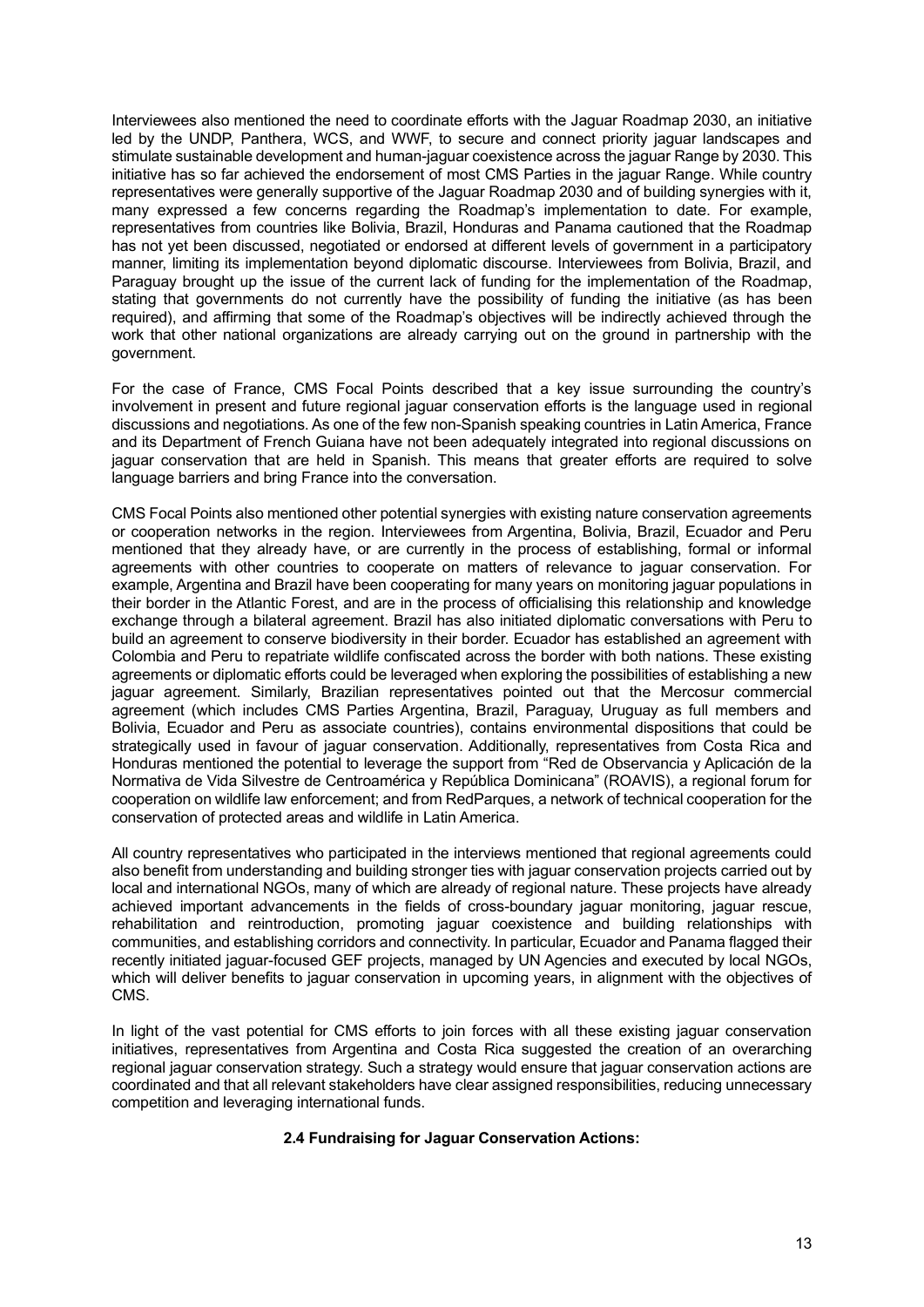All jaguar Range State Focal Points to the CMS agreed that sustainable, long-term funding is needed to achieve regional cooperation for jaguar conservation, and that fundraising should be a key aspect of agreements between countries. Importantly, all interviewees stressed that external funds are necessary, as governments rarely possess sufficient public funds to dedicate towards wildlife conservation, particularly given current financial complications brought forth by the COVID-19 pandemic. The representatives from Bolivia, Costa Rica, Paraguay and Peru mentioned that it would be best for external funds and donations destined to jaguar conservation to be managed by external actors chosen by governments, and in coordination with the authorities. This would reduce the bureaucracy of administering funds by providing a dedicated and efficient resource management team. The ability to execute funds in an agile manner was raised as a key priority for representatives from Panama, who recommended that a portion of the funds should be assigned as "petty cash", made readily available to support urgent jaguar rescue or conflict mitigation efforts.

On the other hand, interviewees from Ecuador, Honduras and Peru mentioned the possibility of managing resources for jaguar conservation internally through environmental government institutions. These countries possess bank accounts that are equipped to receive and manage donations for wildlife conservation. Additionally, these interviewees believed that receiving and managing jaguar conservation funds would allow them to strengthen governmental capacities.

Authorities from Argentina, Bolivia, Honduras and Panama said that institutions managing jaguar conservation funds should aim to distribute the resources to national organizations and actors working on the ground. A funding application system that enables stakeholders to benefit from the funding based on merit would increase the impact and participatory nature of the fund, in contrast to limiting it to a single executing partner. In addition to external funding from donors, representatives from Brazil, Costa Rica, Ecuador, Panama, Paraguay and Peru mentioned the possibility of initiating a trust fund for jaguar conservation, capable of receiving donations from cooperation, public environmental funds, debt swaps, as well as private donors. Panamanian and Paraguayan interviewees also suggested working closer with private businesses and the agro-industry sector to devise an innovative funding model (e.g. payment for ecosystem services, environmental compensation, certifications, etc.).

CMS Focal Points in the jaguar Range suggested the following potential funding sources:

- Global Environment Facility (GEF)
- National Environmental Public Funds
- World Bank
- Latin American Development Bank (CAF)
- European Donors (GIZ, KfW, AECID, etc.)
- United States of America Cooperation (USFWS, INL)
- International NGOs (WWF, WCS, Panthera, etc.)
- Private businesses

CMS Focal Points in the jaguar Range suggested the following funding executing partners:

- Food and Agriculture Organization (FAO)
- United Nations Development Programme (UNDP)
- United Nations Office on Drugs and Crime (UNODC)
- United Nations Environnent Programme (UNEP)
- International NGOs (WWF, WCS, Panthera, etc.)
- National NGOs
- Fondo de las Americas

#### **2.5 Increasing Knowledge Exchange and Capacity Building:**

<span id="page-13-0"></span>For most interviewees, regional cooperation on jaguar conservation should prioritize the exchange of knowledge and technical capacities between countries, setting in place systems for capacity-building and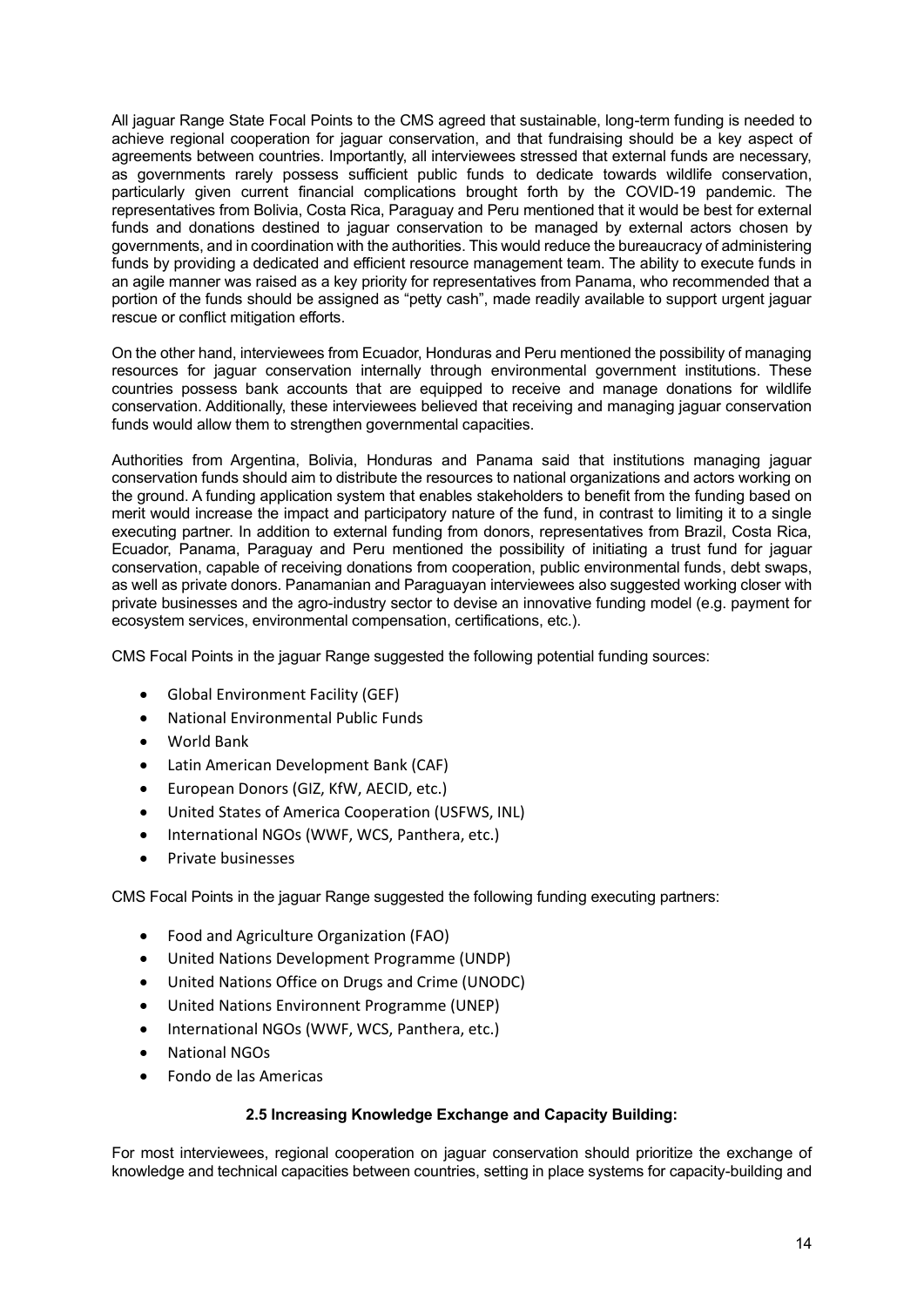for conducting joint research projects. In addition to sharing intelligence on cross-boundary illegal jaguar trade (described in section 2.1), country representatives believed that coordinated research efforts and information/technical skills sharing should centre on: implementing successful habitat conservation measures (suggested by representatives from Argentina), monitoring transboundary jaguar populations and their connectivity (Argentina, Bolivia, Brazil, France), exchanging technical capacity for reintroducing confiscated specimens to the wild including genetic testing (Honduras), and successfully mitigating human-jaguar conflict, including the implementation of farmer compensation systems (Costa Rica). Representatives from Bolivia, Costa Rica and Peru further suggested implementing a jaguar information sharing system, which would facilitate mapping out jaguar research projects and uploading key information on jaguar populations and their threats.

# **2.6 Advocating for Jaguar Conservation in the Region:**

<span id="page-14-0"></span>Representatives from CMS Parties in the jaguar Range also highlighted the importance of advocating for jaguar conservation at the regional and global level. According to representatives from Argentina, jaguar Range countries should advocate for increasing jaguar conservation status under the IUCN Red List, from Near Threatened to Vulnerable, to more accurately reflect the threat levels facing jaguar populations outside Amazonia. Additional areas of advocacy include building alliances for the large-scale conservation of jaguar habitats and corridors, and addressing the illegal trade in the region by raising awareness of the jaguar as the regions' emblem for conservation.

| Regional<br>Cooperation<br><b>Priorities</b> | <b>Cooperation Strategies</b>                                                                                            | Argentina | <b>Bolivia</b> | Brazil | Costa Rica | Ecuador | France | Honduras | Panama | Paraguay | Peru |
|----------------------------------------------|--------------------------------------------------------------------------------------------------------------------------|-----------|----------------|--------|------------|---------|--------|----------|--------|----------|------|
|                                              | Strengthen border controls against jaguar trafficking                                                                    |           |                |        |            |         |        |          |        |          |      |
| Strengthening                                | Integrated management and enforcement of bordering PAs                                                                   |           |                |        |            |         |        |          |        |          |      |
| Cross-Boundary                               | Training for wildlife authorities and enforcement staff                                                                  |           |                |        |            |         |        |          |        |          |      |
| Control and                                  | Intelligence sharing on jaguar transboundary trafficking                                                                 |           |                |        |            |         |        |          |        |          |      |
| Enforcement                                  | Coordinated management and emergency response on threats from<br>environmental and climate change (e.g. draughts, fires) |           |                |        |            |         |        |          |        |          |      |
|                                              | Strengthen relationships with bordering nations                                                                          |           |                |        |            |         |        |          |        |          |      |
| Enhancing<br>Regional Jaguar                 | Strengthen relationships with all jaguar Range States and incentivize<br>participation of non-Party Range States         |           |                |        |            |         |        |          |        |          |      |
| Conservation<br>Governance                   | Strengthen relationships with demand countries                                                                           |           |                |        |            |         |        |          |        |          |      |
|                                              | Organize meetings to advance jaguar conservation issues                                                                  |           |                |        |            |         |        |          |        |          |      |
|                                              | Open communication channels to avoid overlaps                                                                            |           |                |        |            |         |        |          |        |          |      |
|                                              | Form an alliance with CITES                                                                                              |           |                |        |            |         |        |          |        |          |      |
|                                              | Coordinate actions with the Roadmap 2030                                                                                 |           |                |        |            |         |        |          |        |          |      |
| Leveraging                                   | Surpass language barriers in regional jaguar conservation discussions                                                    |           |                |        |            |         |        |          |        |          |      |
| Synergies with                               | Leverage existing formal and informal bi-lateral agreements                                                              |           |                |        |            |         |        |          |        |          |      |
| Existing<br><b>Initiatives</b>               | Leverage Mercosur dispositions on the environment                                                                        |           |                |        |            |         |        |          |        |          |      |
|                                              | Leverage other existing regional conservation networks like ROAVIS and<br><b>Red Parques</b>                             |           |                |        |            |         |        |          |        |          |      |
|                                              | Coordinate actions with NGO-led efforts and GEF jaguar projects                                                          |           |                |        |            |         |        |          |        |          |      |
|                                              | Create overarching regional jaguar conservation strategy                                                                 |           |                |        |            |         |        |          |        |          |      |
|                                              | Sustainable financing for the long-term                                                                                  |           |                |        |            |         |        |          |        |          |      |
|                                              | Obtain external funds                                                                                                    |           |                |        |            |         |        |          |        |          |      |
|                                              | Manage funds externally                                                                                                  |           |                |        |            |         |        |          |        |          |      |
| Fundraising for                              | Efficient resource management teams and petty cash availability                                                          |           |                |        |            |         |        |          |        |          |      |
| Jaguar<br>Conservation                       | Government should make decisions about resource allocation and<br>executing partners                                     |           |                |        |            |         |        |          |        |          |      |
| Actions                                      | National Environment Institutions as Funding Managers                                                                    |           |                |        |            |         |        |          |        |          |      |
|                                              | Funds should strengthen government capacity                                                                              |           |                |        |            |         |        |          |        |          |      |
|                                              | Funding application system to enhance stakeholder participation                                                          |           |                |        |            |         |        |          |        |          |      |
|                                              | <b>Trust funds</b>                                                                                                       |           |                |        |            |         |        |          |        |          |      |

#### **Table 4: Regional Cooperation Priorities**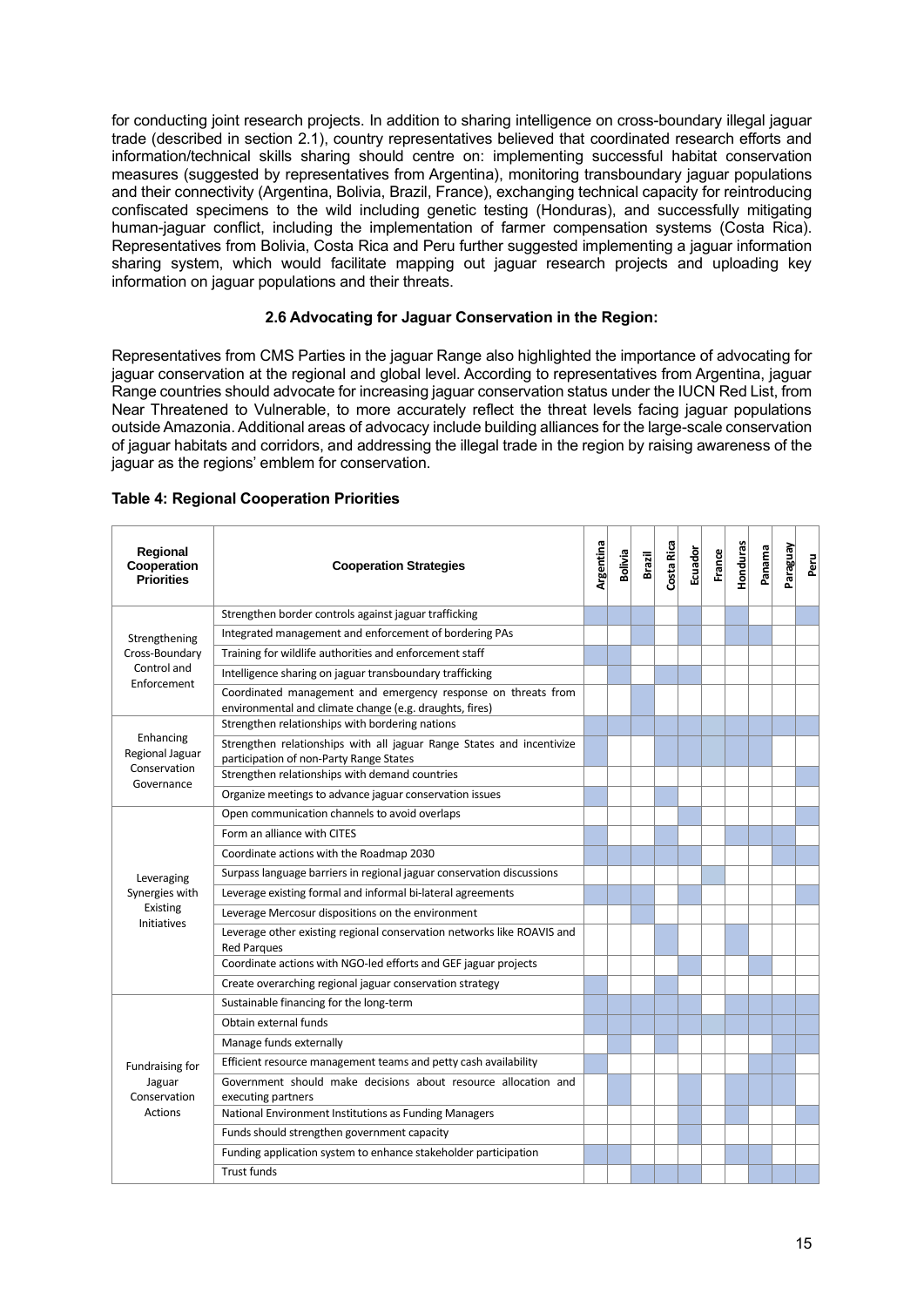|                                                                     | Innovative long-term funding                                                         |  |  |  |  |  |
|---------------------------------------------------------------------|--------------------------------------------------------------------------------------|--|--|--|--|--|
|                                                                     | Technical exchange on habitat conservation measures                                  |  |  |  |  |  |
| Increasing<br>Knowledge<br><b>Exchange And</b><br>Capacity Building | Coordinated research efforts on transboundary jaguar populations and<br>connectivity |  |  |  |  |  |
|                                                                     | Technical exchange on jaguar genetics and reintroductions                            |  |  |  |  |  |
|                                                                     | Technical exchange of successful human-jaguar conflict mitigation                    |  |  |  |  |  |
|                                                                     | Establish a system for information sharing regionally                                |  |  |  |  |  |
| Advocating For                                                      | Increase jaguar protection status at a regional level                                |  |  |  |  |  |
| Jaguar<br>Conservation in<br>the Region                             | Build alliances for the conservation of jaguar habitat and prey across<br>borders    |  |  |  |  |  |
|                                                                     | Build alliances to address jaguar trade in the region                                |  |  |  |  |  |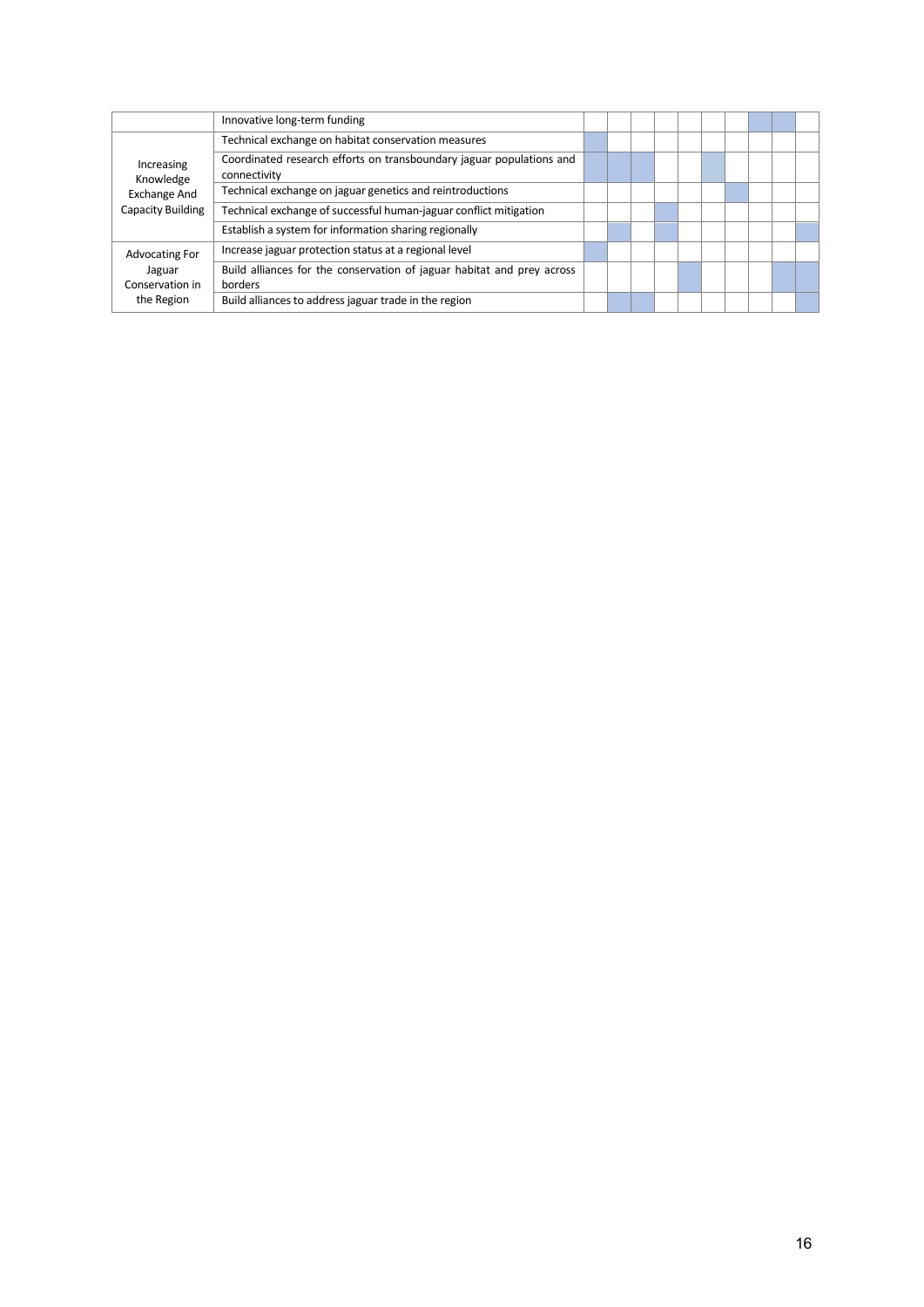# <span id="page-16-0"></span>**3. Next Steps to Comply with CMS Obligations**

CMS has several requirements and offers multiple possibilities for Parties to comply with their obligations to conserve species listed in Appendices I and II.

# <span id="page-16-1"></span>**3.1 Compliance with Appendix I**

To comply with Appendix I, Range States must:

- **Legally prohibit** jaguar 'taking' and report to the Secretariat any exceptions granted (e.g. traditional resource user rights, scientific research, etc.). Exceptions must be specific and timebound.
- **Endeavor to** take measures to 1) conserve and restore habitats; 2) enable migration/movement; 3) prevent risk factors.

## <span id="page-16-2"></span>**3.2 Compliance with Appendix II**

To comply with Appendix II, Range States shall endeavour to:

• **Conclude Agreements** - international cooperation to conserve the species and its habitats.

There are multiple options for Range States to build regional agreements in compliance with Appendix II. These include legally binding AGREEMENTS (Article IV (3), Resolution 12.8), Memoranda of Understanding, Initiatives, Concerted Actions and Action Plans (Article IV (4), Resolution 12.8). These options vary in terms of their legal formality, establishment procedures, duration, Secretariat characteristics, staffing, country membership, funding options, progress monitoring procedures, scientific and technical advice, and stakeholder involvement. Jaguar Range States must evaluate these options and their advantages and disadvantages for the particular context of the jaguar, and reach a consensus on which cooperation instruments best fits their needs and current capacities. Some guidance to facilitate this process is provided in Appendix 1 of this report.

The interviews with CMS Focal Points of Parties in the jaguar Range provided some preliminary insights on country's cooperation preferences. For example, representatives from Brazil, Honduras, Panama and Paraguay were generally supportive of establishing legally binding AGREEMENTS because they elevate the political interest and commitment of governments in contrast to non-legally binding options. Even though they recognized that the success of legally binding AGREEMENTS and any other cooperation instruments rely on the existence of funding, they said that legally binding instruments deliver benefits through their mere existence, by facilitating information exchange or fundraising activities. However, representatives from Panama reminded that existing Memoranda of Understanding on other migratory species like sharks have not been able to achieve substantial commitments from countries due to their voluntary nature.

Given governments' funding and staff limitations, interviewees also mentioned that priority should be given to cooperation instruments that are not reliant on those scarce resources. Therefore, Initiatives led by CMS or jointly by CMS and CITES become promising options to reduce dependence on Range States' resources, placing some of the staffing and secretariat costs on CMS' and CITES' Secretariats. Additionally, a joint Initiative between CMS and CITES would include all jaguar Range States as members, due to the wider membership held by CITES, and it would become of interest to all Range and non-Range countries included in these two conventions, facilitating fundraising at a global level. Representatives from Bolivia also supported the option of building time-bound, objective-specific bilateral projects, which are the equivalent to Concerted Actions.

Once jaguar Range countries have had the chance to consider each of the cooperation alternatives independently and discuss and negotiate them as a group, they must undertake the following administrative steps to request the initiation of their chosen cooperation instrument to the CMS.

1. Send an official request (letter) to the CMS Secretariat requesting support with the discussion/ negotiation of a cooperative framework.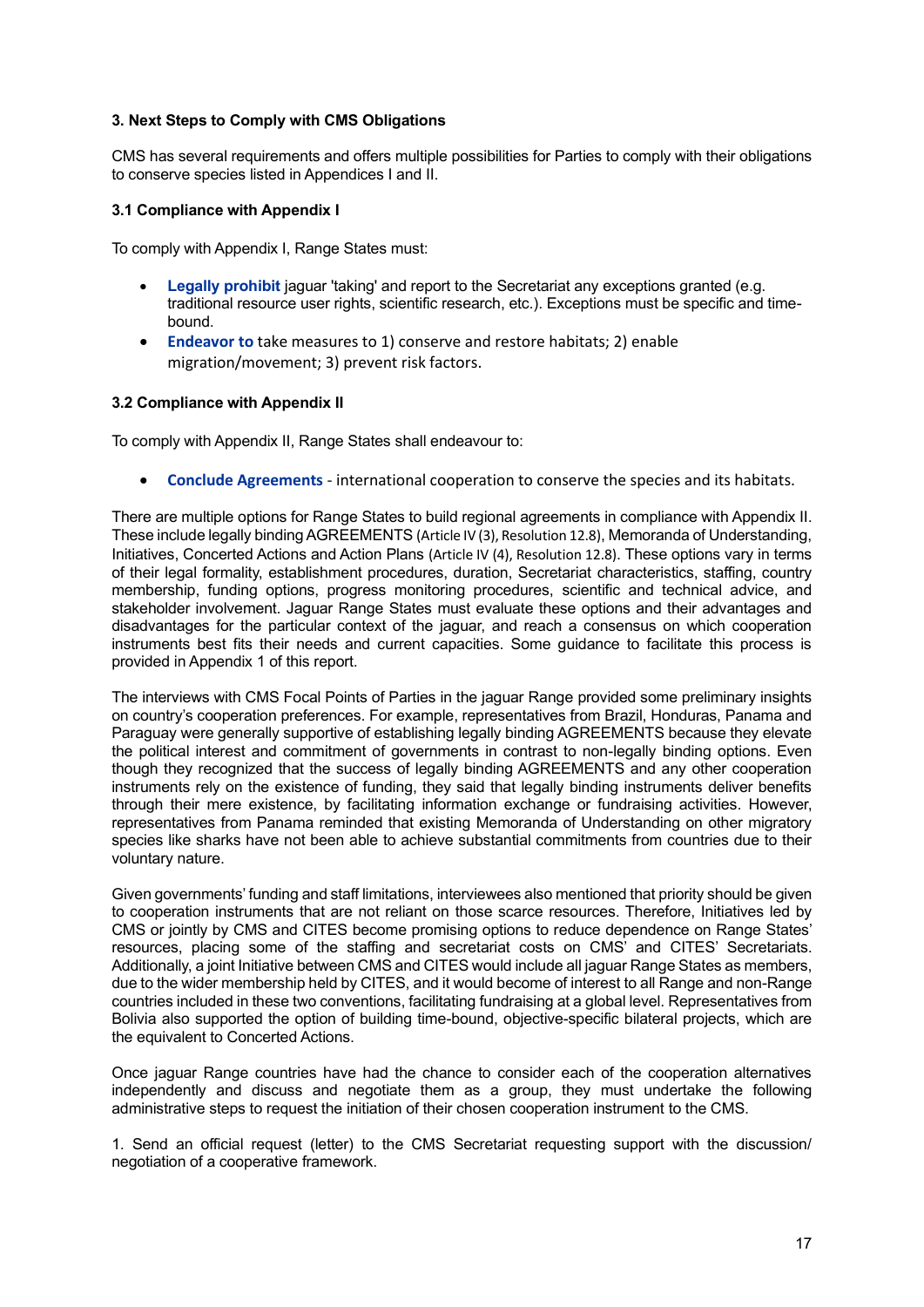2. Organize future meetings to advance decision-making on the cooperative framework or cooperation instrument. The meetings should cover the technical aspects of the selected cooperative framework, as well as its substantive aspects (conservation objectives and actions).

3. When selecting the cooperative framework, or instrument of cooperation, the Parties should take into account the timeline of the Conventions involved (CMS, CITES), in relation to future Conferences of the Parties and Meetings of the Standing Committees. Special Initiatives, Concerted Actions and Action Plans must be aligned with these timelines. On the other hand, legally binding AGREEMENTS and Memoranda of Understanding are independently negotiated by States, and have an independent calendar.

4. To initiate a Joint Initiative between CMS and CITES, the desired instrument could be presented at the 74th Meeting of the CITES Standing Committee (France, March 2022), or the proposed resolution and/or other documents be sent to the CITES Secretariat by June 2022 to be considered at CITES COP 19 in November 2022, in Panama, and subsequently by CMS COP14 in 2023 (date to be determined).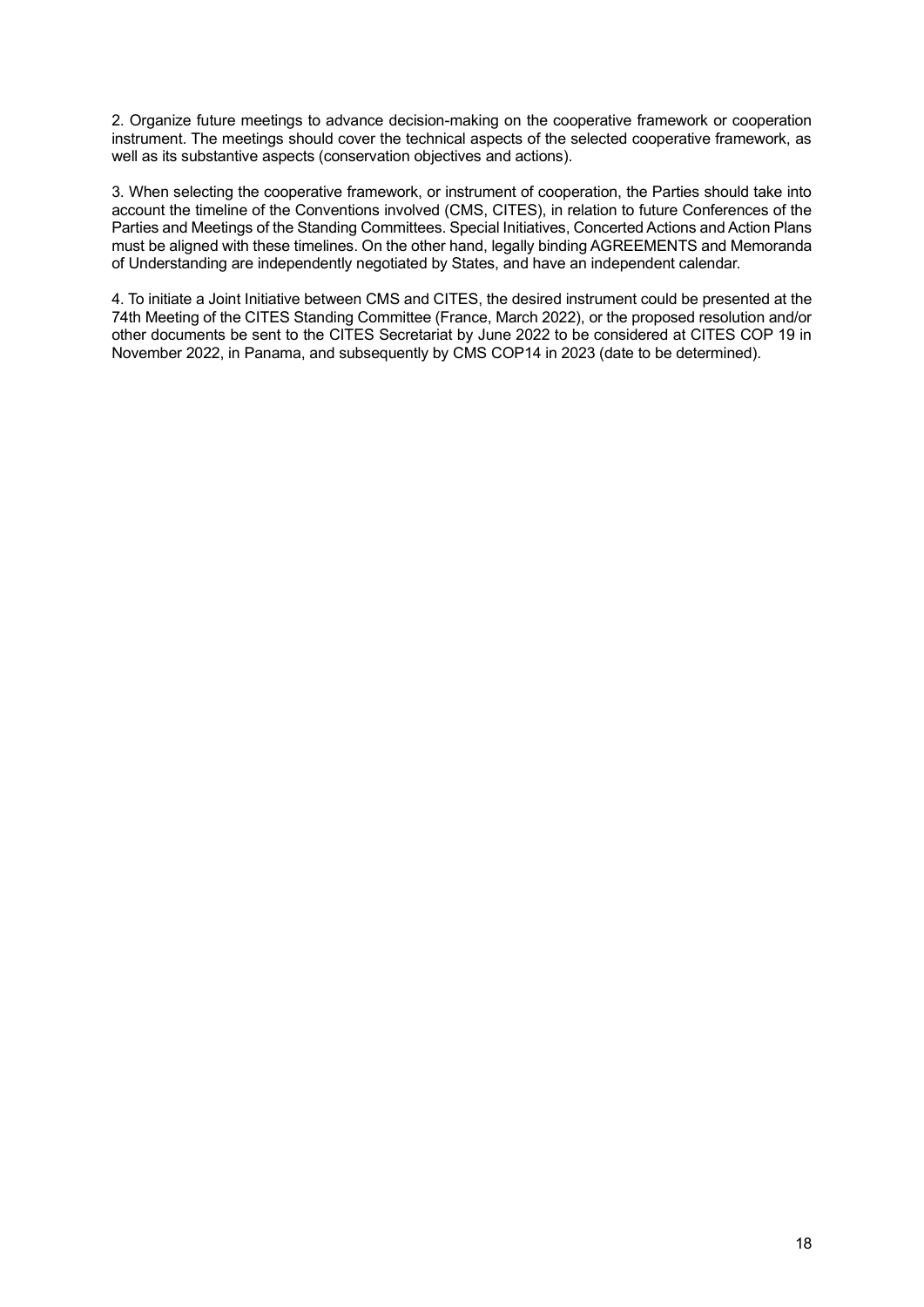# **Appendix 1 – Guidance on CMS Cooperation Instruments**

<span id="page-18-0"></span>

|                                | 'AGREEMENT'                                                                                                                          |                                                                                                                                                       |                                                                                                                                                                                         | 'Agreements' (Article IV (4), Resolution 12.8)                                                                                   |                                                                                                       |  |  |  |  |  |  |
|--------------------------------|--------------------------------------------------------------------------------------------------------------------------------------|-------------------------------------------------------------------------------------------------------------------------------------------------------|-----------------------------------------------------------------------------------------------------------------------------------------------------------------------------------------|----------------------------------------------------------------------------------------------------------------------------------|-------------------------------------------------------------------------------------------------------|--|--|--|--|--|--|
| <b>Characteristics</b>         | (Article IV (3)                                                                                                                      | <b>Memorandum of</b><br><b>Understanding</b>                                                                                                          | <b>Initiatives</b>                                                                                                                                                                      | <b>Concerted Actions</b>                                                                                                         | <b>Action Plans</b>                                                                                   |  |  |  |  |  |  |
| <b>Short description</b>       | International, legally binding<br>treaty and work programme.                                                                         | non-legally<br>International,<br>binding agreement and work<br>programme.                                                                             | Cooperation framework with<br>a programme of work.                                                                                                                                      | Specific projects or activities,<br>sometimes also leading to<br>MOU <sub>s</sub><br>AGREEMENTS,<br>Action Plans or Initiatives. | objectives<br>Strategic<br>and<br>actions.                                                            |  |  |  |  |  |  |
| <b>Establishment</b>           | Can be initiated by CMS COP<br>Range<br>State<br>Party.<br>or<br>ratified<br>Negotiated<br>and<br>independently from the CMS<br>COP. | Can be initiated by CMS COP<br>State<br>Range<br>Party.<br>or<br>Negotiated<br>and<br>signed<br>independently from the CMS<br>COP.                    | Can be initiated by CMS COP<br>Range State Party.<br>or<br>Adopted through Resolution<br>by the CMS COP.                                                                                | Can be initiated by CMS COP<br>Range State<br>Party.<br>or<br>Concerted Action adopted<br>by the CMS COP.                        | Can be initiated by CMS COP<br>or Range State Party.<br>Adopted through Resolution<br>by the CMS COP. |  |  |  |  |  |  |
| <b>Duration</b>                | Open-ended                                                                                                                           | Open-ended                                                                                                                                            | Open-ended                                                                                                                                                                              | Time-bound                                                                                                                       | Open-ended or time-bound                                                                              |  |  |  |  |  |  |
| <b>Host/Secretariat</b>        | Mostly independent from<br><b>CMS</b> Secretariat.<br>with<br><b>CMS</b><br>Co-located<br>Secretariat or hosted by<br>Range State.   | Independent<br>from<br><b>OR</b><br>serviced by CMS Secretariat.<br>with<br>Co-located<br><b>CMS</b><br>Secretariat or hosted by<br>Range State.      | Serviced<br>the<br><b>CMS</b><br>by<br>with<br>the<br>Secretariat,<br>potential of including other<br>conventions'<br>secretariats<br>(e.g. CITES).                                     | by<br>the<br><b>CMS</b><br>Serviced<br>Secretariat and promoted by<br>the proponents.                                            | Serviced by CMS Secretariat.                                                                          |  |  |  |  |  |  |
| <b>Secretariat</b><br>staffing | Mostly independent from<br>the CMS Secretariat.                                                                                      | Mostly independent from<br><b>CMS Secretariat OR serviced</b><br>by the CMS Secretariat<br>through dedicated or non-<br>dedicated <sup>1</sup> staff. | the<br><b>CMS</b><br>Serviced<br>by<br>Secretariat<br>through<br>dedicated or non-dedicated<br>staff, as well as staff of other<br>convention<br>secretariats<br>involved (e.g. CITES). | Serviced<br>the<br><b>CMS</b><br>by<br>Secretariat through<br>non-<br>dedicated staff.                                           | <b>CMS</b><br>Serviced<br>the<br>bv<br>Secretariat through<br>non-<br>dedicated staff.                |  |  |  |  |  |  |

# **Table of characteristics of different types of 'AGREEMENTS' and 'Agreements**

<sup>&</sup>lt;sup>1</sup> Dedicated staff = CMS COP-established position or extra-budgetary position specifically for this function as opposed to Secretariat staff also having other responsibilities.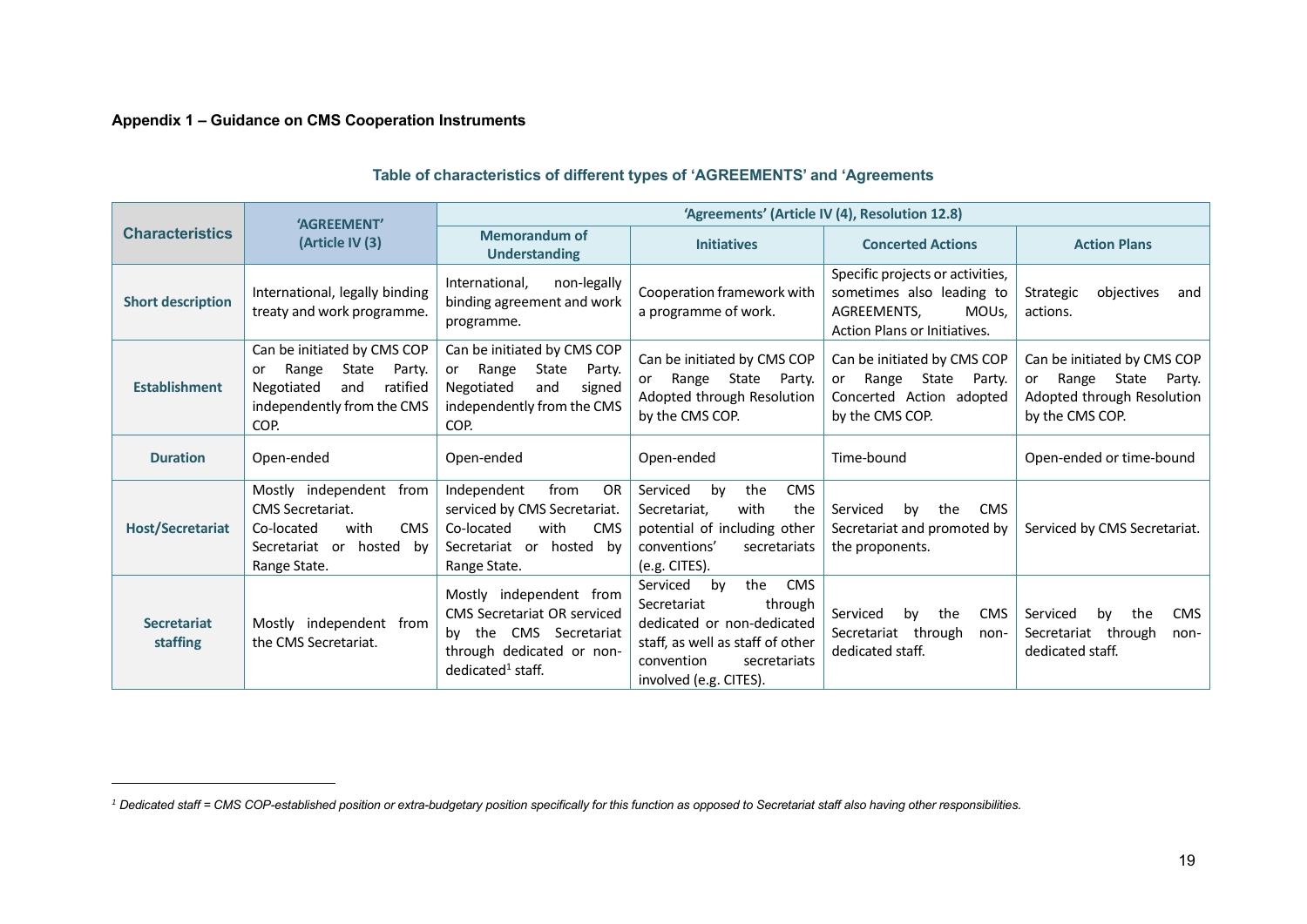| <b>Membership</b>                                                         | <b>CMS Parties and Non-Parties</b>                                                                                       | <b>CMS Parties and Non-Parties</b>                                                                                                                                                                                              | CMS Parties and Parties of<br>other conventions involved<br>(e.g. CITES), as well as other<br>stakeholders<br>relevant<br>(NGOs,<br>academia.<br>communities, etc). | <b>CMS Parties</b>                                                                    | <b>CMS Parties</b>                                                               |
|---------------------------------------------------------------------------|--------------------------------------------------------------------------------------------------------------------------|---------------------------------------------------------------------------------------------------------------------------------------------------------------------------------------------------------------------------------|---------------------------------------------------------------------------------------------------------------------------------------------------------------------|---------------------------------------------------------------------------------------|----------------------------------------------------------------------------------|
| <b>Funding</b>                                                            | Assessed<br>agreed<br>or<br>contributions<br>by<br><b>AGREEMENT Parties as well</b><br>as voluntary contributions.       | Voluntary contributions by<br>MOU Signatories or CMS<br>COP.                                                                                                                                                                    | CMS COP and COPs of other<br>conventions involved (e.g.<br>CITES) through budgetary<br>and<br>extra-budgetary<br>resources.                                         | CMS COP through budgetary<br>extra-budgetary<br>and<br>resources.                     | CMS COP through budgetary<br>extra-budgetary<br>and<br>resources.                |
| <b>Review of work</b><br>programme and<br>monitoring of<br>implementation | Through regular Meetings of<br>Parties<br>the<br>the<br>to<br>AGREEMENT.                                                 | Through regular Meetings of<br>the Signatories to the MOU.                                                                                                                                                                      | Through independent Range<br>State meetings and through<br>regular CMS COP meetings.                                                                                | Through CMS COP at regular<br>COP meetings and meetings<br>of the Scientific Council. | No regular reviews.                                                              |
| <b>Scientific and</b><br>technical advice                                 | Through scientific body of<br>AGREEMENT.                                                                                 | Through scientific body of<br>MOU.                                                                                                                                                                                              | Before submission to CMS<br>COP, through CMS Scientific<br>Council.                                                                                                 | Regular review by CMS<br>Scientific Council.                                          | Before submission to CMS<br>COP, through CMS Scientific<br>Council.              |
| <b>Stakeholder</b><br><i>involvement</i>                                  | As greed by the Parties to the<br>AGREEMENT.<br>Observers at Meetings of the<br>Parties.<br>Experts for specific issues. | As greed by the Signatories<br>to the MOU, e.g. official<br>organizations<br>cooperating<br>with<br>technical<br>also<br>coordination function.<br>Observers at Meetings of the<br>Signatories.<br>Experts for specific issues. | As agreed by CMS COP.<br>Observers at COP(s).<br>Additionally, appointment of<br>species or topical experts by<br>Range States.                                     | As agreed by CMS COP.<br>Observers at COP.<br>As provided in the Concerted<br>Action. | As agreed by CMS COP.<br>Observers at COP.<br>As provided in the Action<br>Plan. |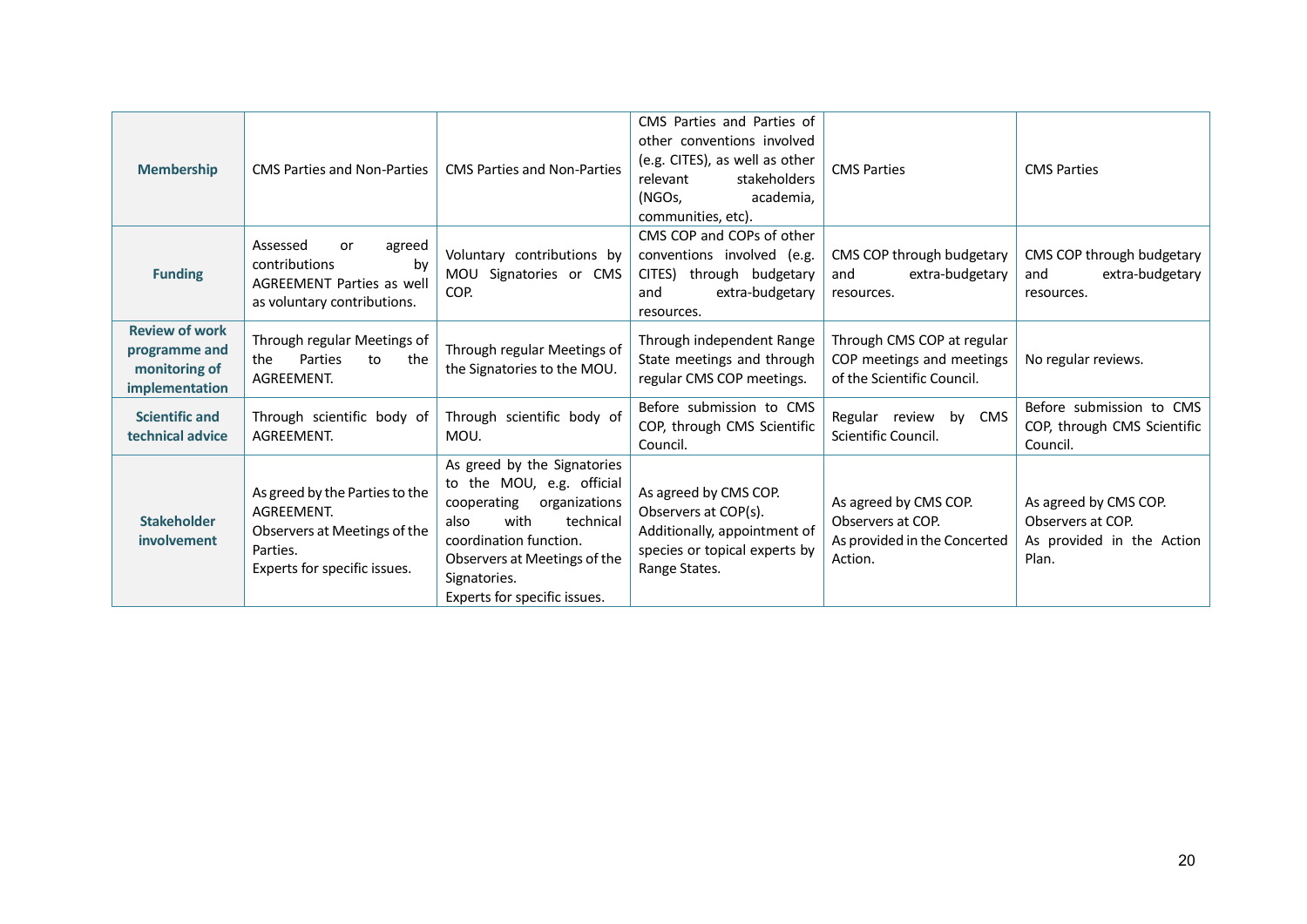| <b>Advantages</b>    | • Involves a legal<br>commitment from Parties,<br>securing the long term<br>viability of conservation<br>actions and funds.<br>• Stable financing through<br>Parties.<br>• Ownership is solely with<br>Parties.<br>• Can include any jaguar<br>Range States regardless of<br>membership to CMS, as well<br>as other States interested in<br>jaguar conservation (e.g.<br>demand countries such as<br>China or United States). | • Its more voluntary nature<br>can appeal to a wider<br>membership.<br>• Ownership is solely with<br>Signatories.<br>• Can include any jaguar<br>Range States regardless of<br>membership to CMS, as well<br>as other States interested in<br>jaguar conservation (e.g.<br>demand countries such as<br>China or United States). | • The possibility to join<br>forces with CITES offers a<br>wider membership of jaguar<br>Range States participating<br>and the benefit of tackling<br>the issue from two different<br>angles.<br>• Appeals to wide range of<br>governmental donors due to<br>its affiliation to CMS and<br>CITES.<br>• Guaranteed regular<br>meetings due to COP cycles<br>but also dedicated Range<br>State meetings possible.<br>• Possibility to leverage<br>support from CMS or CITES<br>COPs for dedicated staff.<br>· Jaguar conservation is a<br>matter of all Parties to CMS<br>(and CITES) not just of the<br>Range States. | • Since they can simply set<br>out the process for<br>developing more<br>comprehensive tools and<br>instruments, they can be a<br>quick and easy first step for<br>conservation action to agree<br>on between Range States<br>for submission to COP.<br>• Do not require for<br>resources to be immediately<br>available for developing<br>more comprehensive<br>conservation plans.<br>• Provide a good tool for<br>focused planning and time-<br>limited actions for a species. | • Detailed, and usually have<br>a long-term vision for<br>species conservation.                                                    |
|----------------------|-------------------------------------------------------------------------------------------------------------------------------------------------------------------------------------------------------------------------------------------------------------------------------------------------------------------------------------------------------------------------------------------------------------------------------|---------------------------------------------------------------------------------------------------------------------------------------------------------------------------------------------------------------------------------------------------------------------------------------------------------------------------------|----------------------------------------------------------------------------------------------------------------------------------------------------------------------------------------------------------------------------------------------------------------------------------------------------------------------------------------------------------------------------------------------------------------------------------------------------------------------------------------------------------------------------------------------------------------------------------------------------------------------|-----------------------------------------------------------------------------------------------------------------------------------------------------------------------------------------------------------------------------------------------------------------------------------------------------------------------------------------------------------------------------------------------------------------------------------------------------------------------------------|------------------------------------------------------------------------------------------------------------------------------------|
| <b>Disadvantages</b> | • May pose challenges to<br>include States that lack the<br>means or possibility of<br>entering into a legally<br>binding commitment.<br>• Require financial and<br>human resources for<br>Secretariat services,<br>including fundraising.                                                                                                                                                                                    | • Depend on Signatory<br>dedication, which can make<br>them unstable.<br>• Require financial and<br>human resources for<br>Secretariat services,<br>including fundraising.                                                                                                                                                      | • Without CITES, Range<br>States that are not Parties to<br>CMS can have some<br>challenges to formally<br>joining the initiative, but<br>they could contribute<br>informally                                                                                                                                                                                                                                                                                                                                                                                                                                        | • Usually limited in time<br>between two COP meetings.                                                                                                                                                                                                                                                                                                                                                                                                                            | · Do not require periodic<br>meetings<br>• Require financial and<br>human resources for<br>coordination, including<br>fundraising. |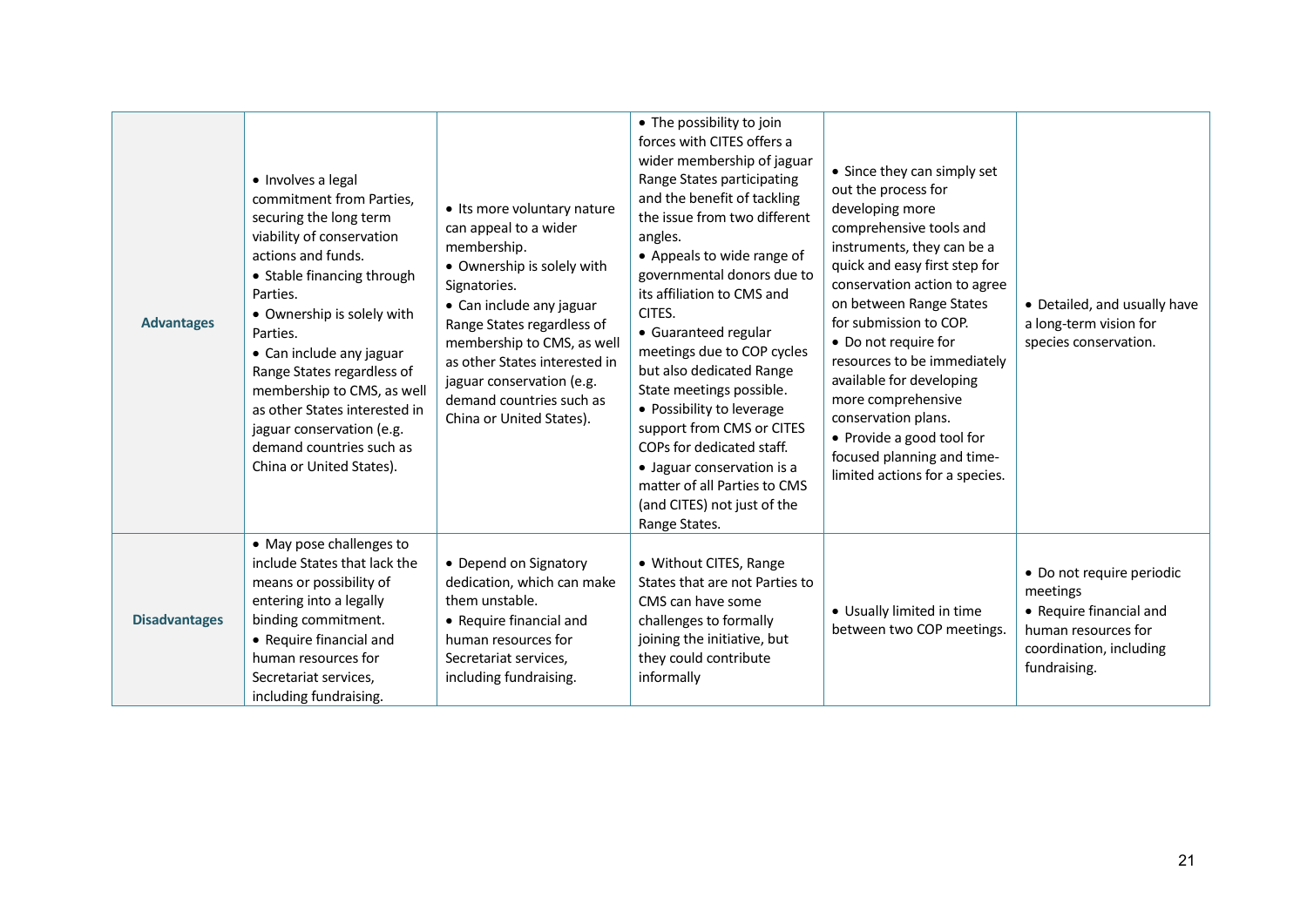# <span id="page-21-0"></span>**What are they and how do they work?**

The CMS Special Species Initiatives are a cooperation framework between Parties across the Range of the species requiring conservation efforts. Initiatives are established through a Resolution of the CMS Conference of the Parties (COP). Examples of such Initiatives are the Joint CITES-CMS African Carnivores Initiative (ACI), established by CMS Resolution 13.4, and the Central Asian Mammals Initiative (CAMI), established by CMS Resolution 11.24 (Rev.COP13). Like MOUs, Initiatives have a Programme of Work that is negotiated by the Range States, which outlines the key actions to conserve the species' habitats, facilitate transboundary movement, and reduce its 'taking'. The Programmes of Work, and their implementation, are reviewed and monitored regularly at Range State meetings, and adopted by the CMS COP. This allows Range States to independently discuss and decide on what activities they want to implement while also retaining visibility of other CMS Parties, which may be interested in supporting the Initiative financially. Initiatives may also involve other partnering conventions and relevant stakeholders, including international organizations or NGOs, which can attend Range State meetings and support the implementation of the Initiative's Programme of Work.

Unlike MOUs, which are normally expected to come up with their own resources for staff and implementation (see Sharks MOU), Initiatives are serviced by the CMS Secretariat and are managed and implemented through budgetary or extra-budgetary resources. For example, CAMI has its own coordinator through a 50% post funded from the core budget of the Convention (established at CMS COP11 in Quito). ACI has a 50% Junior Professional Staff funded by Germany. Partnering institutions can contribute with funds or with the implementation of the activities on the ground.

# **Potential benefits of a Jaguar Initiative:**

- $\triangleright$  Initiatives are established by COP Resolution, which requires a simpler process than MOUs, which are negotiated independently.
- $\triangleright$  Following the example of the Joint CITES-CMS African Carnivores Initiative (below), a Jaguar Initiative could be established in partnership with CITES, covering all jaguar Range States.
- $\triangleright$  Adoption by the CMS COP (and the CITES COP) would make the Initiative relevant to ALL Parties of the Conventions involved rather than just the Range States, thereby extending fundraising opportunities.
- ➢ The Initiative would be serviced by CMS (and CITES) Secretariats, meaning that the weight of the administrative and fundraising work would be part of the core budget of the Conventions.
- $\triangleright$  The Programme of Work is designed by the Range States, with the support of the Secretariats and can be aligned with, or based on, existing efforts like the Jaguar Roadmap 2030.

# **Examples of Initiatives:**

**The Joint CITES-CMS African Carnivores Initiative (ACI)**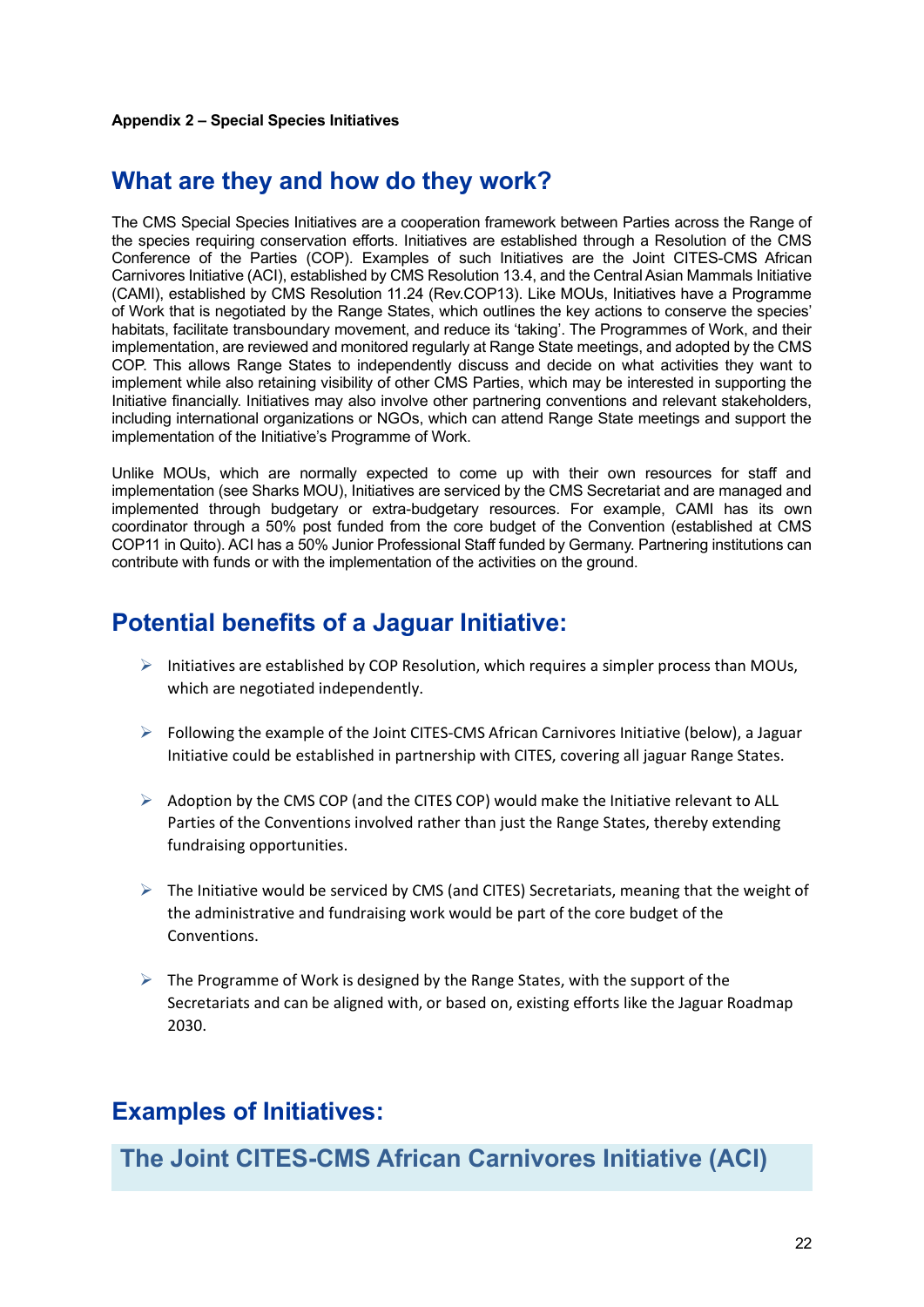

**Species:** Lion (*Panthera leo*), Cheetah (*Acinonyx jubatus*), Leopard (*Panthera pardus*) and African Wild Dog (*Lycaon pictus*)

**Actors:** ACI Range States, CMS Secretariat, CITES Secretariat and IUCN Species Survival Commission

**Initiation:** Initiated by CMS COP12 (2017) and reinforced by CITES Parties at COP18 (2019) and CMS Parties at COP13 (2020).

**Programme of Work Objectives:** 1) International cooperation, coordination and strategic conservation planning; 2) Land use planning and habitat conservation/restoration; 3) Prey base conservation and restoration; 4) ACI species conservation and restoration; 5) Conflict and coexistence; 6) Sustainable use and management; 7) Illegal trade and illegal or incidental killing; 8) Infectious and zoonotic diseases; 9) Policies and legislation; 10) Capacity and awareness; 11) Knowledge and information.

# **The Central Asian Mammals Initiative (CAMI)**

**Species:** Wild yak (*Bos grunniens*), Asiatic cheetah (*Acinonyx jubatus venaticus*), Snow leopard (*Uncia uncia*), Saiga antelope (*Saiga tatarica and S. borealis mongolica*), and others.

**Actors:** CAMI Range States, CMS **Secretariat.** 



**Initiation:** Established at CMS COP<sub>11</sub>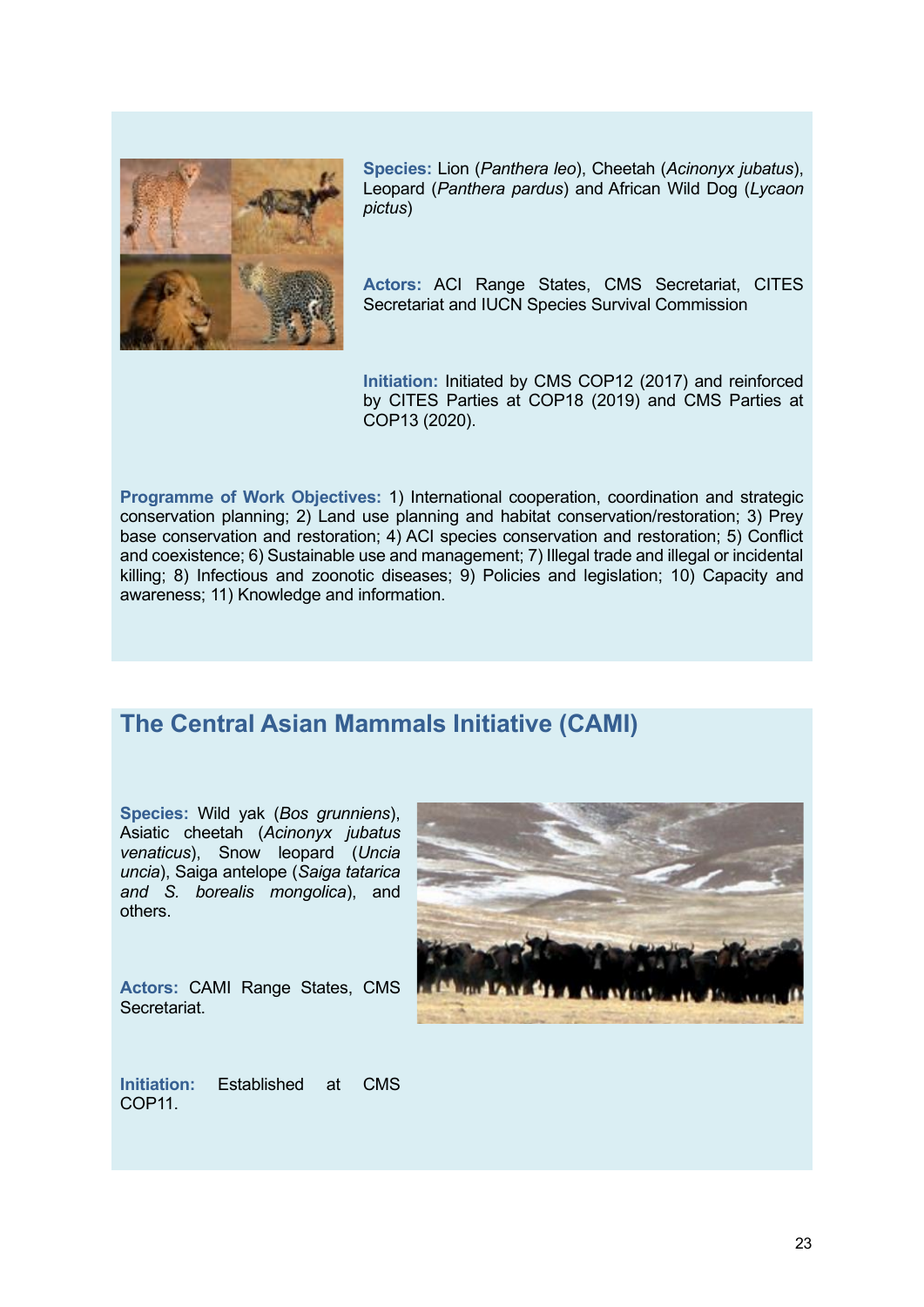**Programme of Work Objectives:** 1) Transboundary cooperation; 2) Illegal hunting, possession and trade; 3) Industry and infrastructure development (barriers to movement); 4) Overgrazing and livestock competition; 5) Community engagement and sustainable use; 6) Good governance of natural resources; 7) Capacity development; 8) Scientific knowledge; 9) Species specific measures.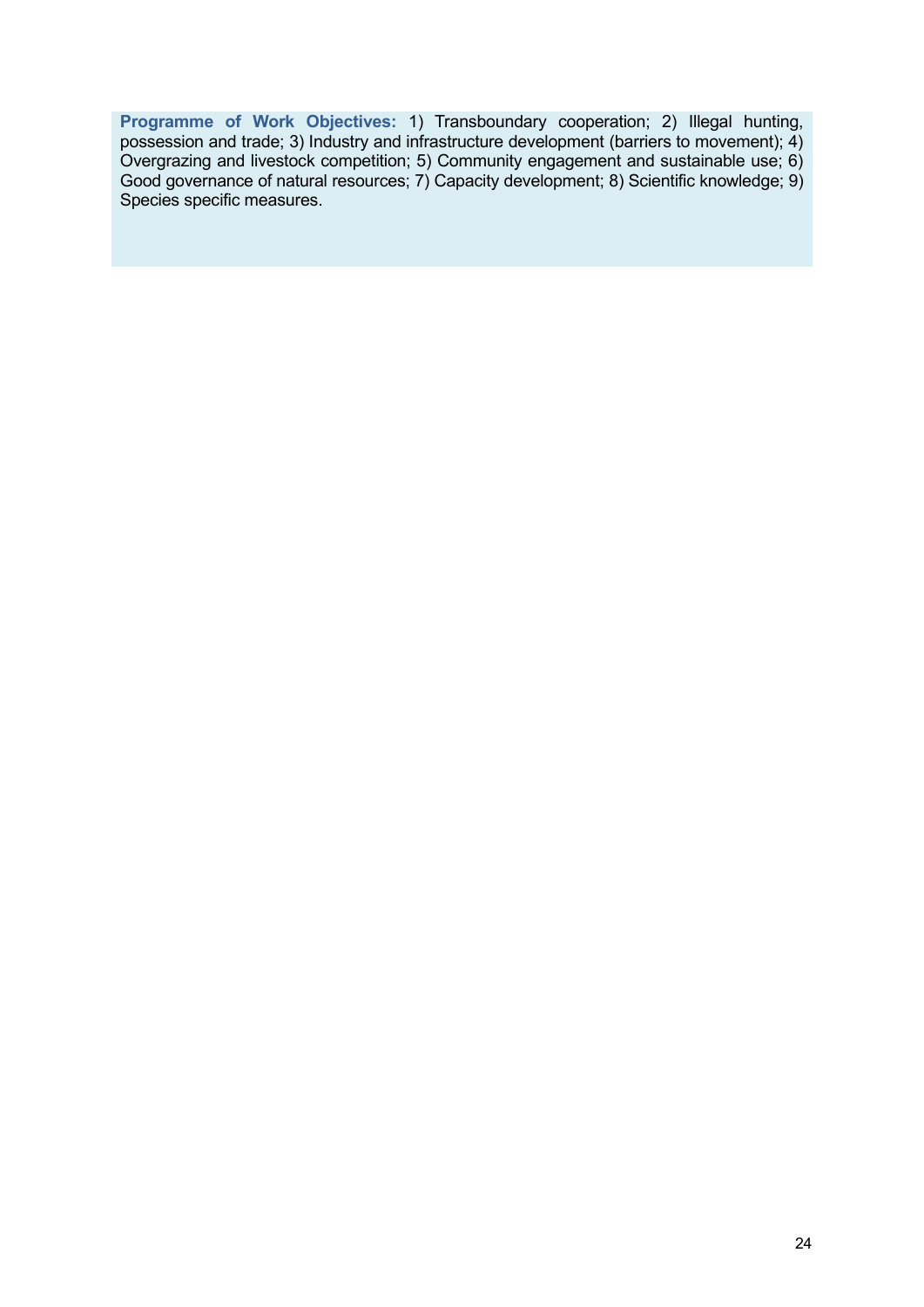# <span id="page-24-0"></span>**Appendix 3 - Interview Notes**

# <span id="page-24-1"></span>**ARGENTINA**

**Interview Participants:** Daniel Ramadori and Maricel Canosa

# **1. What specific actions are necessary to conserve the habitat of the jaguar in your country?**

Argentina has an updated National Jaguar Action Plan, and three regional jaguar Action Plans for each of their provinces in the jaguar range. Additionally, they have created a Plan for executing the National Plan. All relevant habitat conservation actions have been prioritized in a participatory way involving a large number of stakeholders, and each action has been assigned to a given actor for its execution. They are now working to evaluate the progress achieved to date. Habitat is a key component of the Plan. Protected areas are generally well established and functional, and corridors have already been designed, though they are still lacking in implementation. Financial support would be the key action required to move those plans forward.

## **2. What specific actions are necessary to reduce the taking (poaching or illegal trade) of the jaguar in your country?**

Matters related to killing due to human-jaguar conflict are also a key component of the National Plan and also need more financing. A key concern for Argentina are news about illegal trade in jaguars in Argentina. There are rumours about potential trade chain networks related to Chinese demand reaching the country, and it would be necessary to take action before those networks target the already small jaguar populations in the country.

## **3. What do you consider to be specific priority measures to implement CMS in your country? And at the regional level?**

Given pressures from the illegal trade, it would be necessary to create bilateral or regional agreements or MOUs to strengthen border controls to prevent traffickers from crossing borders. While the Selva Paranaense biome in the border with Brazil is generally well controlled, there are concerns about the border with Paraguay and Bolivia in the Chaco biome, where there is limited government reach. There have recently been cases of illegal trade in vicuna hides across the border with Bolivia, and so trade is a growing concern. In addition to trade, these MOUs could also include habitat components, particularly since Argentina has gained considerable expertise in jaguar conservation (has good scientific studies and conservation successes), and could provide technical support and advice to other countries. Agreements could be about the exchange of technical support to build on Argentina's lessons. It would also be necessary to generate more dynamic relationships between the different actors (public bodies, academia and NGOs) and a larger budget to (when possible) hold meetings to advance CMS issues. At the regional level, the same, it would be convenient to promote a greater interrelation between Parties and to develop training on certain topics between authorities.

## **4. What measures could be taken to conserve jaguars particularly in border areas of your country? Are there any existing conservation treaties or actions to protect species in these areas?**

The chancellery in the country had previously worked on an agreement with Brazil on transnational conservation issues and endangered species conservation, but there was a change in government that caused a discontinuation of the agreement. It would be necessary to pick up that work, and to have a formal agreement specific to jaguars. There are no other formal conservation agreements with the other neighbouring countries.

- Encourage raising the status of protection of Panthera onca in neighbouring countries, in terms of environmental regulations
- Encourage the application of penalties on crimes (In Argentina: trade in products, by-products, hunting, exhibition, interprovincial transit, etc.)
- Formalize and implement joint control and inspection operations Wildlife trafficking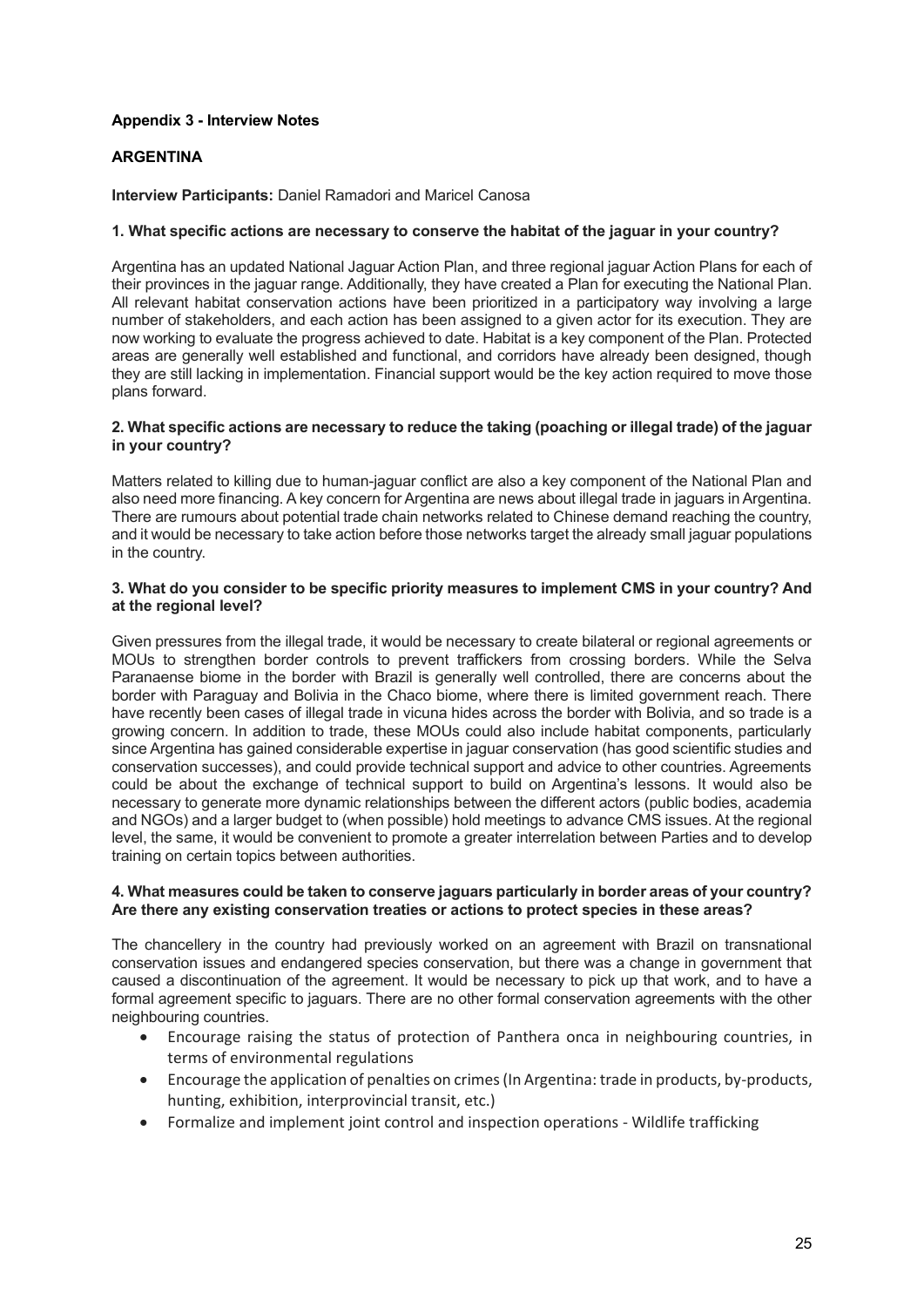- Encourage the implementation of pilot projects for production and coexistence with the jaguar (tools for sustainable use in the Bolivian Tucuman jungle, Chaco ecoregion, and Paranaense jungle, ecotourism among others)
- Deepen experiences around the articulation between administrators of Protected Areas of each of the countries
- At the research level, because the Panthera onca population has a permanent flow through the Argentina-Brazil border.
- In the medium term, analyze the possibility of devising a tool similar to a Memorandum of Understanding in order to formalize the technical interactions that already exist at the scientific-technical level and seek their governmental strengthening.

## **5. What are the main challenges to implement the actions and measures identified above?**

Financing training / qualification, institutional strengthening of the agencies responsible for border control and highlighting technical personnel in these areas.

#### **6. Which countries, in addition to those that already make up the CMS group of countries, do you think should be included in regional jaguar conservation efforts within the CMS framework? What could be some strategies to include these countries?**

All bordering countries are part of CMS. However, Argentina thinks that a key challenge for CMS is that it doesn't include important countries elsewhere in the range that are crucial for jaguar conservation. A strategy to include these countries would be to partner with CITES, which can use its instruments to encourage non-CMS Parties to comply with CMS-related strategies. They cited the CITES-CMS Carnivore Initiative as a potential example to go forward.

#### **7. Besides these countries, what other actors should be part of the CMS implementation process in your country? At regional level? What should be the role of these actors?**

In Argentina it is essential for jaguar conservation actions to include stakeholders in the productive sector (cattle, agriculture). These actors own the majority of the land that is needed to secure jaguar habitat. In the country, there are several NGOs that have already made some good progress in engaging with these groups such as Pro-Yungas and achieved important results. It would be important for those actors to be explicitly included in agreements and projects. The academic sector is also very strong in the country, and there are also multiple NGOs that are quite active. Local communities can also be considered in agreements. It is important to note that Argentina has a decentralized government structure for environmental issues, and each province has responsibilities over its resources and wildlife. Each province also has their own jaguar conservation action plan, on top of which the national action plan was built. Provincial representatives should always be consulted. The academic or scientific sector must always be present to advise decision-makers in the development of conservation measures for different species. Depending on the species in question, countries should be able to convene most of the actors involved in their conservation (state sector, productive sector, NGOs, security forces, judiciary, etc.)

#### **8. Are there any particular projects or initiatives underway in your country with which there would be a potential for collaborations or synergies to implement the CMS?**

Pro-Yungas has achieved a partnership with NGOs and the private sector to create protected productive landscapes, that mix agricultural production with conservation to achieve a win-win. This program has been successfully implemented for a long time, and it could be scaled up. There are also collaborations in place for other species that could deliver some lessons learned for the jaguar. Argentina is already working with other countries in the Region with huemul, Red Cauquén, flamingos, shorebirds, sharks, albatrosses and petrels and sea turtles (within the framework of the Inter-American Convention for the Protection and Conservation of Sea Turtles).

#### **9. What is your perspective on the other jaguar initiatives related to CITES and the Jaguar Roadmap 2030 and their adoption and implementation in your country? What would be the best way to align and coordinate jaguar conservation processes within CITES or the Jaguar 2030 Roadmap in your country? And regionally?**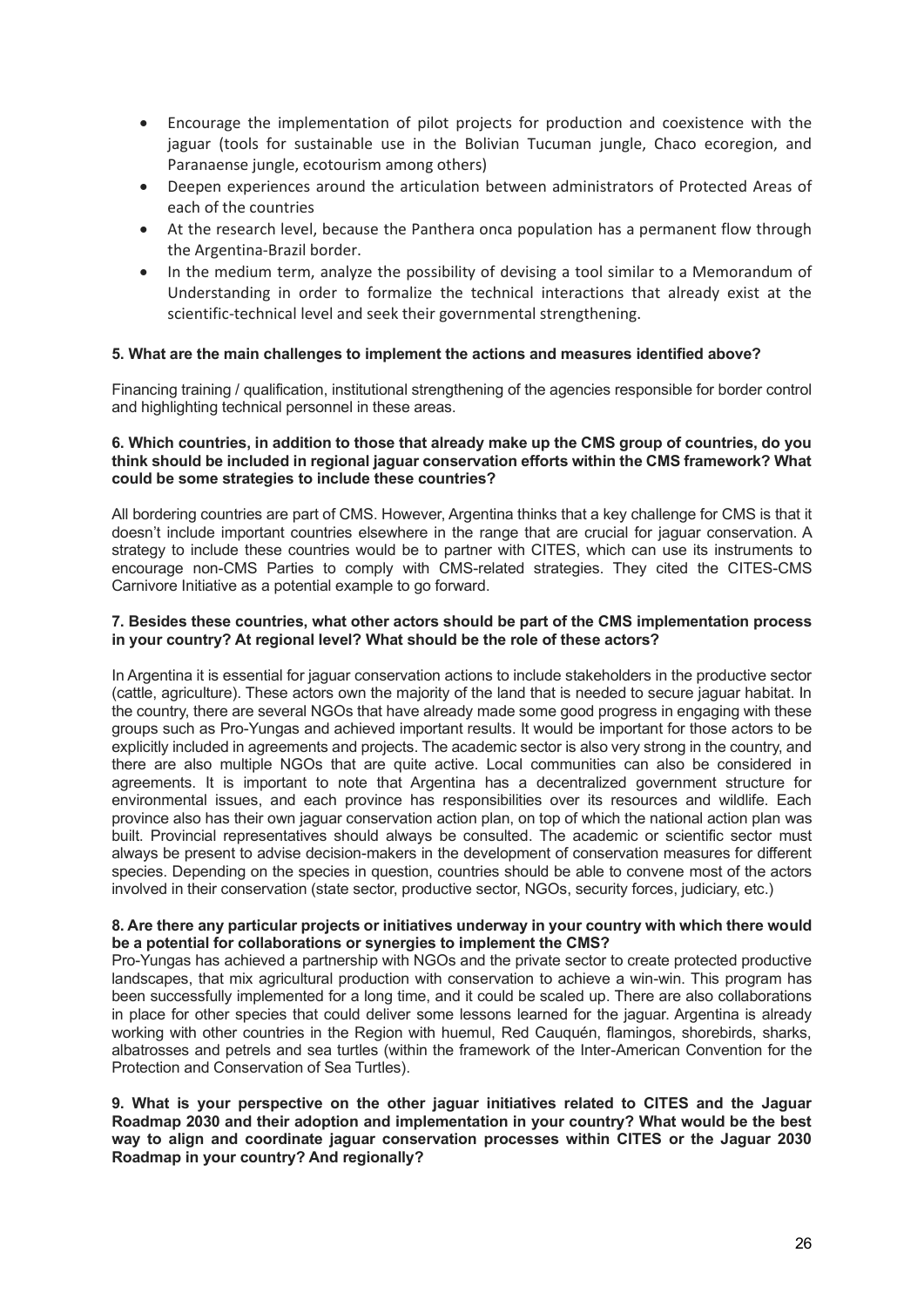It would be necessary for CMS to form an alliance with CITES to benefit from CITES' larger representativeness in terms of range countries. This alliance could then muster Parties support and leverage to achieve the vision of the Jaguar 2030 Roadmap. However, it is still necessary to create a regional (or global) strategy for jaguar conservation that is built from each countries identified priorities (no one size fits all). A lot can be gained from country's national action plans, but it should be an overarching strategy that everyone supports, that integrates CMS, CITES and the Roadmap. It should detail specific actions for each country, and for transboundary areas. This should be a prerequisite before applying for funds.

#### **10. Do you have ideas about potential sources of financing for the implementation of conservation agreements and projects in your country within the context of the CMS implementation?**

The government rarely has funds to support public investment, so it would be necessary to raise funds from GEF or other large donors. In Argentina, GEF funds have previously been executed by agencies like FAO or the UNDP or the World Bank. FAO could be particularly beneficial for integrating the productive sector. However, sometimes these agencies can be excessively bureaucratic and slow. It would be necessary to guarantee that there is an efficient resource management team. Although the country has many important scientific institutions and a relatively large number of researchers working with wildlife species, it is difficult to obtain funding for conservation.

# **11. What would be your preferred type of funding mechanism, a large project specific grant, a trustfund, and who should manage the funds?**

External funds would be necessary. Short term projects are not ideal because they do not secure longterm implementation of actions, and the information is generally lost once the project is over, requiring a constant reinventing of the wheel. It would be necessary to maintain continuity and financial sustainability over time. It would be good to allow for a system where there is a transparent and open funding application system for different stakeholders to implement relevant projects in alignment with the jaguar global strategy.

# <span id="page-26-0"></span>**BOLIVIA**

# **Interview Participants:** Enzo Aliaga Rossel

# **1. What specific actions are necessary to conserve the habitat of the jaguar in your country?**

The main problem is related to deforestation due to agricultural expansion (primarily soy). Large agricultural corporations are taking over the land, including protected areas and indigenous lands. In many cases, this agricultural expansion is illegal, but in other cases rural farmers and indigenous communities sell or lease their lands to corporations legally. The big problem is that under Bolivian law, the land should have a socioeconomic value, and many do not consider ecosystem services under that designation. Then deforestation occurs under the justification that they are complying with the law by putting the land to work. There is hardly any enforcement, and agroindustry has a strong power in the country, which they constantly use to argue against environmental laws, and they often win. Protected areas are few, and the existing ones are not thoroughly protected.

#### **2. What specific actions are necessary to reduce the taking (poaching or illegal trade) of the jaguar in your country?**

Hunting by indigenous communities is legal in Bolivia, but this is often used to the advantage of wildlife traffickers. People often also use the argument of self-defence due to human wildlife conflict in their favour to allow the killing to happen. Decree 44.89 prohibits sport/trophy hunting. The issue is also addressed by the National Jaguar Action Plan. But the key issue is that there is no implementation of these laws and plans. There are no resources for implementation, but it is also responsibility of local municipalities and departmental governments. These entities are often unaware of their responsibilities, or struggle to prioritize the environment over other interests. They increasingly have better communication with the central government, and there are initiatives underway to inform these entities about jaguar conservation and their threats. The Action Plan lacks funding, but it also lacks a clear assignation of responsibilities. The Plan has become a tool for NGOs to design their projects and apply for funds in a way that appears aligned with State priorities, but the government is not always consulted or included in those projects.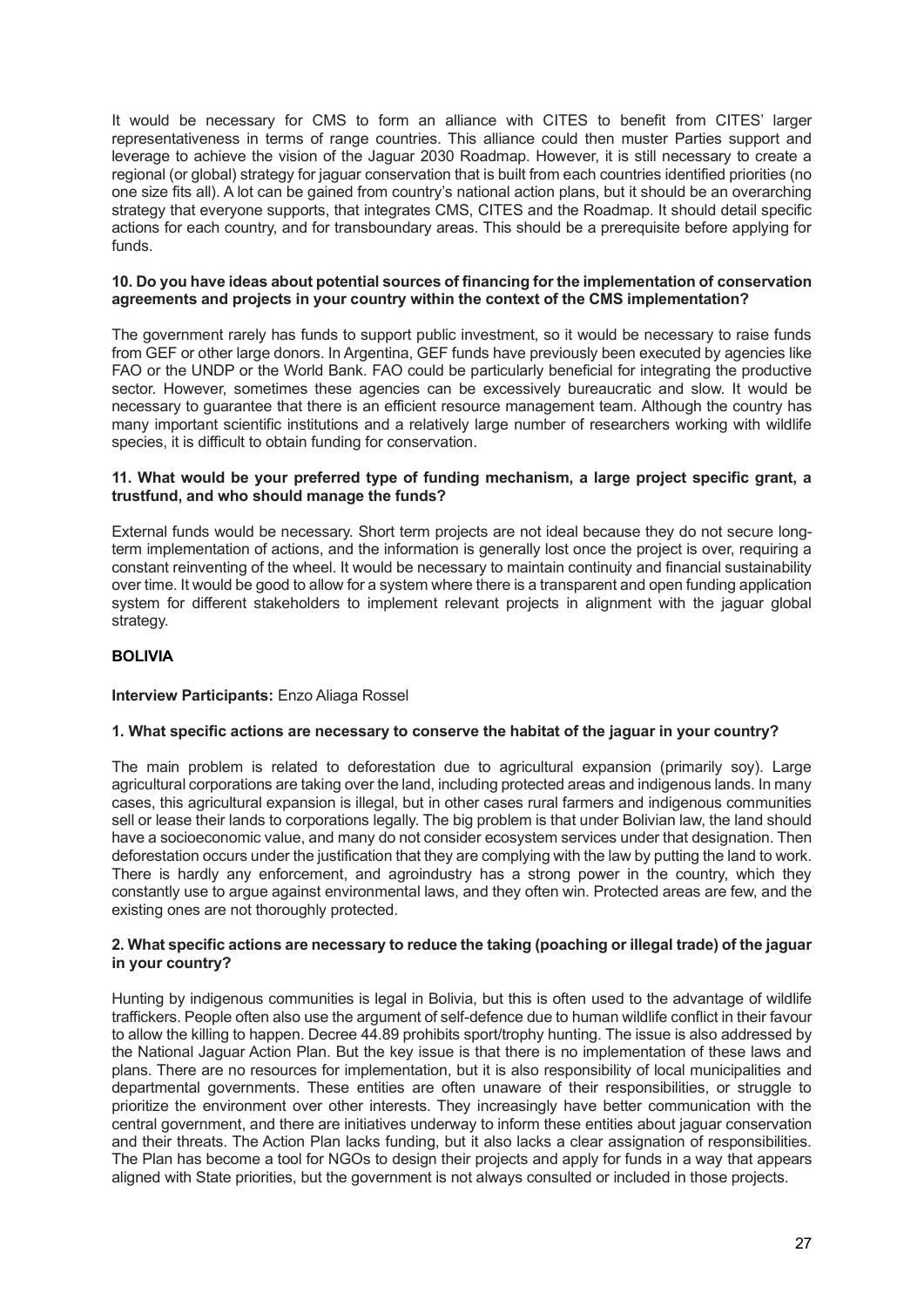#### **3. What do you consider to be specific priority measures to implement CMS in your country? And at the regional level?**

The government has a nice jaguar conservation Action Plan, and also nice and updated laws against killing and trafficking. They have also sought to build a ombudsmans (defensoria) for mother earth to bring forth cases of illegal use of natural resources and land, but it failed to be established due to strong opposition from the mining industry. Other dominant industries are cattle, coca, agro-industry, etc. Measures need to strengthen the implementation of existing laws and action plans, more than designing new ones.

#### **4. What measures could be taken to conserve jaguars particularly in border areas of your country? Are there any existing conservation treaties or actions to protect species in these areas?**

For Bolivia and jaguars, Brazil and Peru are important bordering nations. Currently, there are strong relationships with Peru on environmental issues. It would be great if that relationship could be formalized with a joint project, including researchers and institutions from both countries. The work should probably occur at the border between the two countries, and include research on jaguar connectivity (genetics), research on jaguar killing and trafficking, and directly strengthening the enforcement capacity of customs through incentives that are able to counterbalance the bribes of the traffickers.

## **5. What are the main challenges to implement the actions and measures identified above?**

All of the above.

#### **6. Which countries, in addition to CMS jaguar range countries, do you think should be included in regional jaguar conservation efforts within the CMS framework? What could be some strategies to include these countries?**

Encourage more joint actions with those where there is already an interest or relationship, such as with Peru.

# **7. Besides these countries, what other actors/institutions should be part of the CMS implementation process in your country? At regional level? What should be the role of these actors?**

Bolivia has established an Alliance against jaguar trafficking, which includes government and nongovernment actors. In reality, there is a constant competition for funds within this alliance. Even though they sometimes organize workshops or events that include the government, they do not always work together or share their data. Information that is relevant for enforcement does not reach the authorities at the right time. Some NGOs don't even have the permits to work in the country. Building a system for information sharing would be good, but it is unlikely to work. They have already tried to do so with the Mastozoology group in Bolivia, asking researchers to disclose their projects and areas of work, and there is a lack of interest to share even the minimal information. It should have some real incentives. A way to do it should be through a stronger control of research and project permits, but currently this is not handled in a very robust way by the government, and there is no central database on projects. Many people operate outside the law.

#### **8. Are there any particular jaguar conservation projects or initiatives underway in your country with which there would be a potential for collaborations or synergies to implement the CMS for jaguars?**

There is a jaguar monitoring project in Chaco, that has already delivered several publications but which did not have good communication with the government. WCS also has projects in Madidi. These are important because they are big and transnational. But other than those, there aren't any others. The government has already led the creation of a national and regional alliance for jaguar trade. It would be good to strengthen those efforts, perhaps through organizing events that bring people together, but also to create more incentives for cooperation.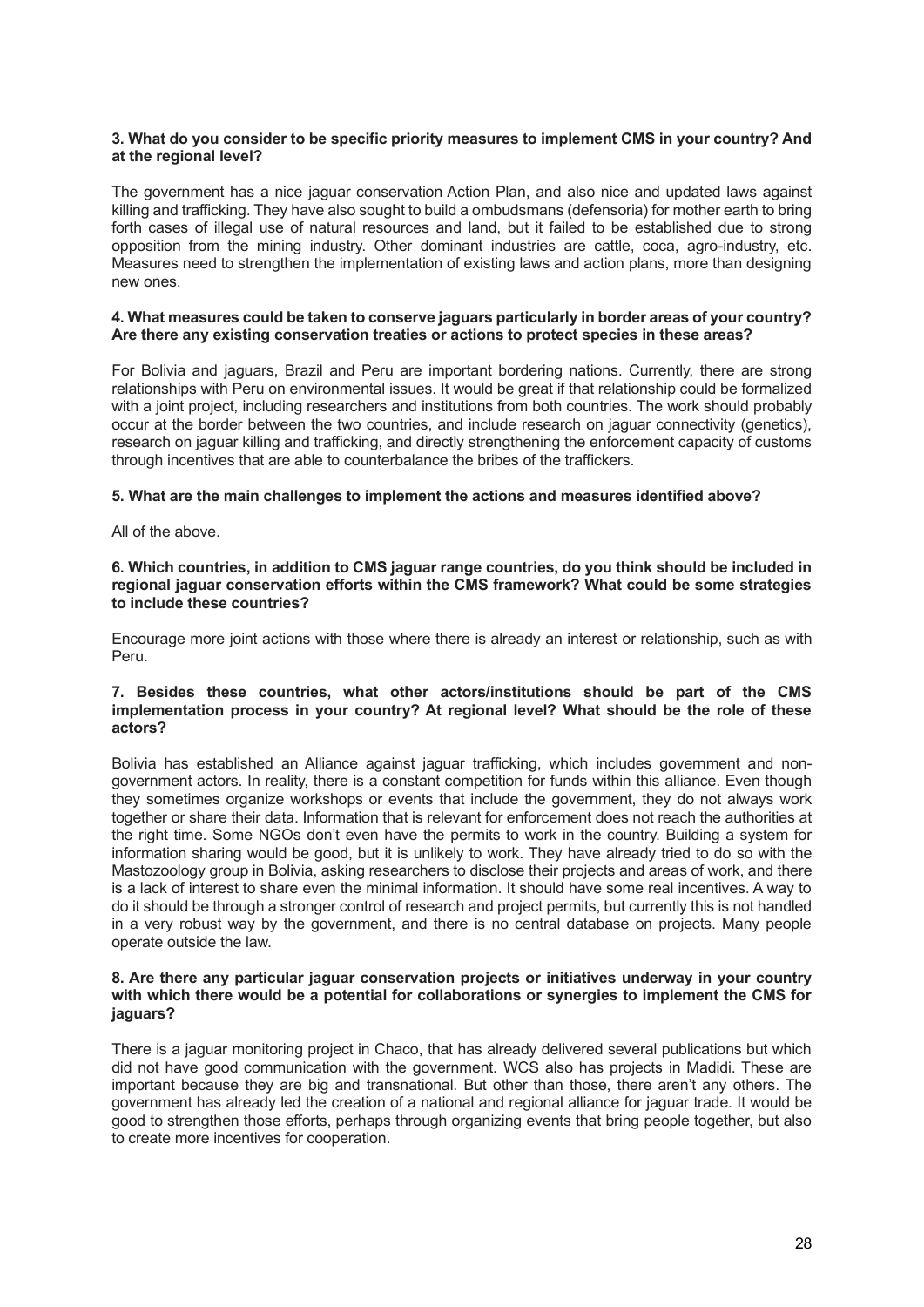#### **9. What is your perspective on the other jaguar initiatives related to CITES and the Jaguar Roadmap 2030 and their adoption and implementation in your country? What would be the best way to align and coordinate jaguar conservation processes within CITES or the Jaguar 2030 Roadmap in your country? And regionally?**

Bolivia has endorsed the Roadmap, and supports the actions contained therein, but the support is currently not based on anything tangible. The Roadmap is an effort by NGOs with very large overheads to get funding, and only a little bit ever reaches the ground. What is good about it is that at least it should enable the NGOs to compete less for funds amongst themselves. The Roadmap should join CMS.

#### **10. Do you have ideas about potential sources of funding for the implementation of conservation agreements and projects in your country within the context of the CMS implementation?**

Bolivia (DGBAP) does not have funding (or doesn't know if funding could be allocated) nor is it capable of directly executing projects. In other cases, projects have been executed with the support of FAO, UNODC or other UN agencies that are perceived as more neutral. But DGBAP is a position to provide technical advise, and would like to be involved in the allocation of resources, prioritizing local actors such as national museums or universities. GEF has a big fund for wildlife trafficking that has not yet been applied to Latin America, and it could have a potential.

# **11. What would be your preferred type of funding mechanism (e.g. timebound grant, a trustfund, international donors), and who should manage the funds?**

The best would be to allocate a significant amount of money to Bolivia, in partnership with an executing organization of their choice. This organization should abide by the requirements of the government with regards to resource allocation and areas of work. The ideal would be to pass on the fund to smaller projects that fit a given set of criteria (such as including junior scientists, or operating in areas of particular government interest, delivering a given set of conservation, research and enforcement capacity outcomes). Distributing the funding over a wider group of actors would be the best way to avoid the dominance of traditional NGOs.

# <span id="page-28-0"></span>**BRASIL**

#### **Interview Participants:** Ronaldo Morato

#### **1. What specific actions are necessary to conserve the habitat of the jaguar in your country?**

In recent years, since 2019, Brazil has experienced a surge in illegal deforestation across all of its biomes, including in areas that are important jaguar habitats. Therefore, the main action to conserve jaguar habitat in the country is to stop or reduce deforestation through improved law enforcement actions. An important issue to consider is that while currently there are several laws that indirectly protect jaguar habitats, many of these laws are currently under the risk of being reformed to legalize deforestation. For example, the laws that protect indigenous lands, which are some of the best conserved and most important jaguars habitats in the country, are currently under risk of being altered. This would place additional pressures on existing protected areas. Another key action would be to establish a system of payment for ecosystem services, to incentivize land uses that are more compatible with jaguar conservation. Several states, like the state of Sao Paulo, already have this kind of systems, but the incentive should be expanded at a large scale.

#### **2. What specific actions are necessary to reduce the taking (poaching or illegal trade) of the jaguar in your country?**

Jaguar hunting in Brazil mostly responds to local pressures. The main needs and actions to be taken concern strengthening law enforcement, developing media campaigns to spread information about the illegality of taking jaguars amongst the general public, as well as creating education programs particularly for communities living near jaguar habitat.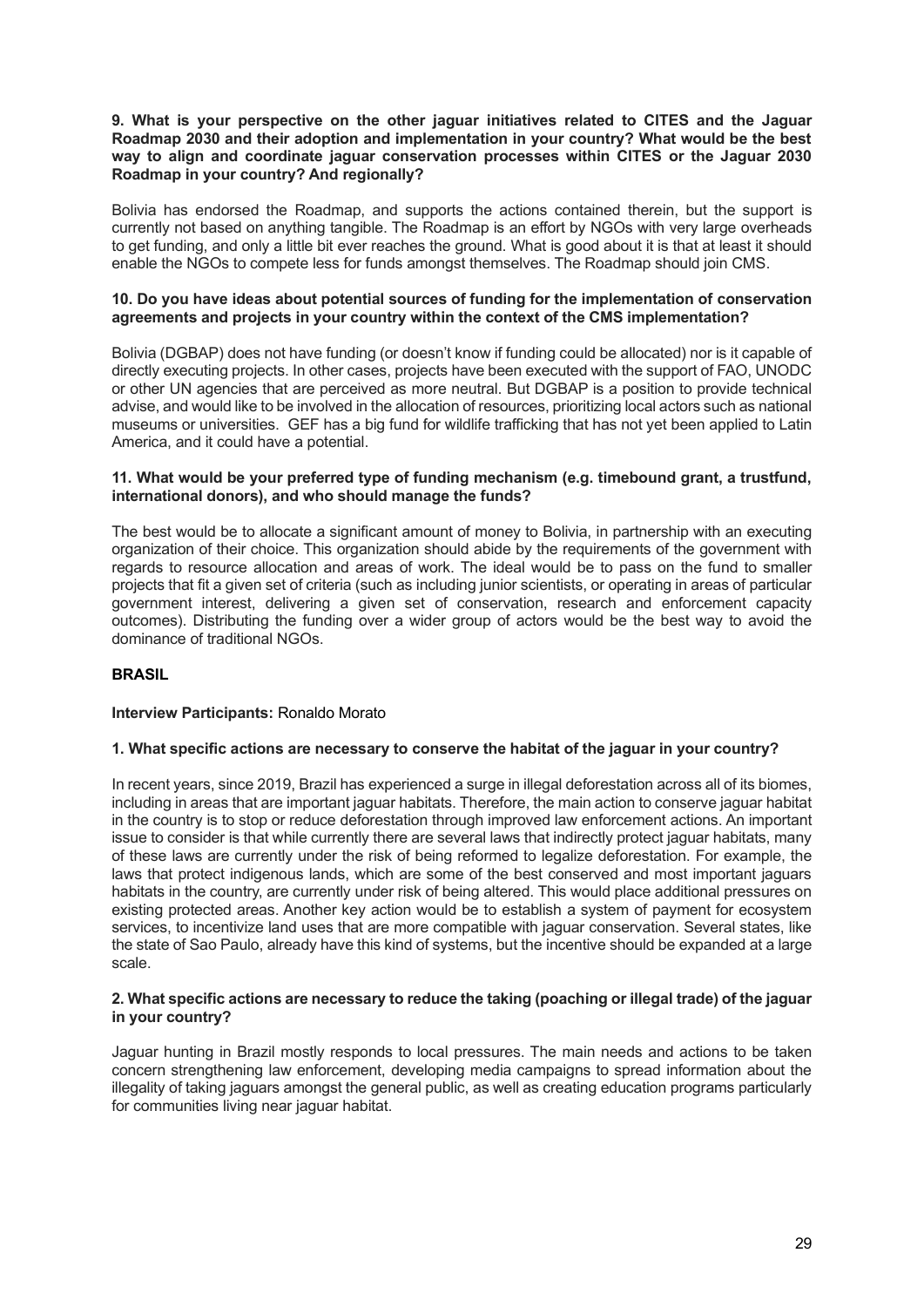#### **3. What do you consider to be specific priority measures to implement CMS in your country? And at the regional level?**

Brazil already has national and regional jaguar conservation actions plans, which are specific to the different biomes inhabited by the jaguar in the country. The action plans have a budget and assigned responsibilities, and so far have achieved about 56% of the actions according to their preestablished timeline. But these plans, which are specific to jaguars and felids in the country, do not have influence over larger scale legal conversations about jaguar habitats (such as the reversal of forest conservation laws) which could end up having a much larger effect of the species. This means that more pressures need to be exerted on the government to prioritize environmental issues, and international agreements can be a way to do that.

#### **4. What measures could be taken to conserve jaguars particularly in border areas of your country? Are there any existing conservation treaties or actions to protect species in these areas?**

Brazil has worked closely with Argentina to conserve jaguar populations in the border in the Atlantic Forest biome. This work started informally, mainly through research and enforcement actors working in the area, but is now in the process of becoming formalized through the Ministry of International Affairs. It involves the integrated management of border protected areas, as well as coordinated research and law enforcement. There is less cooperation on jaguar conservation with other neighbouring countries, but it would be good to build this over time. A priority for any jaguar conservation agreements with neighbouring countries should be to strengthen law enforcement, and to investigate and address the illegal trade in jaguars across borders from a policing perspective. This should particularly occur in the border with Bolivia and northern countries like Suriname, which appear to have higher levels of illegal trade. With countries in the southern border (Bolivia, Paraguay, Argentina), it would be fundamental to build agreements around habitat conservation, particularly in building an integrated and strong response to forest fires, which are decimating jaguar habitats. There should be more draught and fire monitoring, as well as a fast and coordinated emergency response. Similarly, these neighbouring countries could bring up the issue of watershed management in the Brazilian Pantanal, which is a shared biome, and which is drying up and affecting neighbouring countries due to mismanagement of productive lands on the Brazilian side.

#### **5. What are the main challenges to implement the actions and measures identified above?**

Funding, but also the long time that it takes to formalize agreements. They generally need to start informally through the actions of relevant stakeholders, and slowly build up to official recognition.

#### **6. Which countries, in addition to CMS jaguar range countries, do you think should be included in regional jaguar conservation efforts within the CMS framework? What could be some strategies to include these countries?**

For Brazil, its important to work with all neighbouring countries, including those that are not Parties to CMS (Colombia, Venezuela, Suriname, Guyana). The main strategy to include them is to develop stronger relationships amongst representatives on a personal level. There have already been many joint meetings and often times the people already know each other, and could leverage those relationships to start a new agreement, but moving them forward requires funding and political will, and a strategy and incentives. It could also be relevant to make use of other existing agreements between countries, even nonenvironmental agreements. For example, many of Brazil's neighbours are part of Mercosur which is a treaty for economic and commercial relationships. Mercosur includes a clause on environmental issues, and this could be used in favour of future jaguar conservation agreements, by tying economic or commercial benefits to jaguar conservation actions. More broadly, jaguar conservation could be tied to broader economic deals as a condition for loans, etc.

#### **7. Besides these countries, what other actors/institutions should be part of the CMS implementation process in your country? At regional level? What should be the role of these actors?**

The many institutions involved in jaguar conservation in the country are already identified in Brazil's national action plans, and those actors would need to be included when relevant considering the nuances of each biome. Some important actors to consider at larger scales are Panthera, WWF and WCS, because they operate at the local, national and regional level.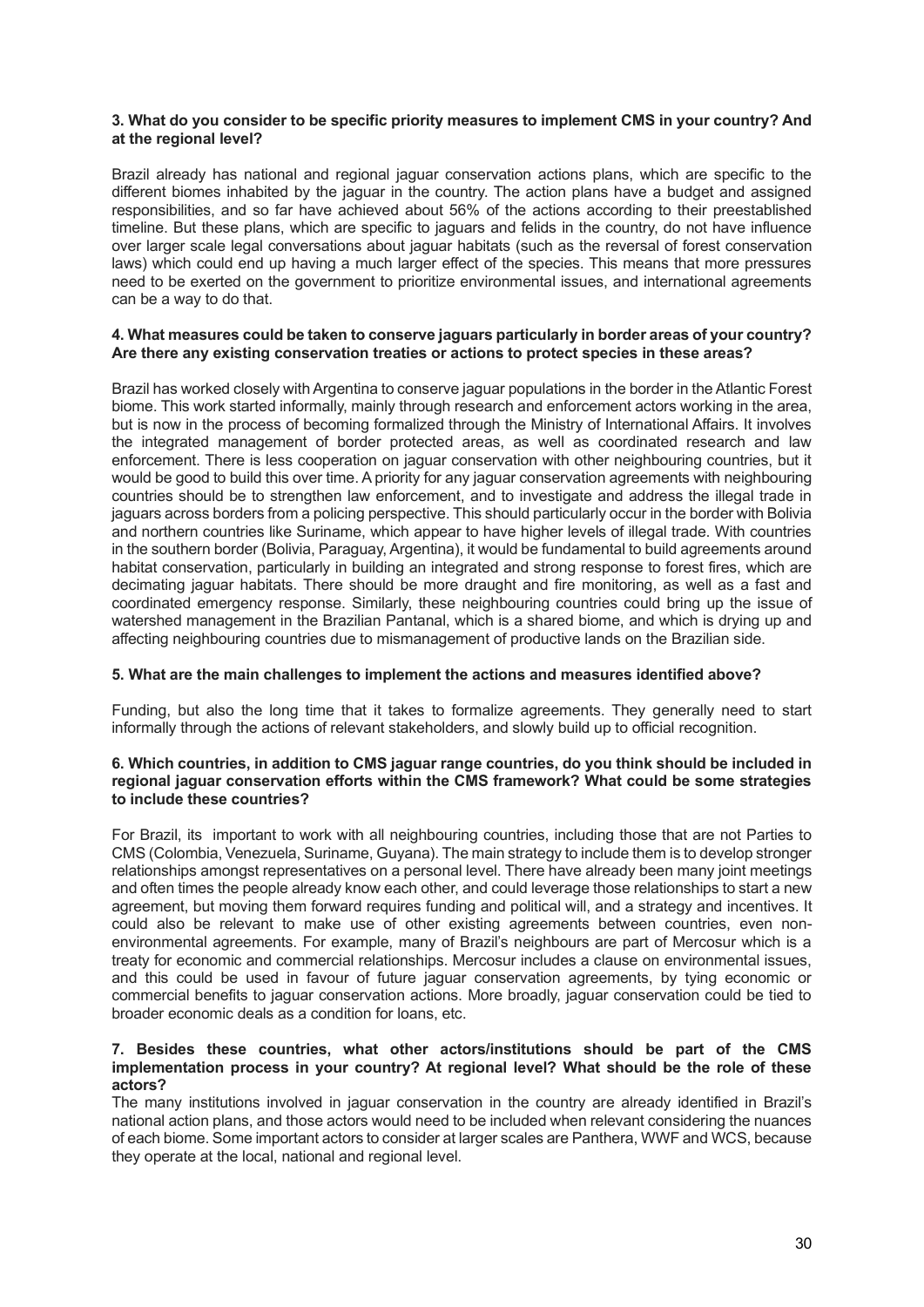#### **8. Are there any particular jaguar conservation projects or initiatives underway in your country with which there would be a potential for collaborations or synergies to implement the CMS for jaguars?**

There are many initiatives underway, also as part of the national action plan. These initiatives have been formally recognized by the government, and through this official recognition they could become a part of wider jaguar conservation goals, including commitments under the CBD, and future commitments through the Roadmap or CMS. It is important for jaguar conservation efforts to be included in the National Action Plan, because that way they obtain several benefits such as preferential access to government funds, and the possibility of joining wider efforts were Brazil is signatory.

#### **9. What is your perspective on the other jaguar initiatives related to CITES and the Jaguar Roadmap 2030 and their adoption and implementation in your country? What would be the best way to align and coordinate jaguar conservation processes within CITES or the Jaguar 2030 Roadmap in your country? And regionally?**

Brazil has endorsed the Roadmap, and has also participated in some meetings to discuss its implementation. However, the Roadmap has not been extensively communicated or socialized beyond the national level with state or local governments. As it stands, it requires specific funds to be able to move towards implementation.

## **10. Do you have ideas about potential sources of funding for the implementation of conservation agreements and projects in your country within the context of the CMS implementation?**

In addition to GEF Funds, in Brazil there was previously a fund called "Fundo Amazonia", which benefitted from country donors like Norway or Germany specifically for Amazon conservation. This large fund used to feed other initiatives and efforts, and could have been a potential source of funds, but it has been cancelled and it is not clear whether it will resume. However, the same countries could contribute towards jaguar conservation.

#### **11. What would be your preferred type of funding mechanism (e.g. timebound grant, a trustfund, international donors), and who should manage the funds?**

Brazil already has good experiences with funds managed through the UNDP, and recently WWF has also become an executing partner capable of receiving and managing funds for government related initiatives.

#### **12. In your perspective, which of the CMS cooperation instruments (legally binding AGREEMENTS, Memoranda of Understanding, Initiatives, Concerted Actions, Action Plans) would be most appropriate to achieve jaguar conservation in your country?**

It is important to have formal agreements that are legally binding. Often times these agreements cannot count on funding from the governments, but having them on paper already provides many benefits to conservation projects, as they facilitate funding applications, granting research of project permits, etc.

# <span id="page-30-0"></span>**COSTA RICA**

#### **Interview Participants:** Carlos Mario Orrego and Gina Cuza

#### **1. What actions are necessary to conserve the habitat of the jaguar in your country?**

In 2018, Costa Rica conducted a participatory event to map out all areas of importance for jaguar conservation in the country, including core areas and corridors. The study was based on 5 years of continuous camera trapping efforts in different locations. The results were published and a management strategy followed to improve conservation efforts, particularly in areas outside officially designated protected areas, in productive zones, to increase human-jaguar coexistence. Corridors and productive conservation landscapes have already been established by Decree. This strategy was articulated with other national environmental policies such as the National Biodiversity Strategy, as well as broader international commitments. The current need is to update the strategy with new data on jaguar populations across the country.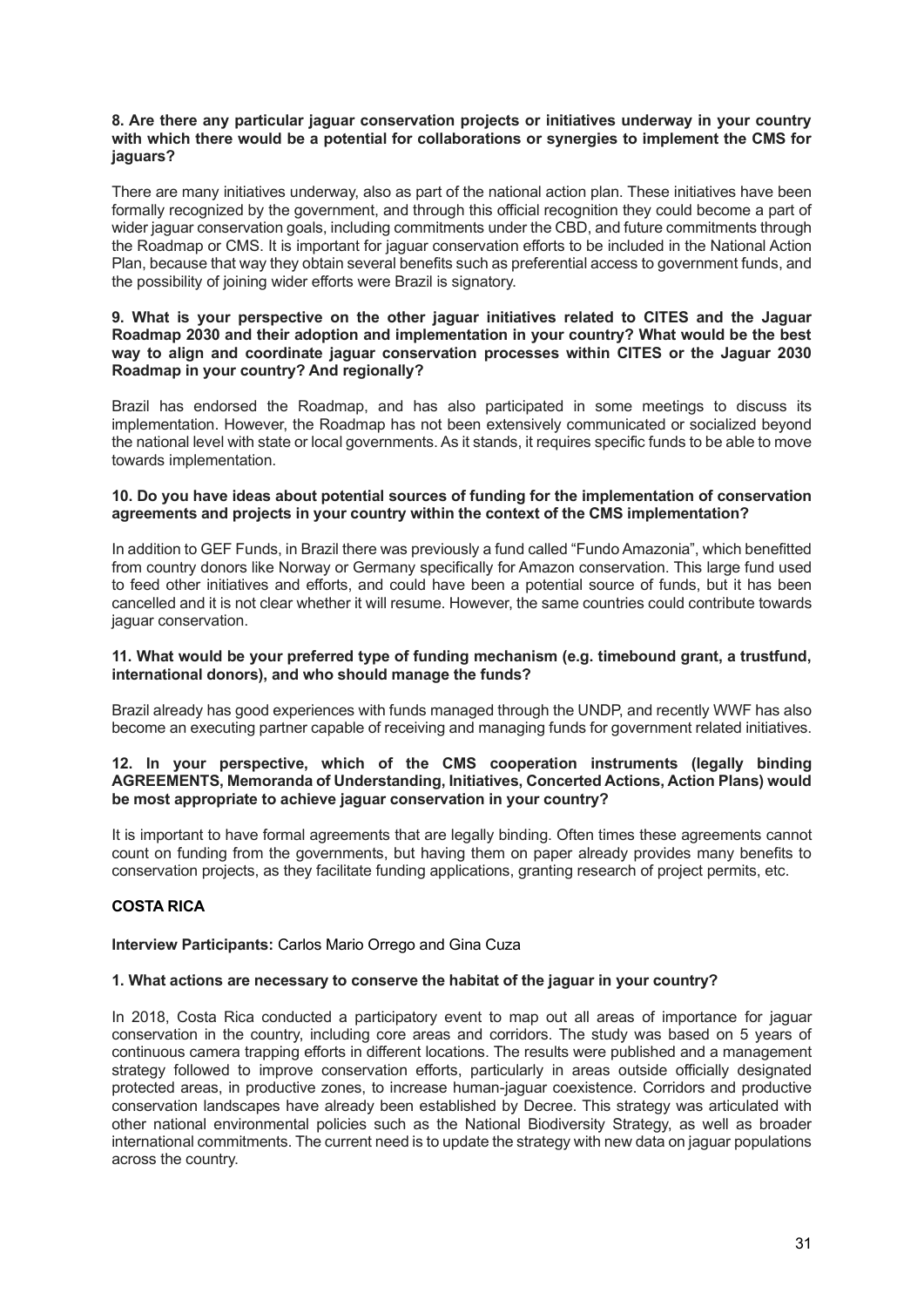#### **2. What actions are necessary to reduce the taking (poaching or illegal trade) of the jaguar in your country?**

Costa Rica has implemented a strategy to support farmers and ranchers in productive areas to coexist with jaguars. They have established a response unit in partnership between NGOs and the Ministry of Environment (UAFel) which responds to cases of jaguar attacks and provides farmers support to implement conflict mitigation methods. They have also implemented an insurance program to compensate farmers for any jaguar related losses, supported by the National Institute (financial entity). Currently, this program involves strong public-NGO partnerships, but it needs to be scaled up to other areas of the country. As of now, the program is a pilot study that needs funding and support for replication. It is also necessary to learn from other countries that have implemented similar programmes, about strategies to avoid false claims and to increase compliance and awareness. The response unit must also be strengthened with more financial support.

Costa Rica has been very active on topics related to jaguar trade in international events and with CITES. However, the country currently has considerable information gaps on illegal jaguar trade, and there are few reports about it. The laws on the issue have been recently updated (2012), and all kinds of jaguar hunting are forbidden, with a few exceptions (and always subject to governmental authorization). The current law is even more restrictive than CITES. There is considerable inter-institutional coordination for issues related to illegal wildlife trade. Costa Rica supports and is part of ROAVIS, a network for illegal wildlife trade monitoring between Central America and the Caribbean, and they have established a Costa Rican version of ROAVIS with national law enforcement institutions. It is a national commission for environmental safety. This national network has already been very effective at detecting cases of wildlife trade for other species at airports. The network is working, but it needs strengthening through more funding and training. ROAVIS has provided some training, and they also have an app that facilitates the collection of data on illegal wildlife trade and communication across neighbouring countries, but there is more to do increase communication across countries. Other countries need more support to respond properly to illegal wildlife trade cases across borders.

#### **3. What do you consider to be priority measures to implement CMS in your country? And at the regional level?**

It would be ideal for all jaguar range countries to have national jaguar action plan by 2023. Then we should aim for an Americas Jaguar Strategy, that builds on national action plans.

#### **4. What measures could be taken to conserve jaguars particularly in border areas of your country? Are there any existing conservation treaties or actions to protect species in these areas?**

See info on ROAVIS above

#### **5. What are the main challenges to implement the actions and measures identified above?**

Funding and capacity for scaling up conservation actions. Strengthening the institutional of neighbouring countries.

#### **6. Which countries, in addition to those that already make up the CMS group of countries, do you think should be included in regional jaguar conservation efforts within the CMS framework? What could be some strategies to include these countries?**

All countries in the jaguar range should be included. It is first necessary for CMS sub-group countries to achieve all that they set out to do with their workplan, and to present those results to countries that are not currently involved. This will probably increase chances of them wanting to take part. They have to be able to see the progress. It is necessary to plan an Americas meeting, including all 3 jaguar subgroups, so that each group can present their achievements to date. This could be done in October or November.

## **7. Besides these countries, what other actors should be part of the CMS implementation process in your country? At regional level? What should be the role of these actors?**

The tight network of NGOS, private, and governmental actors which are already working on these issues.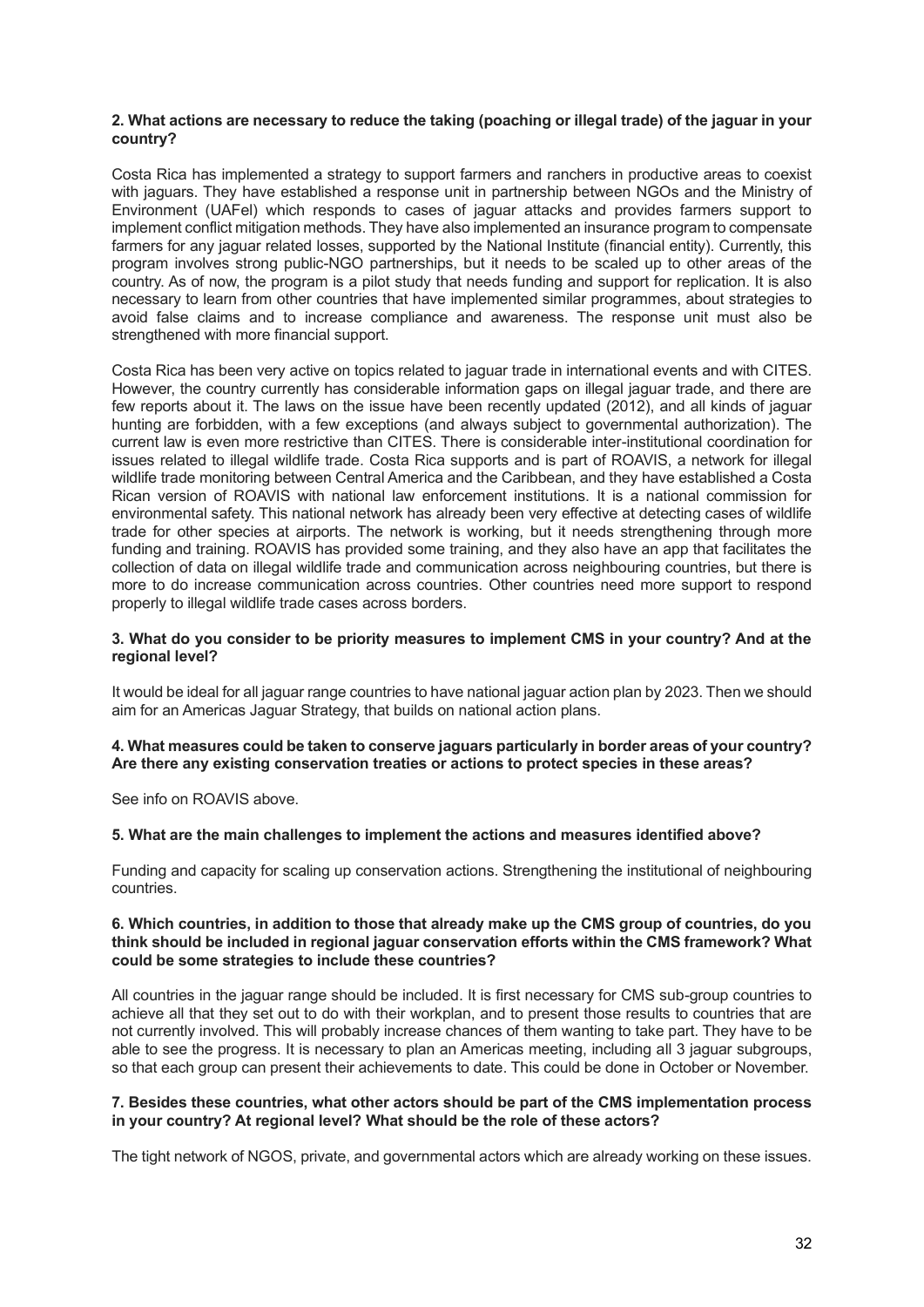#### **8. Are there any particular projects or initiatives underway in your country with which there would be a potential for collaborations or synergies to implement the CMS?**

Same as answer below.

#### **9. What is your perspective on the other jaguar initiatives related to CITES and the Jaguar Roadmap 2030 and their adoption and implementation in your country? What would be the best way to align and coordinate jaguar conservation processes within CITES or the Jaguar 2030 Roadmap in your country? And regionally?**

Each of these initiatives has something in common with the others. Those commonalities must be identified and reinforced. The ideal would be that by 2030, there is a joint jaguar conservation plan which includes all existing initiatives.

#### **10. Do you have ideas about potential sources of financing for the implementation of conservation agreements and projects in your country within the context of the CMS implementation?**

Some potential ideas include WWF, Debt Swap for biodiversity conservation, the USA embassy, WCS.

#### **11. What would be your preferred type of funding mechanism, a large project specific grant, a trustfund, and who should manage the funds?**

A trustfund would be a good idea. The State is not the most agile way of administering the funds, but they have already worked to administer funds successfully together with other national institutions, like the National Parks Foundation. However, if the funds are regional, then a regional entity would be required, like UNDP.

# <span id="page-32-0"></span>**ECUADOR**

**Interview Participants:** Danny Guarderas and Paul Aulestia

#### **1. What specific actions are necessary to conserve the habitat of the jaguar in your country?**

Ecuador has jaguars in two different biomes, the Amazon and the Pacific Coast. Populations in the Pacific Coast are isolated and fragmented, and exist in very low numbers. They are at a very high risk of extinction in the next decades. For these coastal populations, it is necessary to first understand the availability of habitat and prey, as well as their population numbers and threat status. It is also necessary to explore connectivity options, and the possibility of establishing corridors that allow them to become more interconnected with Amazonian populations, or with populations across the border with Colombia. This is currently the focus on ongoing projects focused on the jaguar in Ecuador, which are part of the National Action Plan. A key feature of these projects, and something that needs further attention in the coming years, will be to support communities in the coastal jaguar habitat to change their livelihoods to options that are more conducive to sustaining jaguar habitats, such as replacing cattle ranching for agroforestry. The productive matrix needs to change.

#### **2. What specific actions are necessary to reduce the taking (poaching or illegal trade) of the jaguar in your country?**

It is necessary to learn more about, mitigate, control and manage human-jaguar conflict. It is also necessary to strengthen operational and technical capacities to address the illegal trade in jaguar body parts. Even though there is not a lot information available on this issue in Ecuador, there are rumours of illegal trafficking taking place in the borders with Peru and Colombia in remote areas, and it would be important to investigate this and strengthen the response and enforcement. It is also important to increase awareness and environmental education focused on the jaguars in communities located within the jaguar range. There have already been several campaigns focused on wildlife trafficking, but more needs to be done to spread the word. The laws in the country are not specific to jaguars, but they do include the protection of wildlife and endangered species like the jaguar. It is illegal to hunt them, but there are some exceptions for indigenous communities when they are in their territories. They are not allowed to sell jaguars or jaguar prey, but this continues to happen, and so more control and enforcement is needed, particularly to control bushmeat hunting.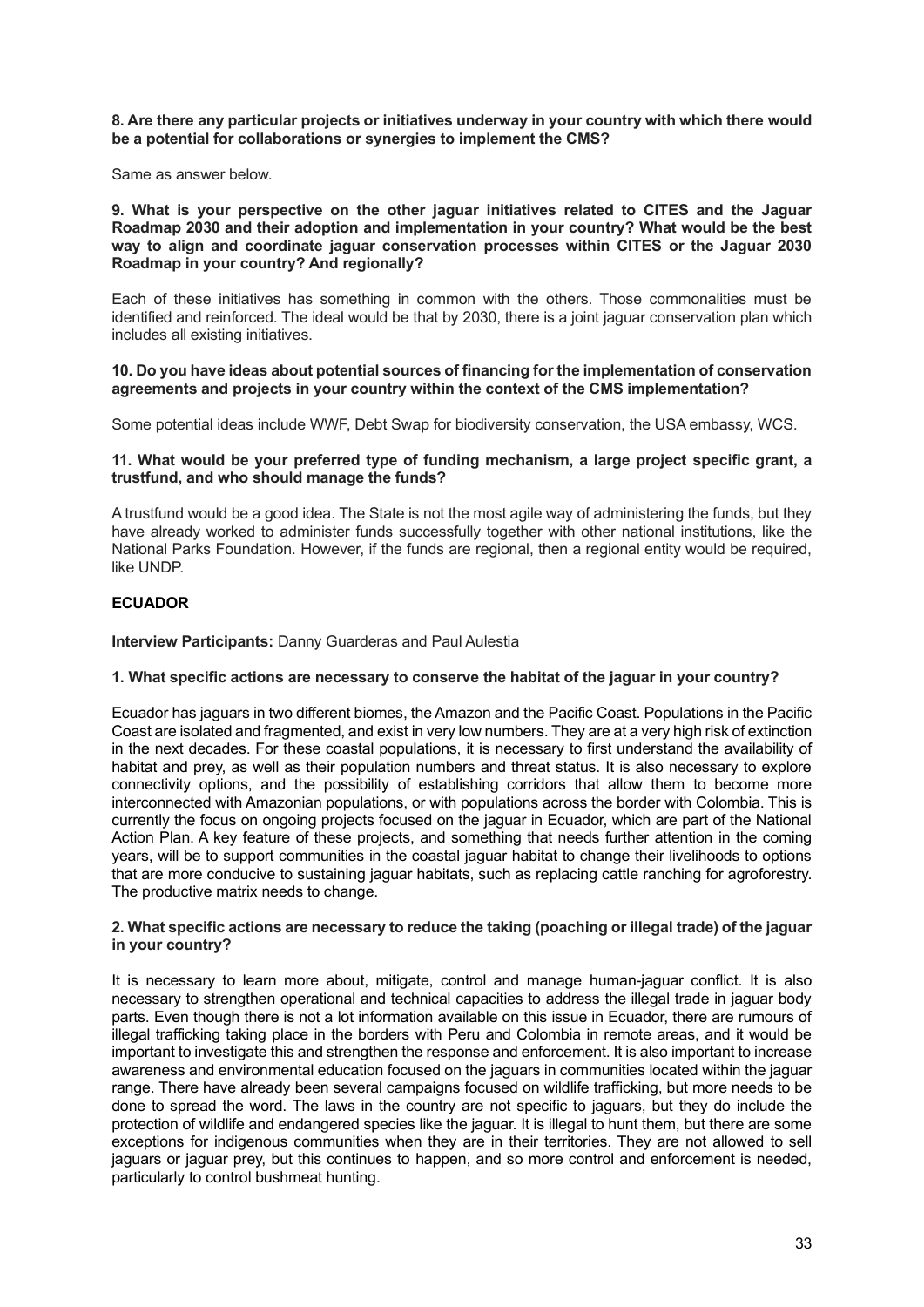#### **3. What do you consider to be specific priority measures to implement CMS in your country? And at the regional level?**

The current priority, which is currently underway, is to assess the progress towards meeting the objectives of the National Jaguar Action Plan. Similarly, a new effort must be made to update the objectives of the Plan, based on the current context. The Action Plan convers key actions that are important to comply with CMS requirements, including reducing habitat loss and lack of connectivity, addressing jaguar killing, and reducing overall hunting to sustain jaguar prey. In updating the Plan, there will be an even greater emphasis on reducing illegal killing and human-jaguar conflict inside and outside protected areas, and the protection of forested areas and jaguar prey. Ecuador is also interested in building alliances with other countries in the region to conserve jaguars. The focus of these alliances should be on habitat and prey conservation, as well as stopping the illegal trade across borders through enforcement.

#### **4. What measures could be taken to conserve jaguars particularly in border areas of your country? Are there any existing conservation treaties or actions to protect species in these areas?**

Currently there are no bilateral agreements with neighbouring countries (Peru or Colombia) on jaguar conservation, but there are several jaguar conservation projects with NGOs that occur near bordering areas. Some of these focus on jaguar monitoring and threat reduction. There is an agreement with both neighbouring countries that is specific to the repatriation of any wildlife that are illegally traded between the countries. More work is needed, particularly for countries to be able to jointly investigate and enforce the law on matters of illegal trafficking of jaguars.

#### **5. What are the main challenges to implement the actions and measures identified above?**

The main challenges to achieving bilateral or regional cooperation pertain to lack of coordination and communication within countries. Similarly, the government of Ecuador has limited staff and capacity to focus exclusively on the jaguar.

#### **6. Which countries, in addition to CMS jaguar range countries, do you think should be included in regional jaguar conservation efforts within the CMS framework? What could be some strategies to include these countries?**

All countries in the jaguar range should be considered important for achieving CMS objectives. For Ecuador, it would be necessary to engage with Colombia, as a non-CMS Party in the border, but also other northern South American and Central American countries that have vulnerable jaguar populations.

#### **7. Besides these countries, what other actors/institutions should be part of the CMS implementation process in your country? At regional level? What should be the role of these actors?**

In addition to the NGOs that play an important role in executing jaguar projects in the country (WCS, WWF), it would be necessary to include the Ministry of Agriculture, as well as the decentralized provincial governments. These entities have control over their territories, and some of them have already made considerable progress in implementing wildlife conservation projects. Others would need to be brought into the table from the start.

#### **8. Are there any particular jaguar conservation projects or initiatives underway in your country with which there would be a potential for collaborations or synergies to implement the CMS for jaguars?**

In the course of 2022 and 2023, the Project "Landscape Integration for the Conservation of Wildlife" will be implemented in the country, with an emphasis on jaguars. The project's objective is, "The conservation of jaguars, wildlife and their associated habitats in critical landscapes throughout Ecuador, with lessons learned incorporated into national strategies and widely shared, particularly among countries in the jaguar's range". The project will focus on the development of the following topics: 1. Conserve wildlife and their habitats; 2. Fight wildlife crime; 3. Promote the wildlife-based economy. This project is based on GEF funds, along with other resources from partnering institutions, and is executed by WCS. There are also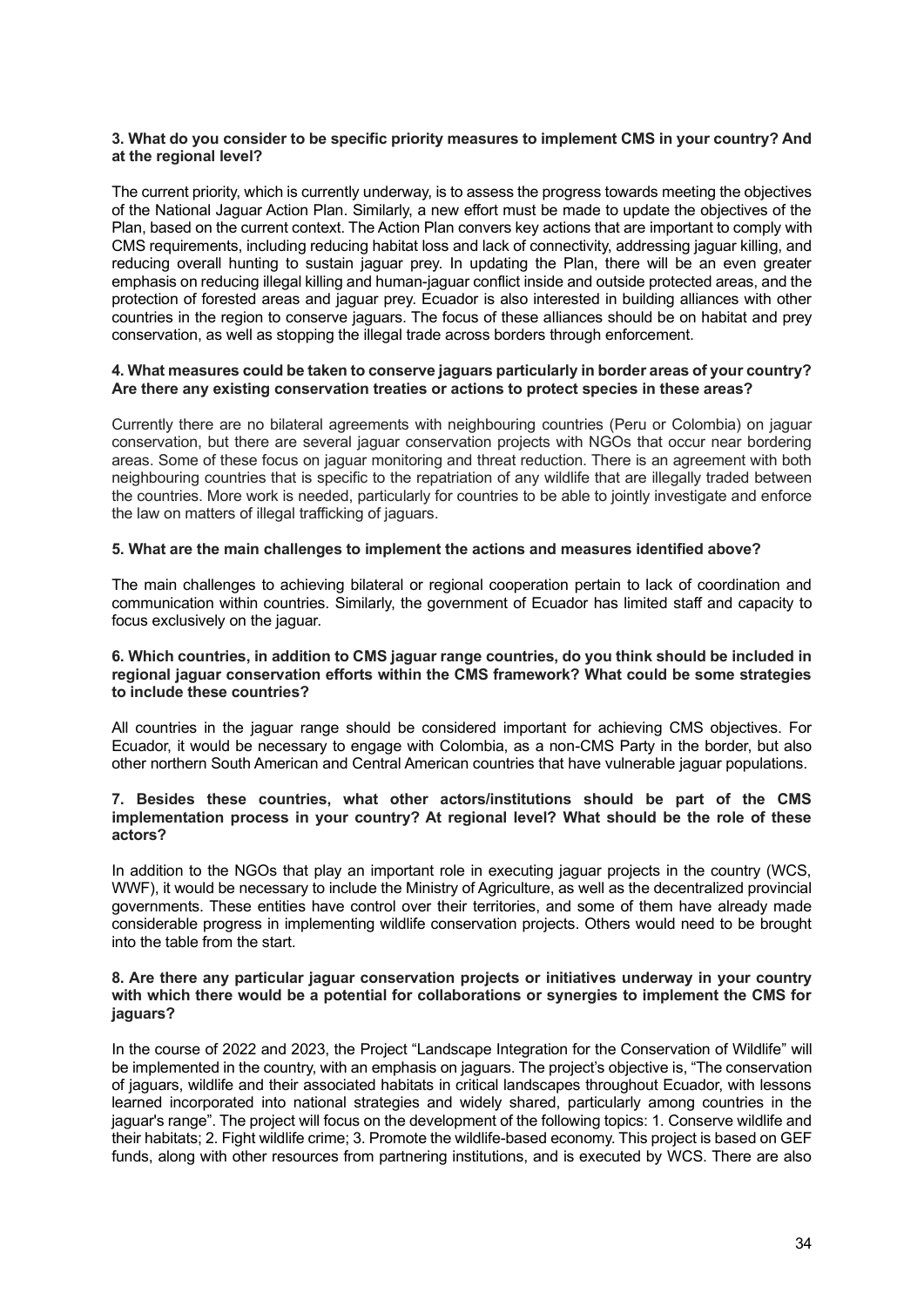other efforts being undertaken by WWF to build corridors for jaguars in landscapes not covered by this project. All these ongoing efforts must be considered to avoid overlaps.

#### **9. What is your perspective on the other jaguar initiatives related to CITES and the Jaguar Roadmap 2030 and their adoption and implementation in your country? What would be the best way to align and coordinate jaguar conservation processes within CITES or the Jaguar 2030 Roadmap in your country? And regionally?**

The implementation of the Roadmap 2030 for the conservation of the jaguar must be implemented and be part of the State's planning, in the development of activities for the conservation of jaguars. Communication channels and dialogue tables must be established to align and coordinate these jaguar conservation actions with those of CMS. The same goes for anti-trafficking activities related to the implementation of CITES.

#### **10. Do you have ideas about potential sources of funding for the implementation of conservation agreements and projects in your country within the context of the CMS implementation?**

It would be very important to engage countries that could act as donors for jaguar conservation projects, such as the United States, Spain and Germany. These governments have contributed to wildlife conservation projects in the past and could be relevant. Non-governmental organizations that carry out their activities in Ecuador are potential sources of financing for the implementation of conservation agreements and projects in their country within the framework of CMS implementation.

## **11. What would be your preferred type of funding mechanism (e.g. timebound grant, a trustfund, international donors), and who should manage the funds?**

There should be specific external funds to expand the implementation of jaguar conservation projects that will be executed in the country, as well as the implementation of a trustsfund that allows the strengthening of existing ones in the country and finance the activities determined in the action plan for the conservation of the Jaguar. In particular, the government of Ecuador has an existing national account that is specifically built for receiving external donations from grants, governments or businesses for environmental issues like climate change, protected area management and wildlife conservation. Currently this account has not received sufficient funds, but it would be ideal that any donations are channelled through that account. The account has its own staff in charge of managing disbursements in coordination with the Ministry of Environment, and it could work together with other executing partners as relevant. Ecuador is now familiar with implementing projects with a GEF model for jaguars specifically. The executing partners (WCS) in this case were selected democratically. Such timebound projects are ok, but it would be best for funds to reach the national biodiversity account so that it can directly strengthen government capacity.

# **12. In your perspective, which of the CMS cooperation instruments (legally binding AGREEMENTS, Memoranda of Understanding, Initiatives, Concerted Actions, Action Plans) would be most appropriate to achieve jaguar conservation in your country?**

There is a benefit to all these types of cooperation, and it would be a matter of negotiating what is in the best interest of everyone. In general, it would be good to establish an agreement that maximizes the options of receiving funding from external sources. Given current government capacities, which are limited, there is definitely an advantage to agreements that are less reliant on government staff and funds. An initiative between CITES and CMS could be beneficial in that regard, if less weight is put on the States.

# <span id="page-34-0"></span>**FRANCE**

# **Interview Participants:** Charles-Henri de Barsac

#### **1. What specific actions are necessary to conserve the habitat of the jaguar in your country?**

Jaguar habitat is very well preserved in France and it stretches across a large area. The Amazonian Park stretches through the South and centre of the country, so there are no major problems with habitat conservation. However, there are minor pressures from illegal miners, specially gold diggers, in scattered regions of the jaguar territory, who build infrastructure along river banks.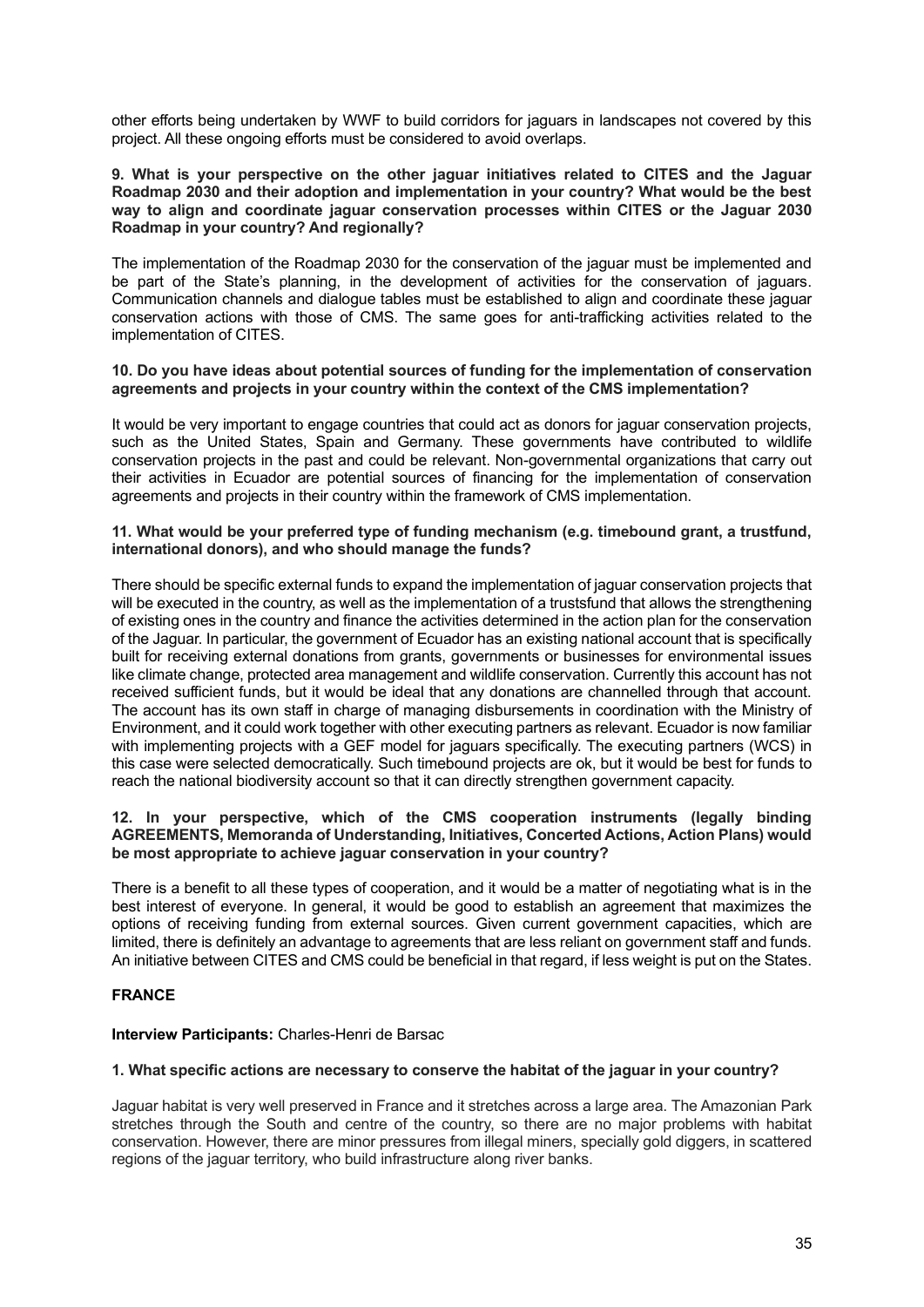There is another upcoming issue in France. As increasing urbanization borders forest areas, we encounter human wildlife interactions. It is still the territory of the jaguar and it could change its diet if its natural prey is not sufficiently available. It could turn to dogs and livestock instead. Some farmers or residents take justice into their own hands by killing jaguars they believe to be responsible of attacks

# **2. What specific actions are necessary to reduce the taking (poaching or illegal trade) of the jaguar in your country?**

There is a team of the French Biodiversity Office (Office Français de la Biodiversité, OFB) deployed to address poaching and illegal trade. This team conducts police actions to fight any illegal commercial action to remove the jaguar or trade in its body parts (e.g. claws and teeth). All this is illegal and the environmental police is in place to prevent it. As far as hunting is concerned, there are indigenous people who are legally authorized to perform subsistence hunting and they can hunt for jaguars. Only few cases of jaguar poaching have been identified.

#### **3. What do you consider to be specific priority measures to implement CMS in your country? And at the regional level?**

Better scientific knowledge of jaguar populations in the region is a key priority. In France, it has been quite complicated to obtain very precise data on the status of populations. Obtaining sound knowledge of the population status in France and in the region would be a necessary starting point. Habitat conservation, in particular forest habitat, is also important.

In France, there are plans to initiate a study on the genetic diversity of the jaguar to better understand population movements by using samples of jaguar droppings. The objective is to find out if there is genetic flow between populations in France and Brazil or between France and Suriname. If there is no genetic exchange, this would threaten jaguar survival. The results from this research are still pending To carry out this study, the plan is to begin a collaboration between OFB and the Amazonian Park of French Guiana (PAG) in order to have samples from all over French Guiana. Otherwise a lot of staff would be needed for monitoring and collaring across a huge geographic area, which is not possible.

#### **4. What measures could be taken to conserve jaguars particularly in border areas of your country? Are there any existing conservation treaties or actions to protect species in these areas?**

This will depend on the scientific results on whether or not there are interconnected jaguar populations across the country's borders. If this is not the case, it will be more complicated because it would mean that there are forest areas that are being poorly managed. These scientific inputs are needed before drafting a conservation or collaboration plan. France has two border rivers, which jaguars can cross easily. There is no reason to assume that there are no population exchanges across border areas with Brazil or Suriname. However, as far as known, there are no formal treaties in place between the countries explicitly addressing jaguar conservation. However there have been some direct joint actions among the French and Brazilian authorities.

# **5. What are the main challenges to implement the actions and measures identified above?**

First of all, sound scientific data to understand the conservation status of jaguars across the region is urgently needed. This work must be undertaken by the three countries. Once completed, it will be possible to determine which actions can be undertaken to foster transboundary populations and to see whether the establishment of corridors is possible.

#### **6. Which countries, in addition to CMS jaguar range countries, do you think should be included in regional jaguar conservation efforts within the CMS framework? What could be some strategies to include these countries?**

Surinam and Brazil should be involved as neighbouring countries. Brazil is already involved in the conversations on jaguar conservation, as a CMS Party. Perhaps bilateral discussions could take place between France and Surinam and between France and Brazil. Moreover, we need to have meeting not only in Spanish.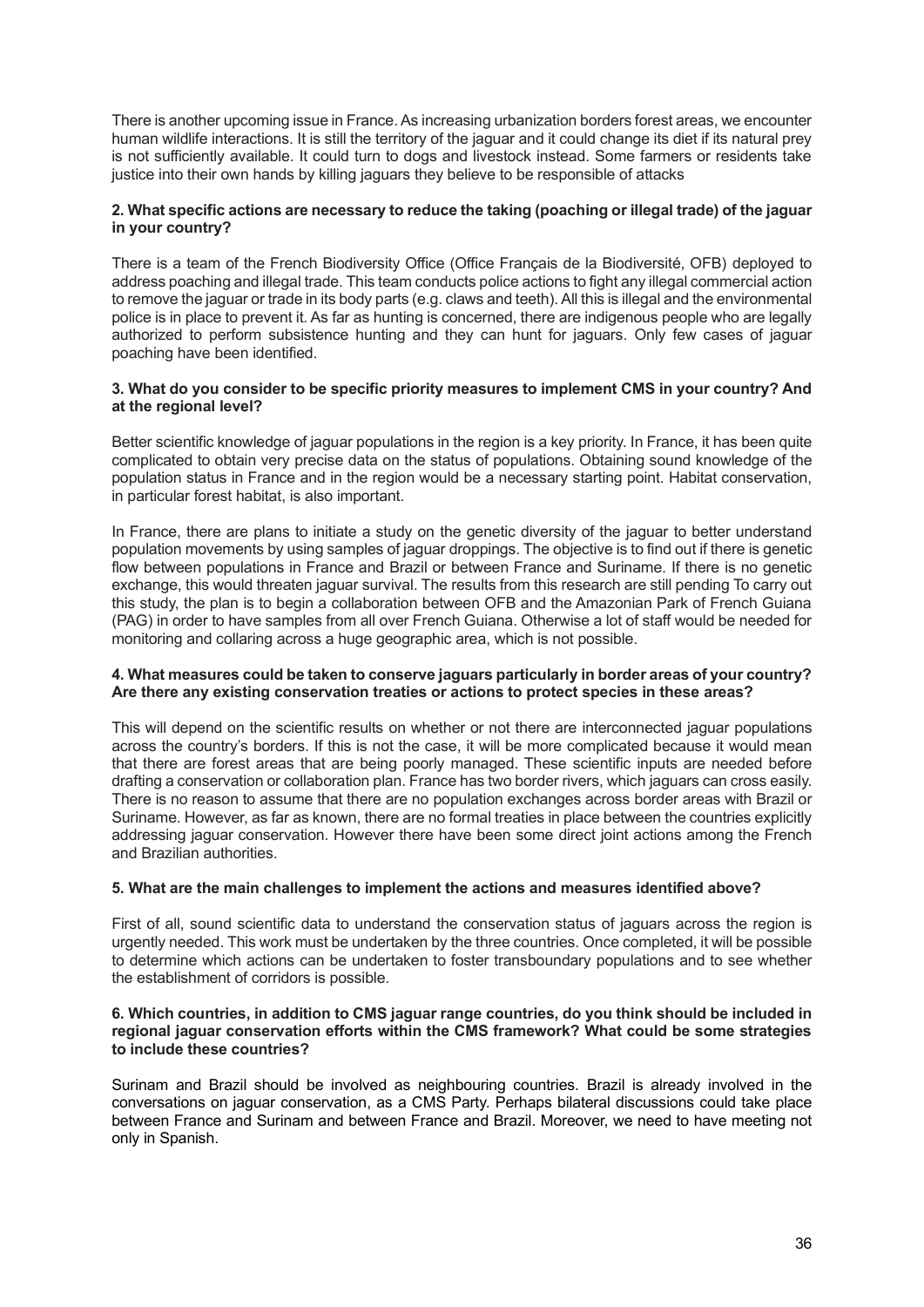#### **7. Besides these countries, what other actors/institutions should be part of the CMS implementation process in your country? At regional level? What should be the role of these actors?**

For France, it is important to improve the management of protected parks and biomes. Since the Amazonian park covers half of France, it is essential to work with park authorities. There are also indigenous communities who have important interactions with nature and jaguars and who must be included in the discussions. And there is also the French Biodiversity Office (Office Français de la Biodiversité, OFB), which is in charge of the environmental police. These would be the main three actors to engage with for France.

As to the role of the actors, the issues pertaining indigenous communities and their role in jaguar conservation still need to be identified. Some associations specialized in the protection of the jaguar would have to be involved in the implementation.

#### **8. Are there any particular jaguar conservation projects or initiatives underway in your country with which there would be a potential for collaborations or synergies to implement the CMS for jaguars?**

The jaguar has not been identified as an endangered species in France. However, there are several topics where collaboration could be beneficial on a scientific level, such as understanding the population status of jaguars.

There are several associations that work on human-jaguar interactions and awareness building to prevent people from killing jaguars to protect domestic animals or themselves. Donkeys can alert people when jaguars are nearby, so that animals can be taken to their shelter. Dogs can also alert people, so that jaguars can be scared off with lights or human voices. All these methods are currently tested with farmers in Franch Guiana.

Jaguars are very territorial and their territory is large (between 100 and 400 km2). In the past, jaguars that wandered into urban environments have been translocated to a distant place. But the problem is that translocated animals always return to their original area. So, translocation is not a solution. It is necessary to learn to live with the jaguar.

#### **9. Do you have ideas about potential sources of funding for the implementation of conservation agreements and projects in your country within the context of the CMS implementation?**

Jaguar conservation in inhabited coastal areas is not a concern as hunting is prohibited there. Only indigenous people can hunt the jaguar in other areas. Instead, the problems are related to habitats. The French government funds an association that works to raise awareness about jaguar attacks. The objective is to prevent people from killing the cats. There is human-animal conflict and there is a need to intervene to avoid it and to coordinate actions to prevent it.

#### **10. What would be your preferred type of funding mechanism (e.g. timebound grant, a trustfund, international donors), and who should manage the funds?**

At this point in time this is a complicated question. It depends on the situation in the region, and what can be scientifically proved and identified. In France, scientific work is planned, but there is no clear picture yet. If jaguar populations in France are isolated from the rest in South America, because habitats are so deteriorated in border areas that they cannot live there anymore, then there will be a lot of work ahead. However, if there is scientifically proven good connectivity across borders, with a satisfactory genetic exchange with other populations outside of France, there will be less threats in our view. It depends on the status of the population.

The funding mechanism depends on the status of the populations. If it is serious or catastrophic, we need a well-functioning important mechanism with annual transfers. If the status is serious in a certain area, a three year plan could be sufficient. Then we would look at the results. All this is linked to a sound knowledge of the status of the population.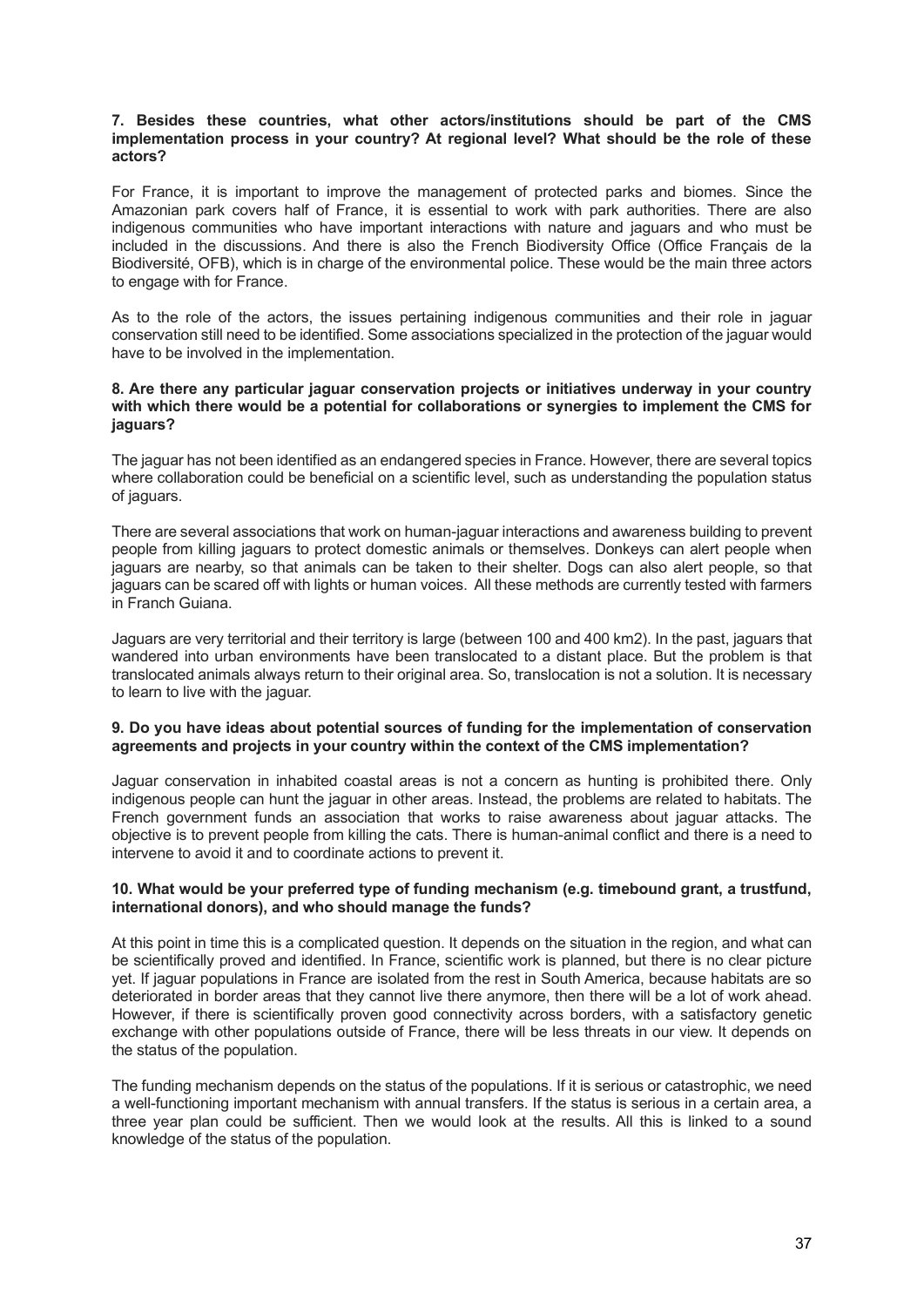**11. In your perspective, which of the CMS cooperation instruments (legally binding AGREEMENTS, Memoranda of Understanding, Initiatives, Concerted Actions, Action Plans) would be most appropriate to achieve jaguar conservation in your country?** 

Depends on the status of the population too. Action Plan at a regional level could be a good option.

# <span id="page-37-0"></span>**HONDURAS**

## **Interview Participants: Ana Velasquez**

## **1. What specific actions are necessary to conserve the habitat of the jaguar in your country?**

Honduras has strong levels of deforestation inside and outside protected areas. Key jaguar habitat is under threat from illegal usurpation by agricultural activities inside protected areas, and due to the construction of roads in key Biosphere Reserves. Protected areas are co-managed by NGOs, a measure that is meant to increase the capacity to protect these spaces, and there are also several multi-sectoral task forces to increase response to deforestation. Nevertheless, the threats are constantly beyond the capacity of all institutions and more funding is needed to strengthen enforcement.

#### **2. What specific actions are necessary to reduce the taking (poaching or illegal trade) of the jaguar in your country?**

The critical need is for wider environmental education and awareness about the importance of jaguar conservation. There is also a need for improved infrastructure to rescue and rehabilitate jaguars that are illegally traded. There is evidence that jaguars are poached in the country, and also that Honduras often acts as a transit country for illegal trade in jaguars including live specimens. There have been several seizures of live animals, and there are only two centres capable of taking care of those individuals, so more support is needed to strengthen those centres and capacities for reintroduction. In addition to building a stronger network of rescue centres and jaguar management institutions, it would be important to enhance the infrastructure of law enforcement, with more equipment and vehicles for patrols, and for more check points in key areas.

## **3. What do you consider to be specific priority measures to implement CMS in your country? And at the regional level?**

A key area that requires more cooperation at a regional and international level pertains to knowledge exchange with regards to jaguar population genetics. There are two rescue centres that constantly receive animals that have been illegally traded, one of them is specific to jaguars and big cats. The goal of these centres is to reintroduce the animals to the wild, but a key problem is that they lack the capacity to conduct genetic analysis to determine the origin of the specimens. It is unclear whether they are from wild populations in Honduras, or whether they were exported from other countries, or raised in captivity. Some of the individuals present genetic mutations which appear to indicate malpractices related to captive breeding. It would be important to build agreements with countries like Peru or Brazil, which have more experience conducting jaguar reintroductions, as well as genetic analysis to determine jaguar origins and relatedness. Technological exchange is vital.

#### **4. What measures could be taken to conserve jaguars particularly in border areas of your country? Are there any existing conservation treaties or actions to protect species in these areas?**

There are protected areas in the borders with Nicaragua and Guatemala, but those areas are severely threatened with deforestation and other illegal activities. It would be necessary to establish an agreement to enhance law enforcement in these boundary areas, through resources and park rangers corresponding to all involved nations. Something similar has been done with marine species, and it would be necessary to replicate such a process for terrestrial species and for the conservation of key habitats.

# **5. What are the main challenges to implement the actions and measures identified above?**

The key challenge is the lack of funding for jaguar conservation in the long term. There is also a need for more capacities within government institutions to enforce the law with regards to habitat, but also with regards to managing illegally traded specimens and cases of human-jaguar conflict. Similarly, more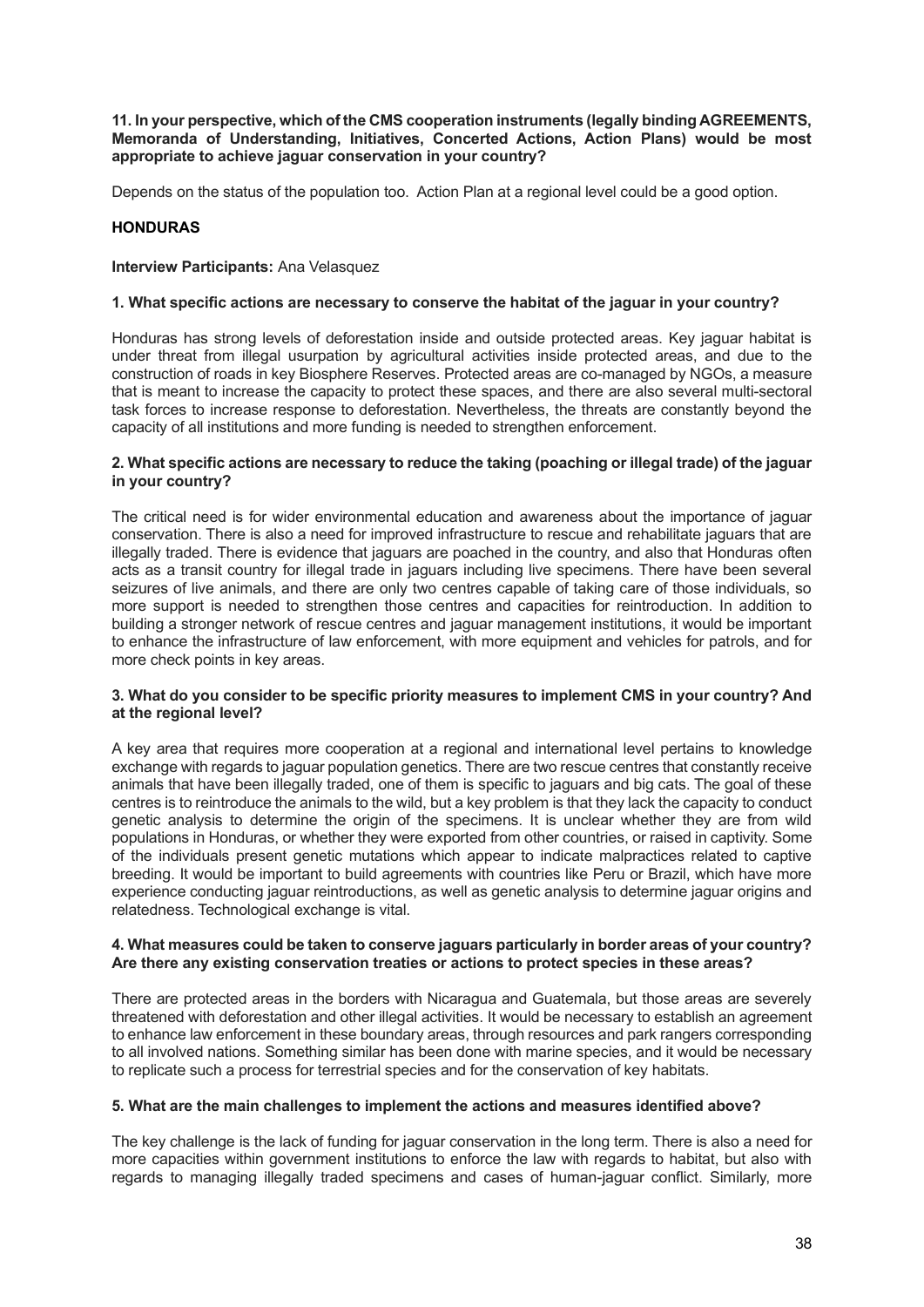coordination is needed with neighbouring countries. Sometimes it is unclear who the people in charge of wildlife in the different countries are, and it is difficult to reach out and coordinate actions, so more formal processes would be helpful.

#### **6. Which countries, in addition to CMS jaguar range countries, do you think should be included in regional jaguar conservation efforts within the CMS framework? What could be some strategies to include these countries?**

For Honduras, it is absolutely crucial to include Guatemala and Nicaragua, two neighbouring countries which are not currently Parties to the CMS. Without them, any regional agreements would lose meaning. A key strategy to bring them to the table would be to work together with Costa Rica to build stronger relationships with them. There are several conservation initiatives in Mesoamerica which could also serve as leverage to build stronger connections with these countries. For example, there is RedParques, which is a strong platform which already brings all countries in the region together to discuss matters related to wildlife and environmental conservation. This platform could serve as a tool to insert topics related to the CMS. The efforts already made in the context of the Mesoamerican Biological Corridor could provide another entry way to bring countries together. What would be needed is a formal request for participation of those countries. A regional agreement could provide the platform for that formal procedure.

## **7. Besides these countries, what other actors/institutions should be part of the CMS implementation process in your country? At regional level? What should be the role of these actors?**

Indigenous communities are a key player that should not be omitted from any agreement. The same applies to all the partner NGOs that co-manage protected areas that are of importance to jaguar conservation. There are at least other nine governmental institutions that are always included in formal conservation processes, such as the armed forces, the police, the ICF, and others.

#### **8. Are there any particular jaguar conservation projects or initiatives underway in your country with which there would be a potential for collaborations or synergies to implement the CMS for jaguars?**

There are two main projects of relevance. The Programme for Jaguar Conservation, which is managed by the armed forces and which focuses on the rescue and reintroduction of jaguars into the wild, and the Programme for the Conservation of Wildlife in Honduras. Both initiatives are carried out by the government with partnering institutions, and have several protocols and actions in place to achieve jaguar conservation in the country.

#### **9. What is your perspective on the other jaguar initiatives related to CITES and the Jaguar Roadmap 2030 and their adoption and implementation in your country? What would be the best way to align and coordinate jaguar conservation processes within CITES or the Jaguar 2030 Roadmap in your country? And regionally?**

Working together with CITES would be of vital importance, as it would be yet another strategy to incentivize non CMS Parties, neighbouring Guatemala and Nicaragua, to participate in projects related to regional jaguar conservation. Additionally, CITES has an excellent reputation in Honduras, and it is one of the most efficient treaties in the country which has assigned staff and clear infrastructure and procedures. It is also respected, as a regulatory entity, so it would increase the level of commitment of actions to conserve jaguars. The Roadmap is also important, but currently it has not been a matter of internal discussion and would require more efforts to build awareness about its actions and to find ways to coordinate activities.

## **10. Do you have ideas about potential sources of funding for the implementation of conservation agreements and projects in your country within the context of the CMS implementation?**

The countries' budget for wildlife is very limited, so it shouldn't be relied upon. However, there is a small fund that has been specifically built for protected area management and wildlife conservation. It was established through the Law on Forests. It is made up of public funds, as well as contributions from donors and the private sector. It works very well and it is transparent. Any external funds for jaguar conservation could be received by this fund.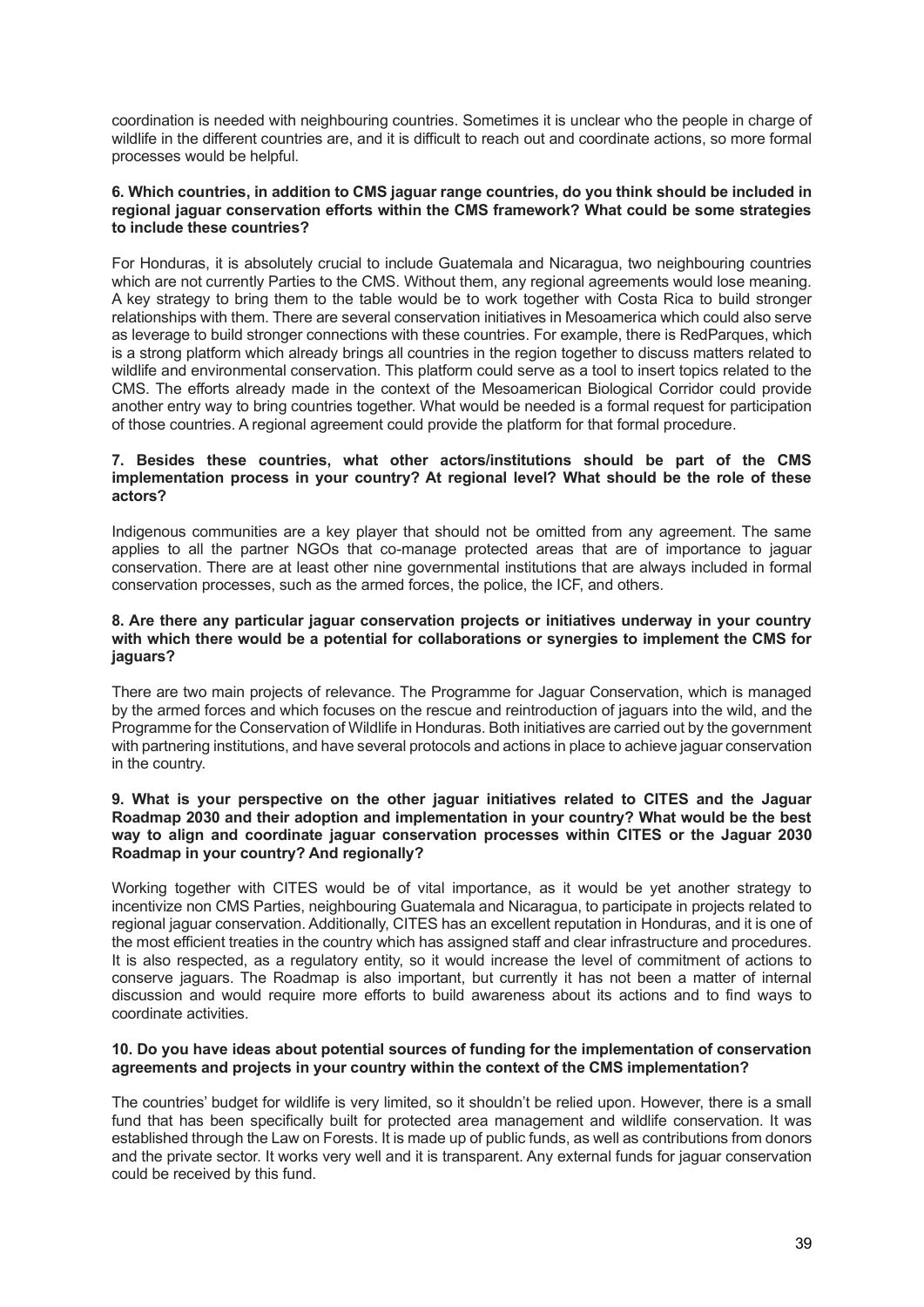#### **11. What would be your preferred type of funding mechanism (e.g. timebound grant, a trustfund, international donors), and who should manage the funds?**

The ideal would be for external funds to be managed through the existing national fund for protected areas and wildlife mentioned in question 10. The resources in this fund are usually managed and executed by the organizations which co-manage protected areas in the country. Other organizations or institutions can also apply for funding from this fund to execute projects. The structure is in place, and it would be the ideal way to fund jaguar conservation actions.

#### **12. In your perspective, which of the CMS cooperation instruments (legally binding AGREEMENTS, Memoranda of Understanding, Initiatives, Concerted Actions, Action Plans) would be most appropriate to achieve jaguar conservation in your country?**

Given that CMS along with CITES is one of the few conventions with a regulatory power, it would be best to encourage countries to enter a binding agreement that has all the responsibilities stipulated and assigned. This would also elevate the political interest.

## <span id="page-39-0"></span>**PANAMA**

**Interview Participants:** Shirley Binder and Erick Didier Nunez

#### **1. What specific actions are necessary to conserve the habitat of the jaguar in your country?**

Panama has a strong and large system of protected areas, including 125 areas and covering about 33% of the territory. Additionally, there is a network of private reserves, that adds to the connectivity of the system. Nevertheless, it is still necessary to improve the integration and management of productive and protected landscapes, in a way that is more compatible with the needs of wildlife. This is particularly important, as many protected areas are inhabited by people, and their productive use of the land must be sustainable.

#### **2. What specific actions are necessary to reduce the taking (poaching or illegal trade) of the jaguar in your country?**

Human-jaguar conflict inside and outside protected areas is a key issue, that causes the majority (98%) of recorded jaguar mortalities over the past two decades. There is also growing concern about the emergence of illegal trade for Asian markets, with anecdotal reports emerging from around the country through the community networks of the NGO Yaguara Foundation. This same NGO has been involved in human-jaguar conflict mitigation projects for a long time, establishing pilot farms, where innovative conflict mitigation measures has been implemented along with environmental education workshops targeted at cattle ranchers. This project has worked extremely well, and it is now necessary to scale-up these efforts beyond pilot farms, across the entire jaguar distribution. Panama also has funds to support cattle ranchers against losses caused by depredation (like an insurance scheme), but it is still necessary to spread awareness about this opportunity across the country.

#### **3. What do you consider to be specific priority measures to implement CMS in your country? And at the regional level?**

The key priority is to scale up existing successful jaguar conservation projects and landscape management efforts across the national territory, including the productive sector (small and large-scale cattle ranchers) but also communities living in remote areas and near or inside protected territories. This can be achieved by building a stronger jaguar conservation governance, from the top levels of government to the involvement of local communities. The key would be to reduce the distance between conservationists, the government, the productive sector and local communities, and to spread information about jaguar conservation and environmental education more generally so that people learn who to call and what to do in the case of finding a jaguar or experiencing human-jaguar conflict. Currently, people may kill jaguars without knowing that there are better alternatives and government support.

## **4. What measures could be taken to conserve jaguars particularly in border areas of your country? Are there any existing conservation treaties or actions to protect species in these areas?**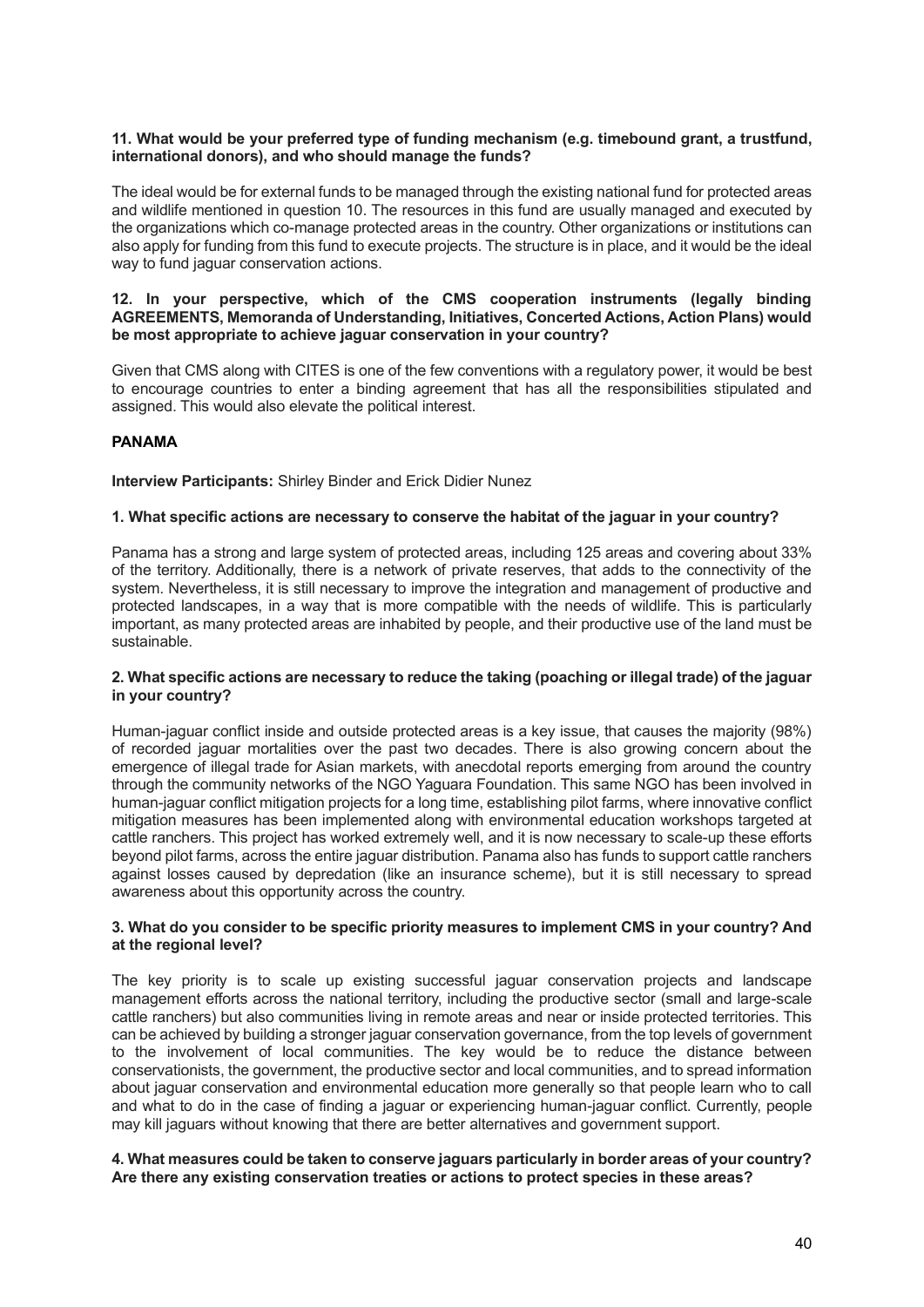In the border with Costa Rica lies the Amistad International Park, a large protected area which is also a biosphere reserve. There are several conservation plans for this area that have been built along with Costa Rican authorities. This Park is well managed and it is an important conservation area for the jaguar and its connectivity at a regional level. However, there are no specific jaguar conservation plans in this area. The border with Colombia has another important protected area, Darien National Park. The NGO Yaguara monitors jaguars in this area and works together with local communities living in and around the Park. However, currently there are no joint jaguar conservation initiatives in this area together with the Colombian government, which would be beneficial.

#### **5. What are the main challenges to implement the actions and measures identified above?**

A key challenge is funding. Currently, the legislation is strong and there are also important institutional partnerships in place to apply the law, including strong relationships with the environmental police and the justice sector and there have been joint operations in the past. However, more funds are required to guarantee a fast and effective response to cases of human-jaguar conflict. Funds are greatly needed to implement conflict mitigation and awareness building measures directly on the ground where it matters most. Similarly, it would be crucial to rapidly increase awareness about existing measures to address human-jaguar conflict, to prevent retaliatory killing.

#### **6. Which countries, in addition to CMS jaguar range countries, do you think should be included in regional jaguar conservation efforts within the CMS framework? What could be some strategies to include these countries?**

It would be extremely important to include Colombia, which is not currently a Party to CMS. Colombia is relevant as a neighbouring country, and also due to its location right at the centre of jaguar connectivity between South and Central America. The best strategy to include them would be to raise funds for joint projects, using the charisma of the jaguar and the current political environment surrounding the species as a way to engage Colombia in joint agreements. If there are no funds, its unlikely that any actors would want to be involved.

#### **7. Besides these countries, what other actors/institutions should be part of the CMS implementation process in your country? At regional level? What should be the role of these actors?**

In addition to Yaguara Foundation, which is the leading NGO on jaguar conservation issues in Panama, there is another local NGO called SOMASPA which also has a few initiatives related to jaguar conservation. More importantly, it would be essential to explicitly consider the productive sector, specifically the cattle ranching industry. The same applies to local and indigenous communities. There have already been several initiatives to bring these actors together to the table, but these actors would need to be formally included in any future jaguar conservation efforts.

#### **8. Are there any particular jaguar conservation projects or initiatives underway in your country with which there would be a potential for collaborations or synergies to implement the CMS for jaguars?**

Panama is in the process of starting a large GEF project focused on jaguar conservation, through the establishment of public-private partnerships. This is an ambitious project, which includes elements of human-jaguar conflict mitigation and conservation awareness building, as well as large-scale jaguar monitoring through camera traps, and even restoration of jaguar habitats in key connectivity areas in the productive/protected landscape. The main actors involved are the Ministry of Environment and Yaguara Panama Foundation as the executing partner. Funds are managed by UNEP.

#### **9. What is your perspective on the other jaguar initiatives related to CITES and the Jaguar Roadmap 2030 and their adoption and implementation in your country? What would be the best way to align and coordinate jaguar conservation processes within CITES or the Jaguar 2030 Roadmap in your country? And regionally?**

It would be particularly useful for CMS to join efforts with CITES, as CITES not only has a larger number of range State Parties, but it is also perceived as being more legally binding. Therefore, a joint initiative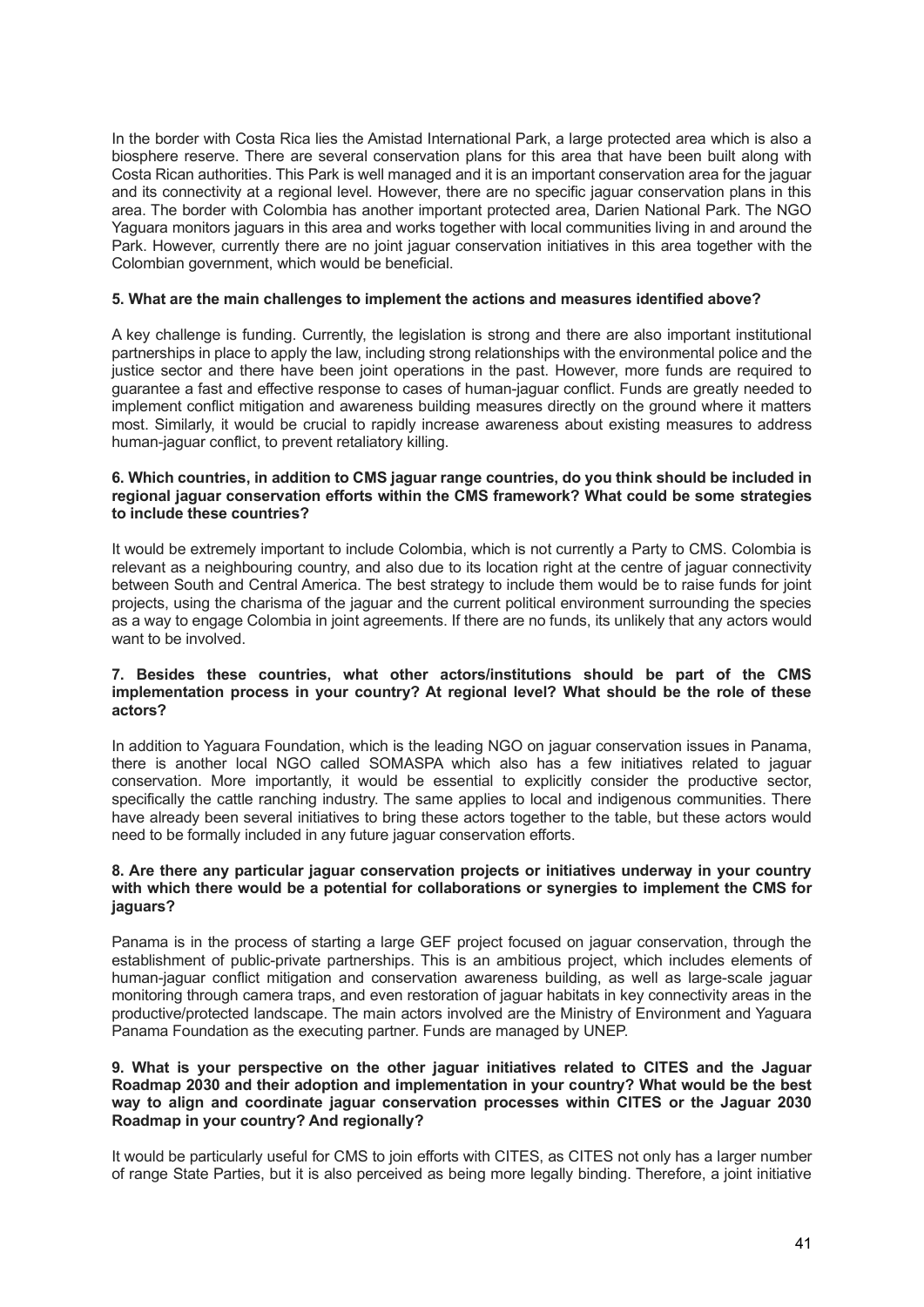would have a greater strength in the region. Panama believes that the actions that they are currently carrying out at the national level and locally within local communities indirectly benefit the Roadmap 2030.

#### **10. Do you have ideas about potential sources of funding for the implementation of conservation agreements and projects in your country within the context of the CMS implementation?**

Currently, it would be important for funds and staff assigned for future jaguar conservation projects to be external, including international donors or GEF.

## **11. What would be your preferred type of funding mechanism (e.g. timebound grant, a trustfund, international donors), and who should manage the funds?**

It is important for funds to be readily available and for disbursements to be agile. Most of jaguar conservation actions, such as mitigating retaliatory jaguar killings, require a swift and immediate response, and it would be counterproductive to have funding that requires excessive bureaucracy. Whatever the funding arrangements are, there should be a section of the funds that is allocated as petty cash, to enable a fast response. Panama is now having experience in the application of a large GEF fund together with UNEP, and so far the process has worked well, but in the future, it would be good if at least a portion of the funds are managed by smaller local NGOs to enable such fast responses and fast execution. It would also be necessary for future funding schemes to be sustainable, so Panama would support the development of some kind of innovative funding solution. Panama has also developed experiences with environmental trustfunds in the past. Currently, there is a trustfund for the management of protected areas, which could become a model.

#### **12. In your perspective, which of the CMS cooperation instruments (legally binding AGREEMENTS, Memoranda of Understanding, Initiatives, Concerted Actions, Action Plans) would be most appropriate to achieve jaguar conservation in your country?**

It would be extremely important that any future agreement for jaguar conservation is tied to existing funds, or includes fundraising as a key commitment in the agreement. Otherwise, it will not work. Similarly, Panama expressed a preference for legally binding agreements, due to their greater effectiveness in securing countries' commitments. They mentioned that the MOU for sharks has not received sufficient attention/implementation, and based on that experience, a more formal commitment would be required.

# <span id="page-41-0"></span>**PARAGUAY**

**Interview Participants:** Estela Gomez, Dario Mandelburguer and Hector Vera-Alcaraz

#### **1. What specific actions are necessary to conserve the habitat of the jaguar in your country?**

In Paraguay, jaguars have a species-specific law (Law 5302/2014 "Law of the conservation of Panthera onca), and they are also benefitted indirectly by other environmental laws (Law 96/1992 ''Wildlife Law'', Law 422/1973 "Forests Law'', Law 352/1994 "Protected Areas Law"). Among these laws, the Forests Law dictates that 25% of all productive lands must be left aside as natural areas. These areas, which cross productive lands, may serve as corridors for jaguars and other wildlife. These mandatory forest reserves have an official designation, but their specific location depends on how farmers wish to allocate their lands, rather than on a formal process of ecological monitoring to determine their functionality for jaguar needs. Information on terrestrial habitats and other conservation actions has been collected in a proposed subnational strategy for biological corridors in the Chaco biome in Paraguay. These initiatives must be consolidated with national environmental regulations. In addition, ecological information is needed to determine whether these areas are functional for jaguars, and to build more robust land use planning and zoning measures that best align with jaguar conservation. Research should focus not only on the jaguar, but also on the status of its different types of habitats and of its natural prey and its competition with other predators like the puma. The same applies to protected areas, which are also lacking in long term jaguar monitoring. This lack of information not only affects potential corridors, but also protected areas. PAs are officially designated and have staff, but they lack more resources to monitor and protect jaguars, especially in the buffer zones which include neighbouring farms and other productive uses.

For Atlantic forest populations, the main issue is habitat fragmentation. Conservation strategies in this biome should focus on connectivity, and a crucial aspect for connectivity is first ensuring the titling of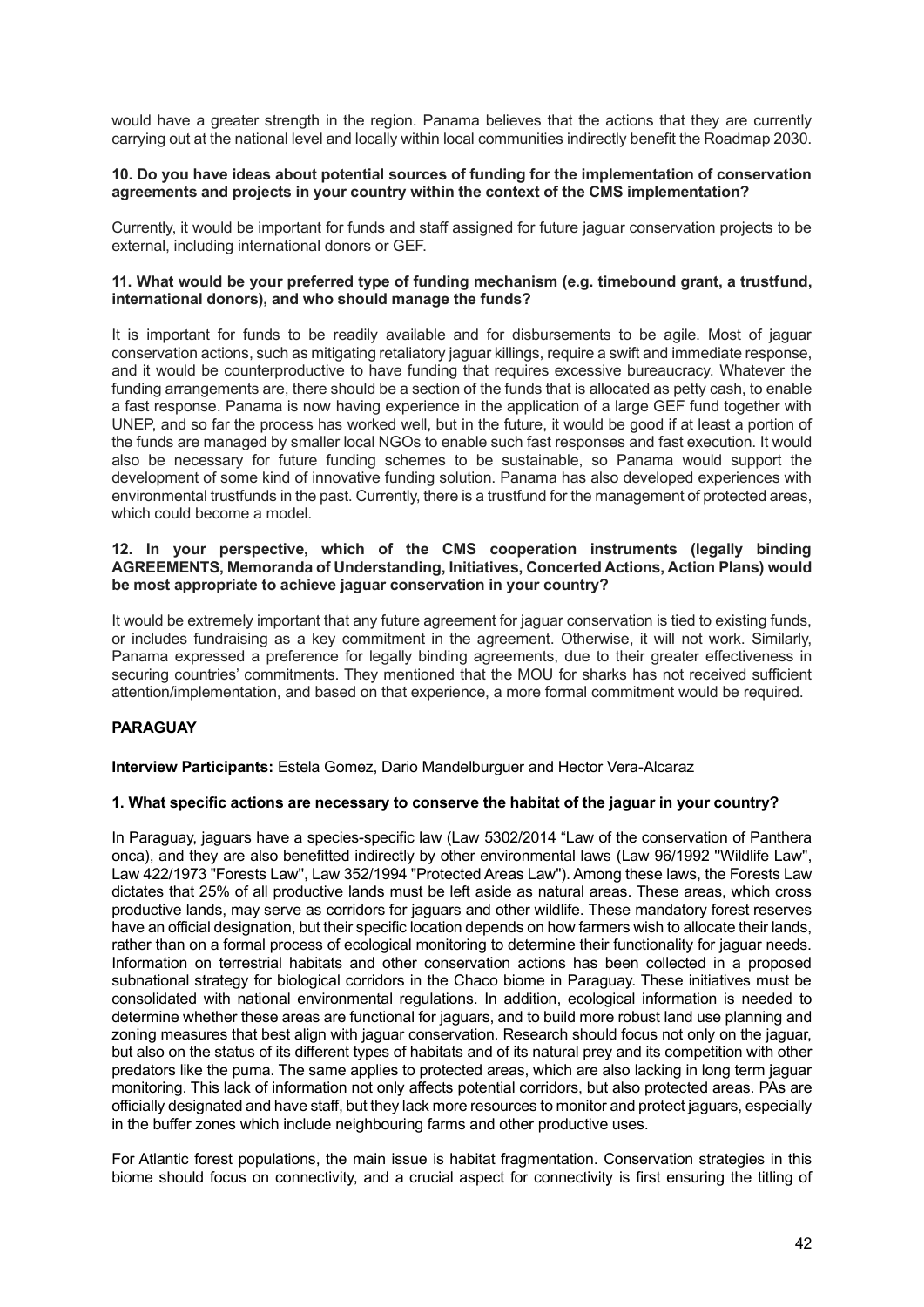protected areas. Many of the protected areas in the biome have not been formally designated, and are subject to conflict over land tenure with cattle ranchers and the agroindustry sectors. To achieve this, environmental institutions in Paraguay must be strengthened, prioritizing the transversality of conservation actions. Following up with existing legal norms and processes is also necessary. Once these areas are designated, it is necessary to establish corridors, based on existing connectivity strategies that have already been designed, and which make use of existing riparian protected forests. In this biome, the land is currently occupied by urban areas and soy plantation in private lands, but it has been found that these areas can also support jaguar connectivity if land owners are included and willing. For the Chaco biome, habitat is still available, but it is being rapidly degraded due to recent deforestation. This biome also has issues with the lack of formal designation of protected areas. Here, more solid enforcement of deforestation is needed, along with clearer land use planning and zoning.

#### **2. What specific actions are necessary to reduce the taking (poaching or illegal trade) of the jaguar in your country?**

Paraguay has a very strong legislation for jaguar conservation, which prohibits the taking of the species (Law 96/1992 ''Wildlife Law''). However, sometimes there are issues with human-jaguar conflict in areas with cattle ranching, and this is a growing issue in the Chaco biome. Therefore, Paraguay has designed a Management Plan for Panthera onca in virtue of Law 5302/2014 "of the conservation of Panthera onca), which includes a protocol to address human-jaguar conflict, including the implementation of different conflict mitigation measures, like fences and lights, as well as a potential farmer compensation system. The Ministry of Environment and Sustainable Development, with the support of several GOs, academia and NGOs, like WCS and WWF, have already led workshops and other awareness building activities with livestock producers on the importance of jaguar conservation, as an activity included within the Management Plan for Panthera onca. These actions need to be approved by binding legal regulations and additional support is needed to scale up those actions, and provide actual incentives for farmers to comply. Increasing awareness and education about conservation issues is also important. On the other hand, the Law for the conservation of Panthera onca suffers from some drafting and conceptualization errors that affect its management. Therefore, to correct these errors, the Ministry of Environment and Sustainable Development has promoted some modifications to this Law that have not yet been approved as binding norms.

#### **3. What do you consider to be specific priority measures to implement CMS in your country? And at the regional level?**

The key action that is needed is to provide incentives for farmers to peacefully coexist with jaguars and comply with existing jaguar legislation. This should be achieved through the establishment of a certification scheme involving the payment for environmental services for the declaration of private lands as refuges for Panthera onca (habitat conservation), that provides a premium for farmers that allow jaguars to safely move through their farms. It would be ideal if this Certification system could be endorsed and branded by the CMS, together with the establishment of a protocol that ensures the compliance with jaguar conservation and the traceability of the products. This would incentivize farmers to keep jaguars in their lands and to make existing corridors more effective.

The strategies to control habitat loss and hunting that are stipulated in the Management Plan for Panthera onca and the Law for the conservation of Panthera onca, have had a slow implementation (thought they are also quite recent). Responsibilities have been assigned, but there hasn't been any funding made available to execute the actions. CMS could support the implementation of these existing initiatives. Additionally, CMS could also support jaguar monitoring and scientific research on jaguar populations and their threats across the country, by making funds available to do this work. Jaguar monitoring should be a key measure. There are some existing jaguar monitoring efforts carried out by NGOs like WCS and the Chaco Trinacional Initiative, and these have achieved significant progress, but there are no synergies with the government and the information rarely reaches the authorities. CMS could also support to strengthen those partnerships and ensure a more streamlined knowledge exchange. The research outputs that are collected by the NGOs at a regional level should ideally help towards government reporting of jaguar conservation outcomes for CMS and other intergovernmental targets. Currently, government actors are not fully integrated into regional initiatives.

## **4. What measures could be taken to conserve jaguars particularly in border areas of your country? Are there any existing conservation treaties or actions to protect species in these areas?**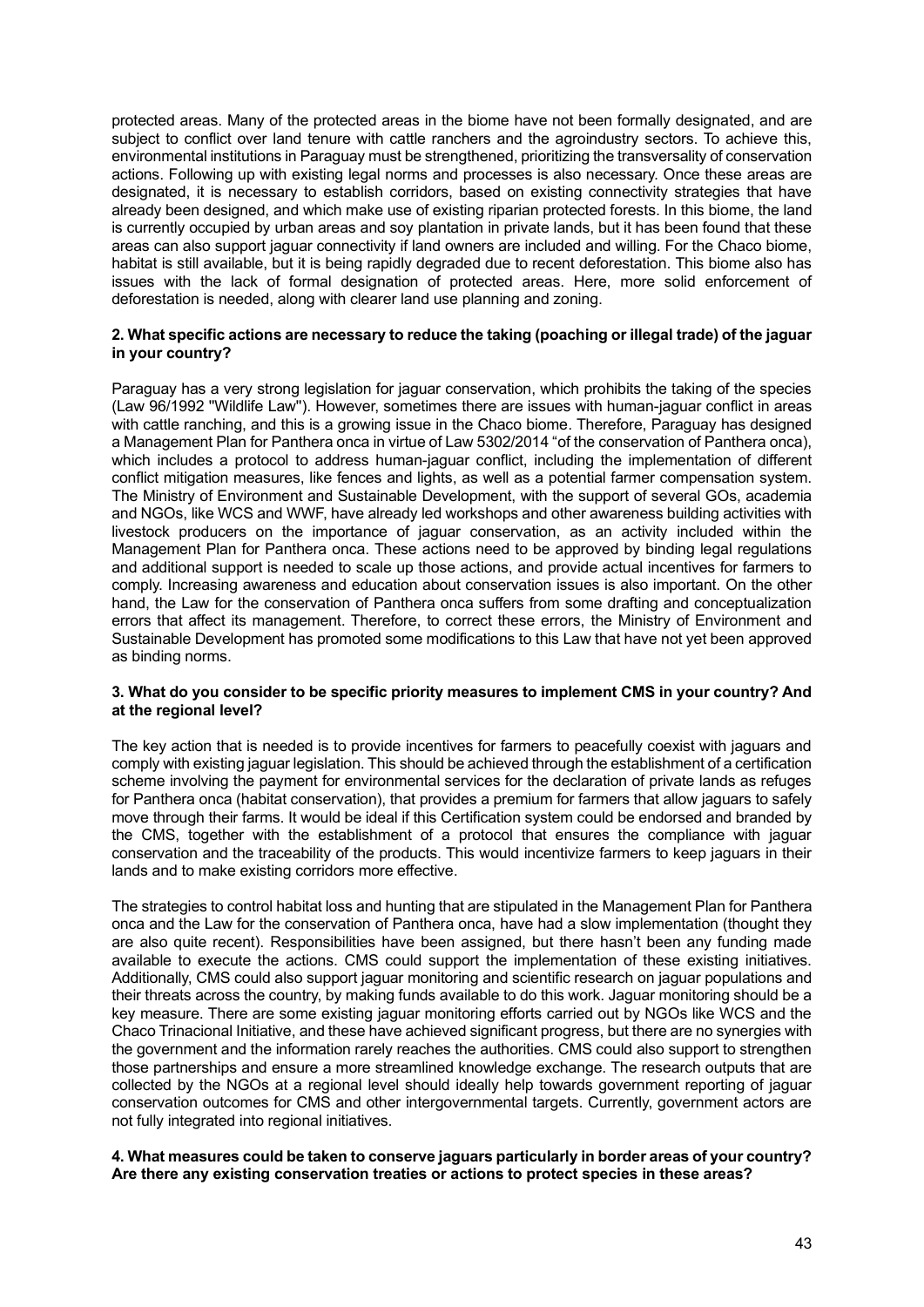Paraguay has already contributed to jaguar populations in other countries through a program that provides live specimens from Paraguay to Argentina, to assist jaguar introduction efforts in habitats where they have been previously extirpated. Paraguay also has a series of protected areas (mixed with productive uses) across the border with Bolivia, extending the reach of Bolivian bordering national parks. It would be beneficial to formalize jaguar conservation agreements across the borders, particularly with Bolivia and Argentina. It is necessary that any regional initiatives focus at the sub-regional level, in specific biomes such as the Chaco and Atlantic Forest, due to their stark differences in threats, jaguar population status, as well as in potential partner countries. Successes in one biome do not necessarily equate to successes in the other. Agreements should be based on the reality of each biome. In particular, the conservation of the Atlantic Forest biome is highly fragmented, so the viability of connectivity with neighbouring countries requires specific actions for this biome.

#### **5. What are the main challenges to implement the actions and measures identified above?**

What is needed the most is funding and resources to be able to implement all the activities that have already been identified in the Management Plan for Panthera onca. Specifically, sustainable funds should be allocated to human-jaguar coexistence in productive areas, and awareness building. Additionally, it is necessary for jaguar conservation actions to consider implementation in the short, medium and long term. Many projects lack the continuation and sustainability beyond the momentum of the first few years.

#### **6. Which countries, in addition to CMS jaguar range countries, do you think should be included in regional jaguar conservation efforts within the CMS framework? What could be some strategies to include these countries?**

In the case of Paraguay, all neighbouring countries are parts of CMS and the subgroup of countries.

#### **7. Besides these countries, what other actors/institutions should be part of the CMS implementation process in your country? At regional level? What should be the role of these actors?**

It would be very important to include the participation of academia to provide the research inputs that are necessary, as well as local governments and municipalities, particularly as any habitat related measures would affect the territories under their jurisdiction. Actors like WCS and the Initiative Chaco Trinacional have already been working in Paraguay for a long time, and have built networks and relationships with local communities. These actors should be considered.

#### **8. Are there any particular jaguar conservation projects or initiatives underway in your country with which there would be a potential for collaborations or synergies to implement the CMS for jaguars?**

Some NGOs like SPECIES, Fundación Moises Bertoni, WCS y WWF have been working for several years on jaguar conservation in the country. It would be important to talk with them to understand the scope of their activities, and whether there would be a potential to build synergies with the actions that they have already undertaken.

#### **9. What is your perspective on the other jaguar initiatives related to CITES and the Jaguar Roadmap 2030 and their adoption and implementation in your country? What would be the best way to align and coordinate jaguar conservation processes within CITES or the Jaguar 2030 Roadmap in your country? And regionally?**

Paraguay has endorsed the Roadmap 2030 and also provided inputs to CITES on matters related to jaguars. The country supports the actions planned in the Roadmap, but currently its implementation is dependent on identifying funding sources. The Roadmap 2030 requested countries to contribute \$8 million USD to implement their stipulated actions, but it was not possible to comply with that request. However, several of the jaguar conservation actions that are already taking place in the country are aligned with the Roadmap and should contribute indirectly. Specific funds would be needed to build Roadmap specific actions that comprise broader regional conservation goals. The Roadmap 2030 is a positive initiative. The more efforts that exist for jaguar conservation, the better. It would be good to integrate the three different parties, and to reach a synergy with these actors, particularly on actions that are clearly relevant for the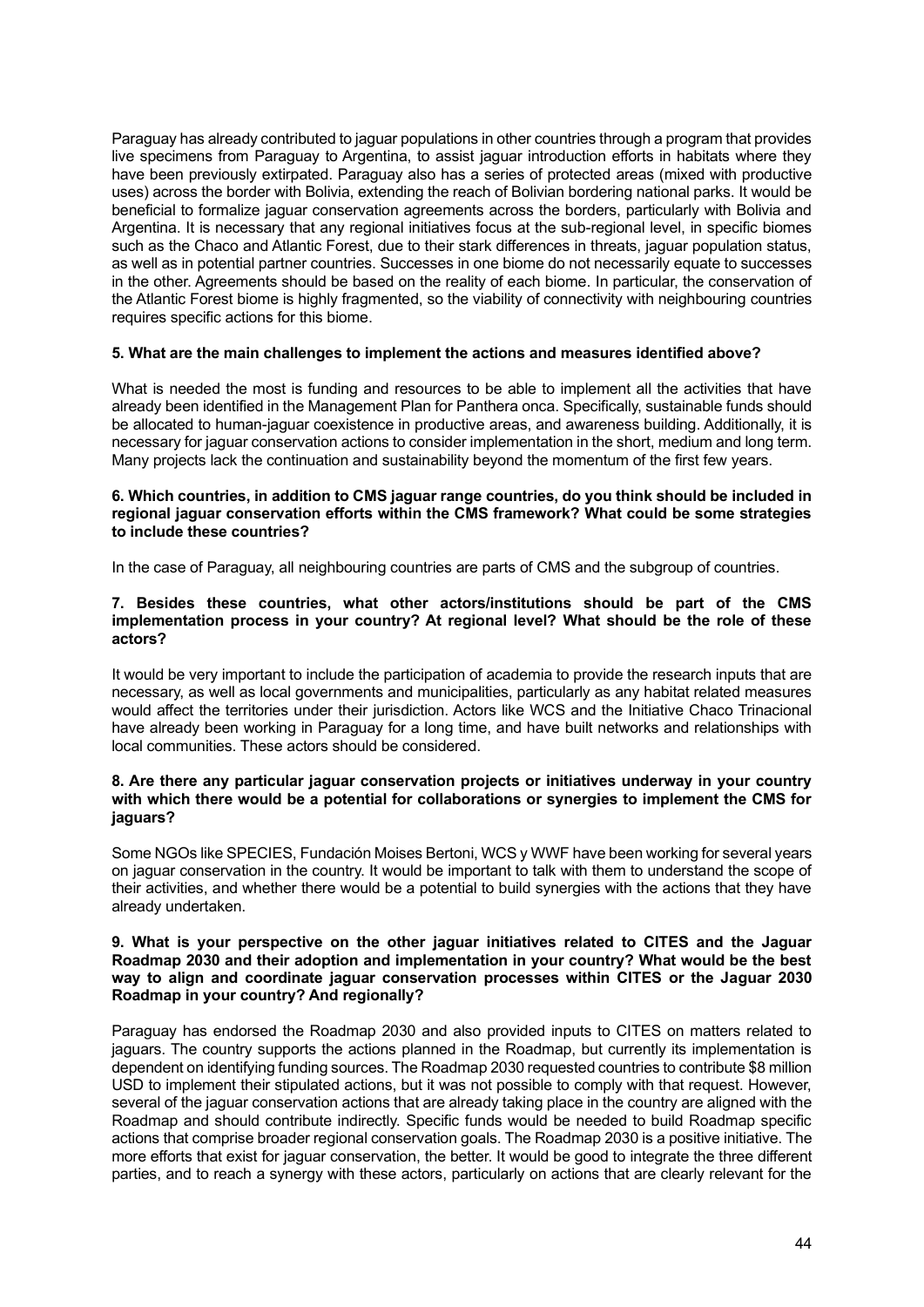three institutions. However, CMS should retain its independence on key topics pertaining to jaguar conservation, habitat connectivity, etc. CMS should have its own strategies, initiatives and identity.

#### **10. Do you have ideas about potential sources of funding for the implementation of conservation agreements and projects in your country within the context of the CMS implementation?**

Public funds from the government are extremely limited, so any funding would most likely need to be external. The Jaguar Law and Management Plan contemplate mechanisms to secure public investment from the government for jaguar conservation. But these mechanisms have not yet been implemented. These instruments could help leverage public funds for the implementation of CMS.

#### **11. What would be your preferred type of funding mechanism (e.g. timebound grant, a trustfund, international donors), and who should manage the funds?**

Funding schemes would need to come from external funds, such as international donors. It would be best if the funds are administrated by a third party, such as UNDP, UNEP, FAO, CAF, to reduce bureaucratic challenges and delays related to state administration. Paraguay has had good experiences working with UNDP as an implementation partner, particularly because they have an office in the country, which makes it easy to coordinate. Recently WWF has also become officially recognized as an execution partner that can receive funds on behalf of the government. Having NGOs as executing partners of fund has the benefit that they are faster because they don't have as much bureaucracy. The problem is that it is difficult for NGOs to consider the government as a partner at the same level. It would be ideal for governmental staff and technicians to be involved in the co-production of projects and in the co-management of funds, and not just on the administrative work. The government has technical/scientific personnel that can actively support the execution of projects, so that the information effectively reaches the State and the reporting of requirements is facilitated, withing the framework of CMS.

#### **12. In your perspective, which of the CMS cooperation instruments (legally binding AGREEMENTS, Memoranda of Understanding, Initiatives, Concerted Actions, Action Plans) would be most appropriate to achieve jaguar conservation in your country?**

It would be good if there was an option to do a legally binding agreement with countries in the region to step up jaguar conservation actions with a joint vision, but it would be necessary to have access to external funds. For Paraguay, it is necessary to forge experience and knowledge of the actions that have already been effective in other countries within the framework of CMS, such as the initiatives on mammals in Africa and marine cetaceans. Binding instruments offer the possibility of raising funds to be implemented as effective actions for the jaguar, Initiatives and Action Plans, among others.

# <span id="page-44-0"></span>**PERU**

# **Interview Participants:** Doris Rodriguez

#### **1. What actions are necessary to conserve the habitat of the jaguar in your country?**

Peru has recently gone through the process of creating the country's National Jaguar Action Plan, which sets out clear actions for jaguar conservation in the next decade. The Plan was created through a series of facilitated workshops, and was highly participatory, including representatives from the government, academia, NGOs, and local communities. It is currently pending its final approval. A key issue identified in the National Plan is that while the laws in the country are strong, and they adequately protect the jaguar, the implementation of the law is not very strong. This is especially the case in remote Amazon areas, including transboundary areas, that are very hard to reach and enforce. There are 10 different regions in the Peruvian Amazon where the jaguar inhabits, and coordinating actions to protect jaguar habitats with these different regional authorities is often a challenge due to their geography, but also due to constant staff rotation.

In terms of habitat, Peru relies heavily on regional conservation areas, which are managed by the Amazon's regional authorities, which are under a different category than the official national system of protected areas. The regional designation of these areas is important, because management and enforcement costs are shared with each of the regions' authorities and the national government, and ultimately, this results in more effective enforcement. However, coordinating jaguar conservation actions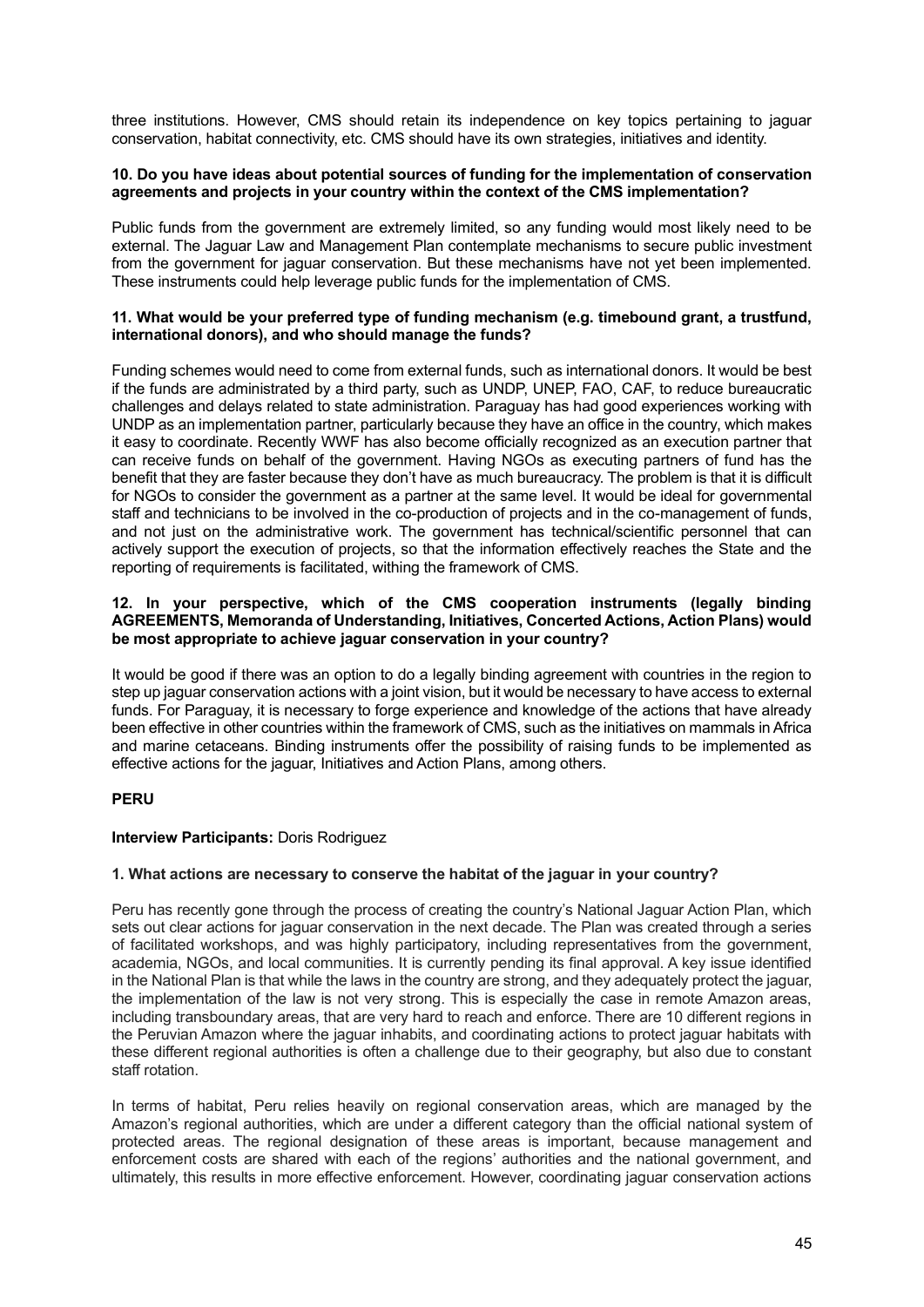with these decentralized areas can also represent a challenge, particularly when thinking about setting up future connectivity.

## **2. What actions are necessary to reduce the taking (poaching or illegal trade) of the jaguar in your country?**

Human-jaguar conflict is not a large issue in Peru as it is in other countries, and there are very few reports of it. However, the illegal trade in jaguar body parts has become a growing concern as there have been several reports documenting the illegal sale of jaguar products in urban and touristic areas, but also in more remote locations. However, jaguar killing appears to be an opportunistic activity. It is important to learn more about the illegal trade in jaguars, and to work with neighbouring countries like Bolivia and Brazil, particularly as the country borders are very porous.

#### **3. What do you consider to be priority measures to implement CMS in your country? And at the regional level?**

A key priority is basic jaguar population monitoring. The National Action Plan identified very large knowledge gaps in terms of the status of jaguar populations in many areas of the Peruvian Amazon, which have never been evaluated for jaguar presence. Similarly, the Action Plan has also established the need of producing a national jaguar population estimate, and to identify the areas to establish corridors and core habitats to secure its habitat. Similarly, any help with the implementation of the National Plan would be appreciated. The Plan has a budget, but there are so far no funding sources for the implementation. Each actor involved will have to secure their own means.

#### **4. What measures could be taken to conserve jaguars particularly in border areas of your country? Are there any existing conservation treaties or actions to protect species in these areas?**

It is necessary to strengthen borders, as they are so large that they are currently very difficult to manage and secure. The Chancellery has begun an effort to strengthen relationships with Brazil on the protection of natural resources in the border and to monitor species, but so far there hasn't been a formal agreement. Peru has good relationships with Bolivia, and they have already worked together on the cross-boundary conservation of other species like the Titicaca frog, so these efforts could be increased for the jaguar, particularly as the border with Peru and Bolivia appears to be an important location for jaguar trade.

#### **5. What are the main challenges to implement the actions and measures identified above?**

A key challenge is the lack of funding, and relatedly, the lack of dedicated staff to oversee projects that are related to the Ministry of Environment or SERFOR. Currently, the authorities rely heavily on NGOs or external consultants to be able to manage the projects that they have under their belt. Any new additions of responsibilities emerging from commitments with the CMS would require a dedicated staff, or someone who can devote time into the implementation.

#### **6. Which countries, in addition to those that already make up the CMS group of countries, do you think should be included in regional jaguar conservation efforts within the CMS framework? What could be some strategies to include these countries?**

Peru has also identified the need to build stronger relationships with countries that are a destination of jaguar products that may originate from the country to facilitate the exchange of trade related information. For instance, Asian countries like China have been seen as a priority. Additionally, Peru has made a commitment to jaguar conservation as part of the Lima Agreement (resulting from the First High Level Conference on IWT), and so they are interested in working on the matter at a regional level.

#### **7. Besides these countries, what other actors should be part of the CMS implementation process in your country? At regional level? What should be the role of these actors?**

Indigenous communities are very important, because they have large territories in the jaguar habitat. Engaging with them is crucial, and important efforts to consult with them have already taken place for the creation of the National Action Plan. Similarly, the government has experience working together with regional governments, justice staff, police, customs, academia, NGOs, and indigenous people associations. They have all participated in the creation of the National Plan, and it would be important to